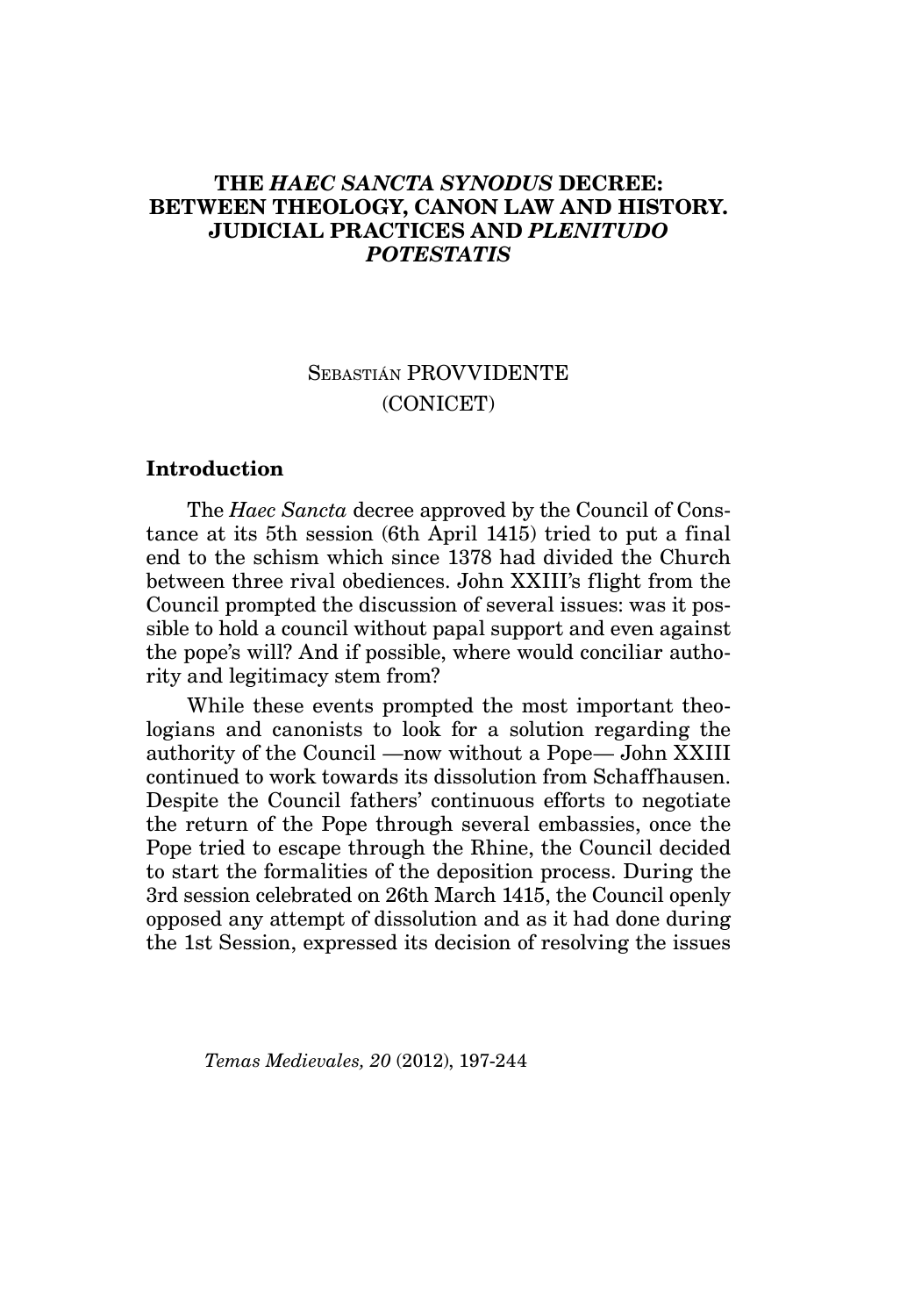of *causa unionis, fidei et reformationis*<sup>1</sup> *.* The following session, chaired by cardinal Corsini, took place three days later and produced a highly significant text. Cardinal Zabarella was in charge of the public reading of the document and caused a great commotion when he omitted a passage affirming the power of the Council to enact without papal support the reform *in capite et membris*, which apparently had been already accepted<sup>2</sup>. On Saturday 6th April, after Easter, it was decided to call a new Session, at which the previous decree was rewritten

<sup>1</sup>Giuseppe ALBERIGO *et al.* (eds.), *Conciliorum Oecumenicorum Decreta (COD),* Basel, Herder, 1962, p. 383: "Item quod istud sacrum concilium non debet, dissolvi, nec dissolvatur usque ad perfectam extirpationem praesentis schimatis, et quousque ecclesia sit reformata in fide et in moribus, in capite et in membris".

 $2^2$ COD, p. 383: "Et primo declarat, quod ipsa in Spiritu sancto legitime congregata, generale concilium faciens, et ecclesiam catholicam militantem repraesentans, potestatem a Christo immediate habeat, cui quilibet cuiuscumque status vel dignitatis, etiamsi si papalis existat, obedire tenetur in his quae pertinent ad fidem et extirpationem dicti schismatis". Some sectors inside the College of Cardinals, whose most important representative was Zabarella, did not want to accept the fact that the Council possessed legitimate authority to enact reform without the papal head. On the role played by Cardinal Francesco Zabarella cf. Thomas MORRISEY, "The Decree 'Haec Sancta' and Cardinal Zabarella. His Role in its Formulation and Interpretation", *Annuarium Historiae Conciliorum,* 10/1 (1978), 145-176; Thomas MORRISEY, "Cardinal Zabarella and Nicholas of Cusa. From Community Authority to Consent of the Community", *Mitteilungen und Forschungsbeiträge der Cusanus-Gesellschaft,* 17 (1986); Thomas MORRISEY, "Ein Unruhiges Leben. Franciscus Zabarella an der Universität von Padua (1390-1410)", *Mitteilungen und Forschungsbeiträge der Cusanus-Gesellschaft,* 24 (1998); Thomas MORRISEY, "The Call for Unity at the Council of Constance: Sermons and Adresses of Cardinal Zabarella, 1415-1417", *Church History,* 53/3 (1984), 307-318; Michiel DECALUWE, "Three Ways to Read the Decree *Haec Sancta* (1415). The Conciliar Theories of Franciscus Zabarella and of Jean Gerson and the Traditional Papal View on General Councils", in Gerald CHRISTIANSON, Thomas M. IZBICKI and Christopher M. BELLITTO (eds.), *The Church, the Councils and Reform: The Lessons of the Fifteenth Century,* Washington, Catholic University of America Press, 2008, pp. 129-139.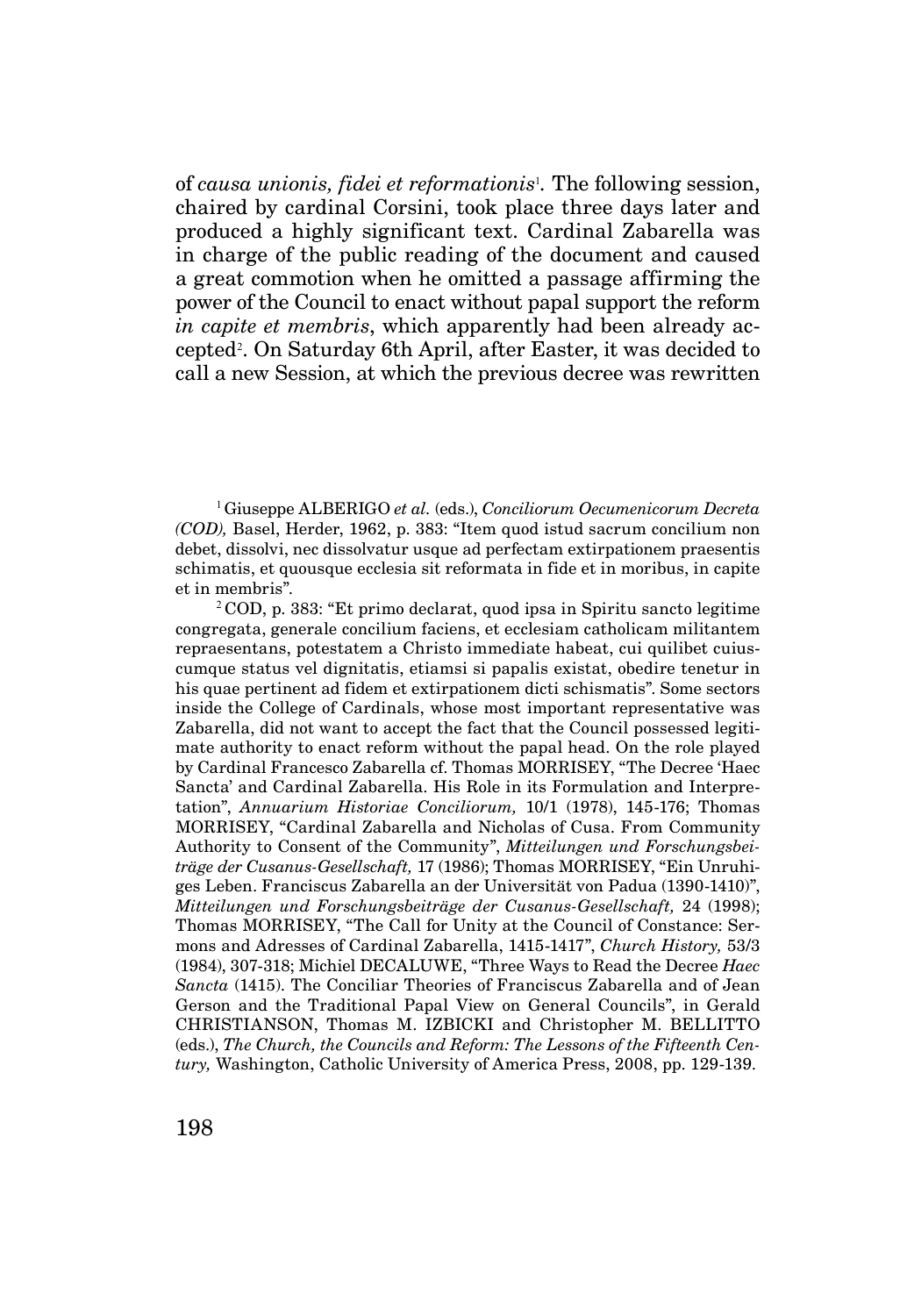and the problematic sentence about the reform was finally  $\mathop{\mathrm{included}}\nolimits^3.$ 

As a result of this session the decree known as *Haec sancta synodus*<sup>4</sup> was produced; the document established that

<sup>3</sup>COD, p. 385: "Et primo declarat, quod ipsa in Spiritu sancto legitime congregata, generale concilium faciens, et ecclesiam catholicam militantem repraesentans, potestatem a Christo immediate habet, cui quilibet cuiuscumque status vel dignitatis, etiam si papalis existat, obedire tenetur in his quae pertinent ad fidem et extirpationem dicti schismatis *ac generalem reformationem dictae ecclesiae Dei in capite et in membris*". The absence of Zabarella and other cardinals in this session is significant. Nevertheless, evidences do not exist to question the ecumenical character of the session. About this subject cf. Giuseppe ALBERIGO, *Chiesa concilare: Identità e significato del conciliarismo,* Brescia, Paideia, 1981, pp. 150-165; MORRISEY, "The Decree 'Haec Sancta'…"; DECALUWE, *op. cit.*; Brian TIERNEY, *Foundations of Conciliar Theory. The Contribution of the Medieval Canonists from Gratian to the Great Schism [enlarged new edition]*, Leiden, Brill, 1998, pp. 199-214 and Walter ULLMANN, *The Origins of the Great Schism*, Connecticut, Archon Books, 1972, pp. 191-231.

<sup>4</sup>For the text of the *Haec Sancta* we will use the version proposed by Michiel DECALUWE, "A new and disputable text-edition of the decree *Haec Sancta* of the Council of Constance (1415)", *Cristianesimo nella storia,* 32/2 (2006), 417-445. The author indicates that although the edition of the COD is in general reliable from a philological point of view, however it does not offer the best version of the decree since it is based exclusively on the edition of the text of Van der Hardt who used slightly reliable manuscripts (from the German libraries of Wolfenbüttel's cities, Vienna, Leipzig, Gotha, Erfurt and Berlin). The author also mentions that the Council of Basel (1431-1449) created a commission to re-edit the Acts of the Council of Constance. This commission used as source the text *Liber* of Brogny's Cardinal (Bronchiaco) handed to the Council in 1442. When the cardinal died in 1426 the text finished in the hands of the Genevan Francisco de Meez, who authorized the commission to use it. The proposal of the editor is to use as a base text the one published by Pierre CRABBE, *Concliorum Omnium tam Generalium quam Particularium,* I-III, Coloniae Agripinae, 1551, II, pp. 1080 y 1020. This text reproduces Hieronymus of Croatia's manuscript *Acta situ dignissima doteque concinnata Constanciensis concilii celebratissime* (1490) on which Johannes Rynmann based his first printed edition of the Acts in 1500. Most of the later editions will be based on this text. The author confronts it with a large amount of XVth century manuscripts from the Vatican Library — Pal. Lat. 595, Reg. Lat. 981, Reg. Lat. 1031, Rossianus 1064, Vat. Lat. 1335 (1423), Vat. Lat. 4173, Vat. Lat. 4174, Vat. Lat. 4175, Vat. Lat. 4176, Vat. Lat.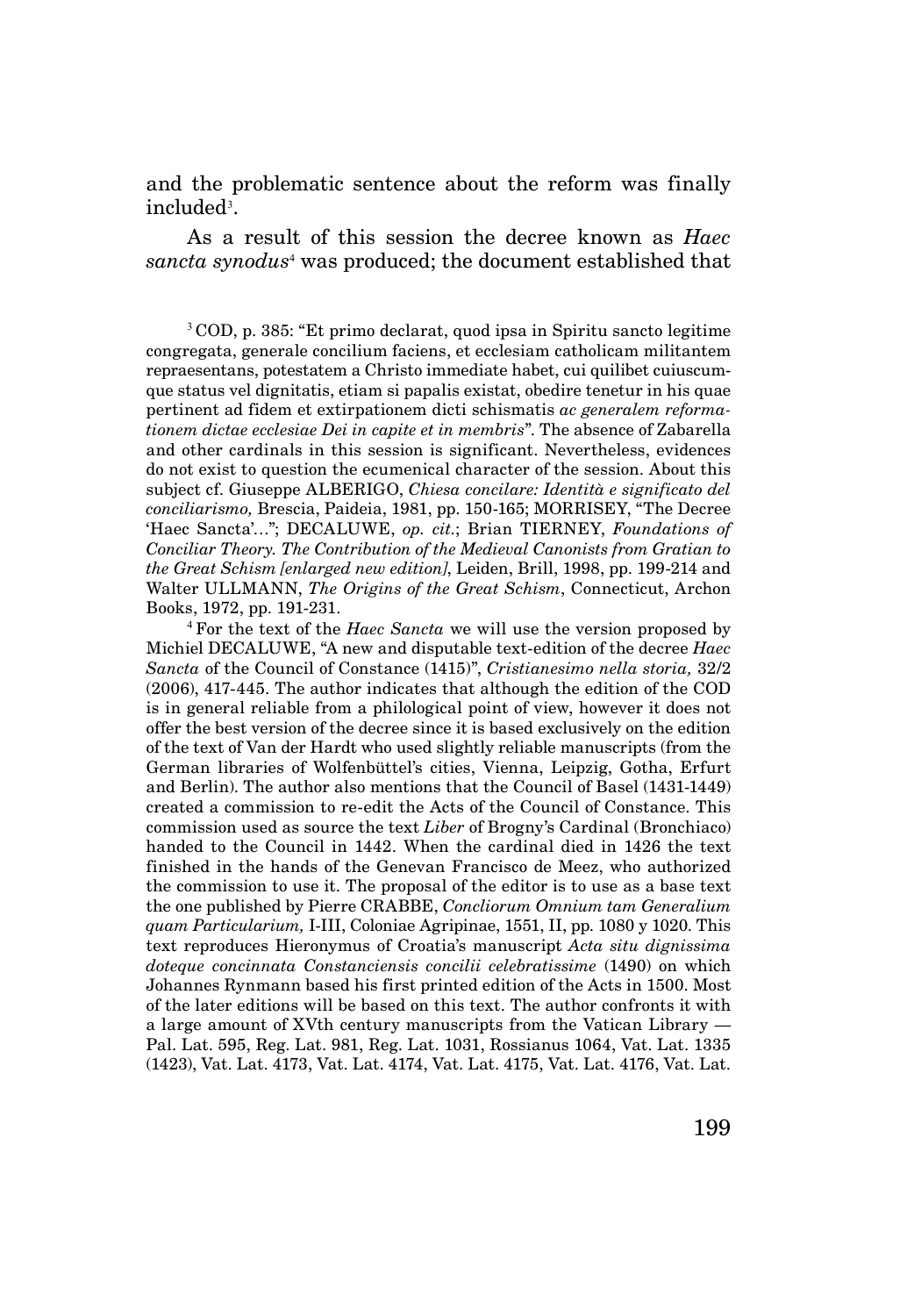even without a papal head the Council had sufficient authority to restore the union of the Church. The competence of the Council rested on Christological grounds since the Council held its *potestas* immediately from Christ. Even the Pope was subject to this *potestas*. The text explicitly added that those who disregarded this authority would be punished, including the Supreme Pontiff.

> *Et primo (declarat), quod ipsa in spiritu sancto legitime congregata concilium generale faciens, et ecclesiam catholicam repraesentans, potestatem a Christo immediate habet, cui quilibet cuiuscumque status vel dignitatis, etiam si papalis existat, obedire tenetur in his quae pertinent ad fidem et extirpationem dicti schismatis, ac reformationem dictae ecclesiae in capite et in membris.*

> *Item, declarat, quod quicumque cuiuscumque conditionis, status, dignitatis, etiam si papalis (fuerit), qui mandatis, statutis seu ordinationibus, aut praeceptis huius sacrae synodi et cuiuscumque alterius concilii generalis legitime congregati, super praemissis, seu ad ea pertinentibus, factis, vel faciendis, obedire contumaciter contempserit, nisi resipuerit, condignae poenitentiae subiiciatur, et debite puniatur, etiam ad alia iuris subsidia, si opus fuerit, recurrendo.*

While the enactment of *Haec Sancta* set the basis for the final resolution of the Schism, the explanation of the meaning of the decree has given rise to conflicting interpretations by historians, theologians, and canonists. As has been pointed

<sup>4178,</sup> Vat. Lat. 4179, Vat. Lat. 4942 (1438), Vat. Lat. 4943 (after the Council of Basel), Vat. Lat. 4984 (from the end of the XVth century), Vat. Lat. 5597, Vat. Lat. 5598 (1421), Vat. Lat. 7297—.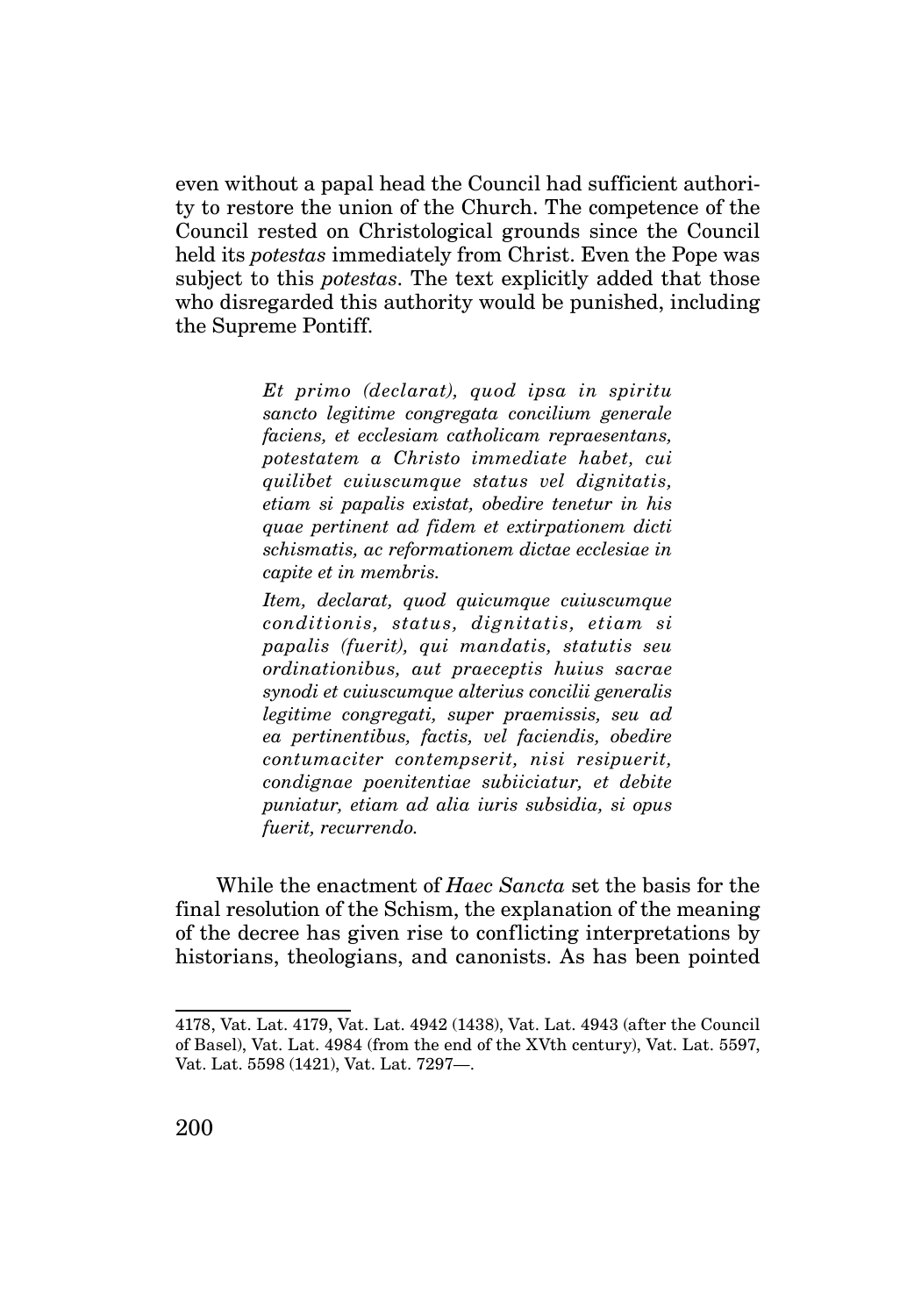out by a number of scholars, this arises from certain ambiguity in the wording of the text. This ambiguity would by no means be the product of careless writing but quite the opposite, it appears to have been carefully intended to reach a certain degree of consensus between the different positions held at the Council<sup>5</sup>. Nonetheless, it should be remembered that many of the divergent interpretations tend to be rooted in *a priori* theological or canonical criteria with a clear metahistorical content. Consequently, we will first try to explain how since the Vatican Council I and until the 1960's some of these criteria, had significant influence on the main interpretations of the *Haec sancta.* Secondly, we will focus on the analysis of certain problems posed by one of the main lines of interpretation of the text, the so called *Notstandstheorie*. Finally, we will try to state the importance of a methodological approach reappraising the judicial practices as a source for better understanding of the meaning of this decree. In the last part of this text, an attempt will also be made to study in greater detail the relationships between the consolidation of conciliar authority and the *causae fidei* inquisitional processes, particularly the one against Czech reformer Jan Hus.

<sup>5</sup> Brian TIERNEY, "Hermeneutics and History. The Problem of the Haec sancta", in Thayron A. SANDQUIST and Frederik M. POWICKE (eds.), *Essays in Medieval History presented to Bertie Willkinson,* Toronto, 1969, pp. 354-70. According to his view the text would have been deliberately ambiguous about the meaning of general council. While the first part of the *Haec Sancta* should be interpreted as the council acting without the Pope, the second part of the text would refer to the council acting together with the Pope. In any case Brian Tierney emphasizes the ambiguity of the important term *concilium.* Cf. MORRISEY, "The Decree 'Haec Sancta'…", p. 159. The author affirms that the council never solved what would happen in the case of disputes between the authority of a legitimate council and a legitimate pope; DECALUWE, *op. cit.* More than its ambiguity, Michiel Decaluwe emphasizes the importance of the text wording as an instrument to generate consensus between the different positions about the authority of the council in the absense of the Pope.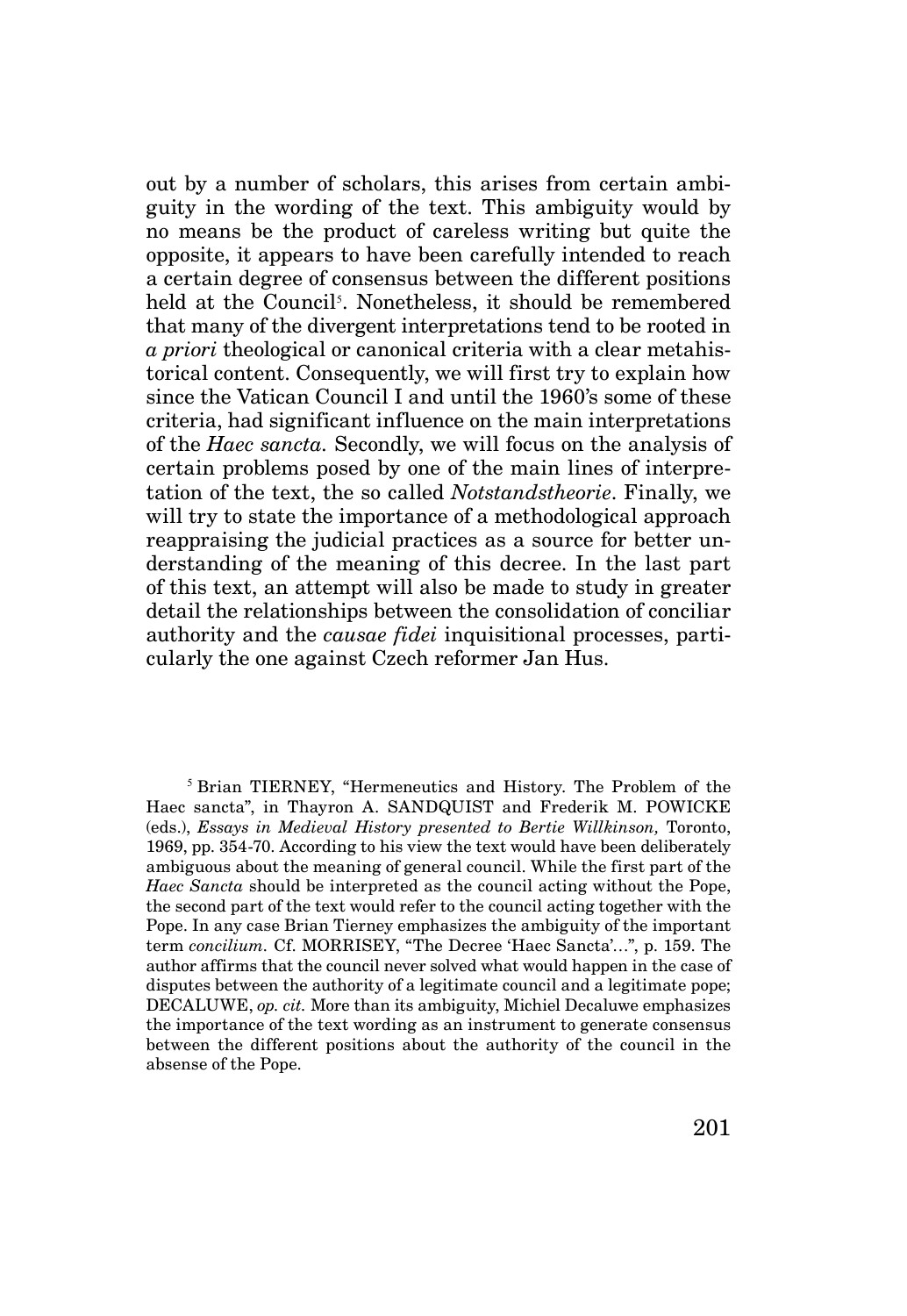#### **1- The** *Haec sancta synodus* **Decree***:* **Between Theology, Canon Law and History**

According to Brian Tierney, far from embodying the numerous ideas present in a supposedly *medieval papalist tradition*, the declaration of papal infallibility and Roman primacy expressed by the Vatican Council I in the 1870 *Pastor aeternus* decree introduced a significant disruptive element in this tradition<sup>6</sup>. Undoubtedly, the affirmation of the *magisterium* and of the Roman primacy turned the Council of Constance and the *Haec Sancta* in particular in subjects more worthy of oblivion than of analysis. In that regard, the Roman curia promoted

<sup>6</sup>On papal infallibility and its origins cf. Brian TIERNEY, *The Origins of Papal Infallibility 1150-1350,* Leiden, Brill, 1988; Brian TIERNEY, *Rights, Law and Infallibility in Medieval Thought,* Norfolk, Variorum, 1997. Cf. *Pastor aeternus,* COD, p. 812: "Docemus itaque declaramus, iuxta evangelii testimonia primatum iurisdictionis in universalem Dei ecclesiam immediate et directe beato Petro apostolo promissum atque collatum a Christo domino fuisse […]. Atque uni Simoni Petro contulit Iesus post suam resurrectionem summi pastoris et rectoris iurisdictionem in totum suum ovile, dicens: *Pasce agnos meos: pasce oves meas*"; COD, p. 813: "Quapropter apertis innixi sacrarum litterarum testimoniis, et inhaerentes tum praecessorum nostrum Romanorum pontificum, tum conciliorum generalium disertis, perspicuisque decretis, innovamus oecumenici Florentini definitionem, qua credendum ab omnibus Christi fidelibus est, sanctam apostolicam sedem et Romanum pontificem in universum orbem tenere primatum, et ipsum pontificem Romanunm successorem esse beati Petri principis apostolroum, et verum Christi vicarium totiusque ecclesiae caput, et omnium christianorum patrem ac doctorem existere; et ipsi in beato Petro pascendi, regendi ac gubernandi universalem ecclesiam a domino nostro Iesu Christo plenam potestatem tradita esse; quemadmodum etiam in gestis oecomenicorum conciliorum et in sacris canonibus continetur. Docemus proinde et declaramus ecclesiam Romanam, disponere Domino, super omnes alias ordinariae potestatis obtinere principatum, et hanc Romani pontificis iurisdictionis potestatem, quae vere episcopalis est, immediatam esse: erga quam ciuscumque ritus et dignitatis pastores atque fideles, tam seorsum singuli quam simul omnes, officio hierarchiae subordinationis, veraeque obedientiae obstringuntur, non solum in rebus, quae ad fidem et mores, sed etiam in iis, quae ad disciplinam et regimen ecclesiae per totum orbem diffusae pertinent; ita ut custodita cum Romano pontifice tam communionis, quam eiusdem fidei professionis unitatis, ecclesia Christi sit unus grex sub uno summo pastore".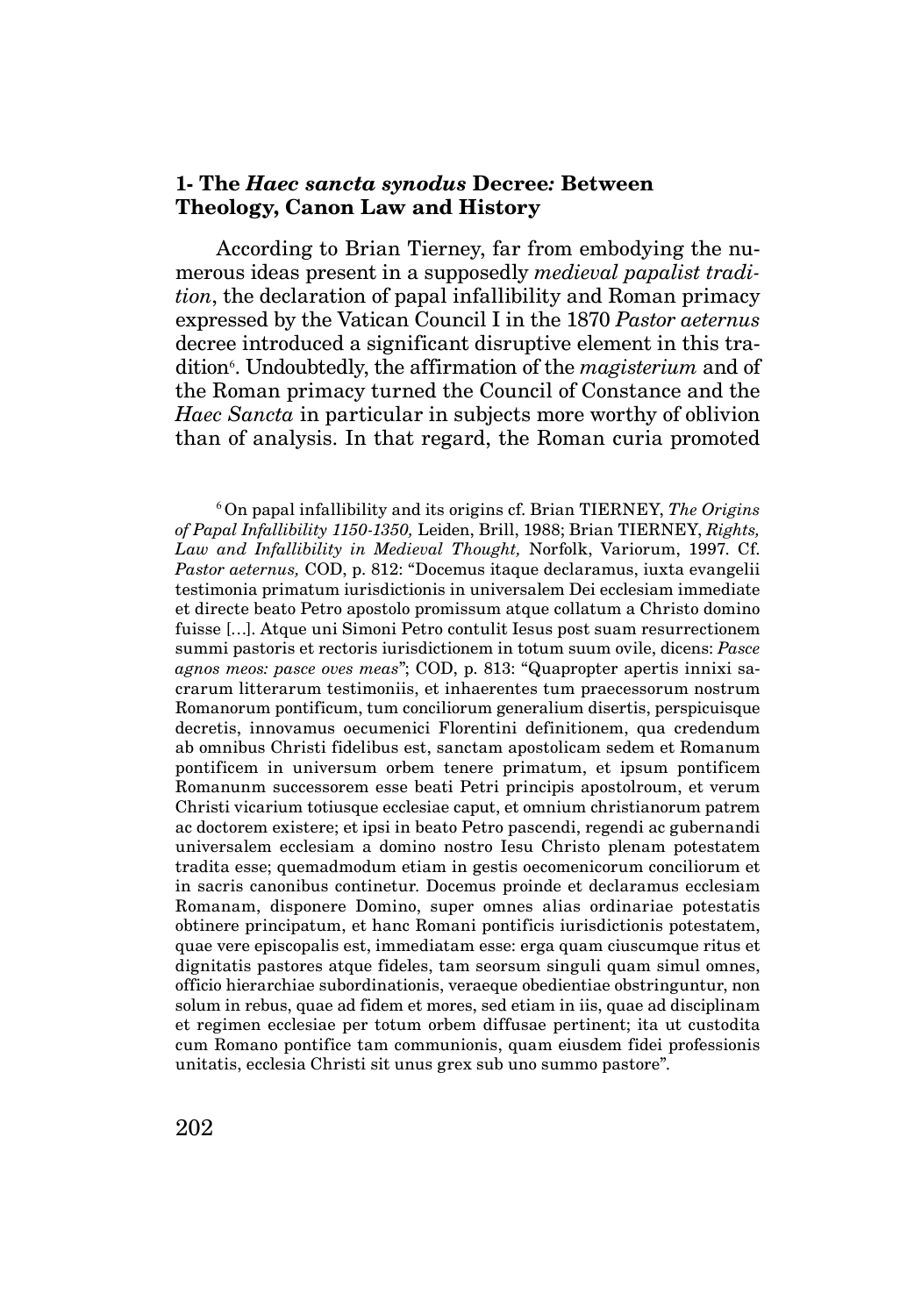and favored indifference towards the conciliar tradition. In the field of historiography, great credit was given to Juan of Torquemada's idea, which was overtly polemical and contended that conciliarism was a byproduct of the heretical teachings of William of Ockham and Marsilius of Padua, and should therefore be brushed aside<sup>7</sup>. Early in the century Joseph Hefele, who was working on his monumental *Conciliengeschichte*, was openly pressed to accommodate a version of the Council of Constance and the *Haec Sancta* to the prevailing climate at the time<sup>8</sup>.

<sup>7</sup>Cf. the papal bull of Eugenius IV of April 20,1441 in which he affirms: "Fuerunt impietatis alii dyabolici fundatores: Marsilius de Padua, Johannes de Ganduno, Guillermus Ocham aliique nonnulli, qui non tantum sui temporis, sed eciam futuri seculi homines venerarunt" (*Concilium Florentinum*, Ep. Pont. I n. 248 28, 7-9) and the text of Juan de Torquemada's *Summa*, cap. C, II, Venetiis 1561: "Ubi non parum admirandum adversarios basilenses tanta caligine mentis involutos et excecatos malitia, ut in materias fidei diffiniendis et declarandis maluerunt sequi homines ab ecclesia Dei in doctrina sua damnatos: sicut fuit Marsilius de Padua, Ockham, cum complicibus suis, ex quorum doctrina extracta sunt pro magna parte decreta illa praefata Basilensia et quosdam alios novellos doctorellos praefati Ockham et aliquorum fraticellorum opiniones erroneas renovantes…". Both texts are quoted by ALBERIGO, *Chiesa concilare,* p. 18, n. 16. It is very interesting about this topic the text by Thomas IZBICKI, "Paplist Reaction to the Council of Constance: Juan de Torquemada to the Present", *Church History,* 55/1 (1986), 7-20. About the bull cf. Remigius BÄUMER, "Die Stellungnahme Eugens IV. zum Konstanzer Superioritätsdekret in der Bulle 'Etsi non dubitemus'", in August FRANZEN and Wolfgang MÜLLER (eds.), *Das Konzil von Konstanz. Beiträge zu seiner Geschichte und Theologie,* Friburgo, 1964, pp. 337-354.

<sup>8</sup>Cf. H. HEFELE and D. LECLERCQ, *Histoire de Conciles*, París, Letouzé et Ané, 1913 and J. Hefele's words quoted by Hans SCHNEIDER, *Der Konziliarismus als Problem der neueren katholischen Theologie,* Berlin/ New York, Walter de Gruyter, 1976, p. 265: "Hiernach und nach dem heutigen Recht, welches die päpptliche Aprobation der allgemeinen Cocilien, um sie zu solchen zu machen, für nöthig erklärt, kann es wohl keinem Zweifel unterliegen, daß a. *alle* Beschlüsse von Constanz, welche für das Papsttum keine Präjudiz tilden, für ökumenisch zu erachten, dagegen b. alle, welche gegen das ius, die dignitas und praeminentia des apostolischen Stuhls verstoßen für reprobirt zu halten sind". About the personal situation of Joseph Hefele, cf. Hans KÜNG, *Libertad conquistada. Memorias,* Madrid, Trotta, 2004: "Fue especialmente esta fórmula la que dio ocasión a la protesta y el abandono del concilio Vaticano de la mayor parte de los obispos franceses y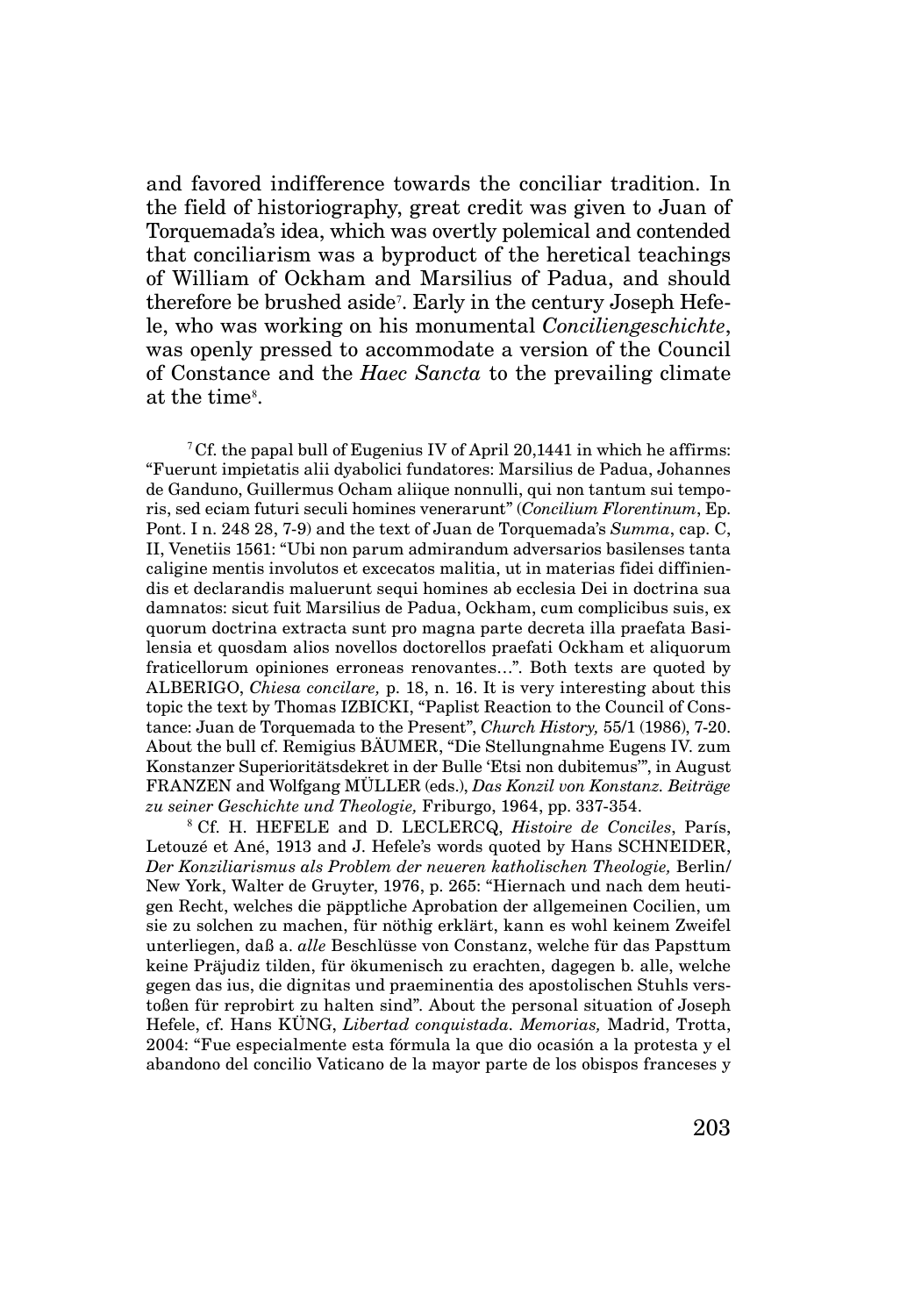Although the institutional context was clearly unfavorable for the study of the conciliar tradition, the work of most scholars of medieval political thought seemed increasingly suspicious of the allegedly heretical origins of conciliarism. The works of Otto Von Gierke, Franz Bliemetzrieder, Henri Xavier Arquillière and Walter Ullmanm at least mentioned for the first time that the source of conciliarim was not something alien to the catholic tradition. Most of these authors agree in suggesting that the actual sources of conciliarism should be sought in the *corpus* of canonical texts regulating the lives of ecclesiastical corporations during the 12th and 13th centuries. However, none of these authors undertook a systematic study of this *corpus*<sup>9</sup>.

While the Vatican Council I *Pastor Aeternus* had created an adverse institutional context for conciliar study, paradoxically it was during the late 19th century and early 20th century that specialized historiography started to produce critical editions of the main sources for the Council of Constance, thus replacing and augmenting the conciliar text collections of Johannes Dominicus Mansi and Hermann Van der Hardt. In 1896 shortly after the Vatican Council I, Heinrich Finke started the publication of his four-volume collection of *Acta Concilii Constanciensis*, which he finished in 1928<sup>10</sup>.

alemanes ya antes de que se definiera la infalibilidad. Entre ellos, el obispo de Rottenburg y antes el historiador de la Iglesia en Tubinga y autor de una historia de los concilios en siete volúmenes, Karl Joseph Hefele luchó como nadie contra los términos de tal definición citando errores papales. Hefele fue el último obispo del mundo que —¡no sin haber vivido antes nueve meses de vacilaciones!— escribió una carta pastoral a su clero diciendo que 'por la paz y la armonía en la Iglesia' había que hacer 'grandes y difíciles sacrificios personales' y que por eso se sometía a la definición vaticana. Y por eso siguió siendo obispo de Rottenburg".

<sup>9</sup>About this cf. Francis OAKLEY, "Verius est licet difficilius. Tierney's *Foundations of Conciliar Theory* after forty years", in IDEM, *Politics and Eternity. Studies in the History of Medieval and Early-Modern Political Thought,* Leiden, Brill, 1999, p. 75.

<sup>10</sup> Johannes Dominicus MANSI, *Sacrorum conciliorum nova et amplissima collectio,* XXVII/XXVIII, Florentiae-Venetiis-Pariis-Lippiae, 1759 [reproduction typographica 1966]; Hermann VAN DER HARDT, *Magnum*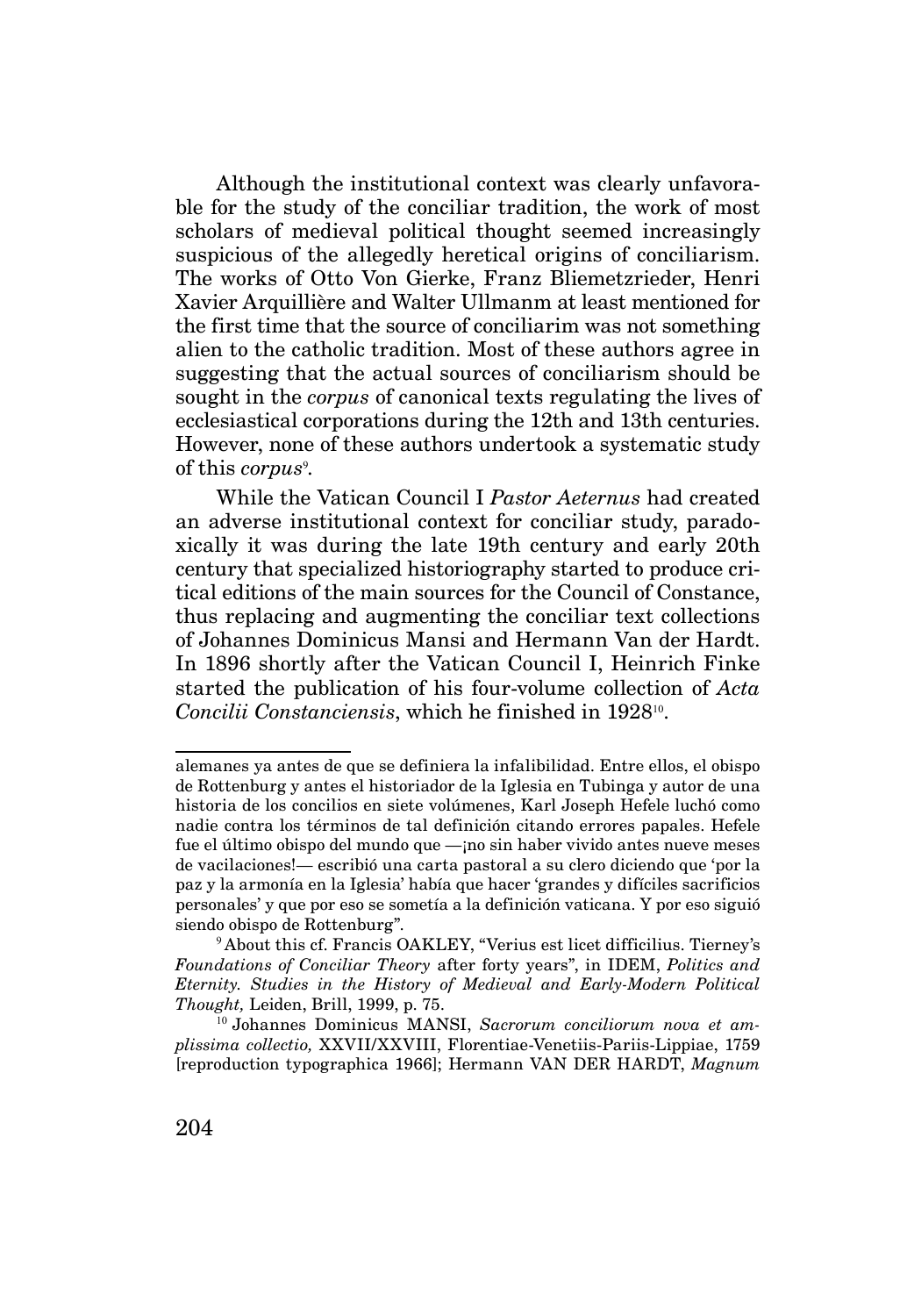Despite the remarkable historiographical progress in terms of publication of sources, during this period conciliar thought is still regarded as a set of ideas which are basically alien to Catholic tradition. This can be seen in Francis Oakley's survey of the main *instrumenta,* theological dictionaries, encyclopedias, and Pope lists published through the early decades of the 20th century. While the *Catholic Encylcopedia*  published in 1908 claimed, against all historical evidence, that the Council of Constance only became legitimate after Gregory XII, the Pope of the Roman obedience, convoked it, the *Dictionnaire de théologie catholique* published in 1911 did not include Constance or Basel in the list of ecumenical councils, thus causing a true *vacuum memoriae* between the Council of Vienne  $(1311-1312)$  and the Council of Florence  $(1439-45)$ <sup>11</sup>. Likewise, the publication of the *Codex Iuris Canonici* in 1917 upheld in its canon 1556 the *Decretum* legal maxim, which in turn had been taken from a series of texts recognized as 6th century forgeries and which stipulated that the Pope could not be judged by anyone<sup>12</sup>. These attitudes tending to impose institutional oblivion of conciliar tradition and to apply contemporary theological criteria to solve historical matters pre-

*oecumenicum Constantiense concilium,* 6 vol., Francofurti-Lippiae, 1696-1700 (Indices 1742); Heinrich FINKE (ed.), *Acta Concilii Constanciensis*, Münster, 1896-1928. About the historical work of Karl August FINK, "Zu den Quellen für die Geschichte des Konstanzer Konzils", in FRANZEN and MÜLLER (eds.), *op. cit*., pp. 471-476 y Ansgar FRENKEN "Die Erforschung des Konstanzer Konzils (1414-1418) in den letzten 100 Jahre", *Annuarium historiae conciliorum,* 25 (1993), 30-89.

11 Francis OAKLEY, *Council Over Pope? Towards a Provisional Ecclesiology,* New York, 1969, pp. 122-124. In addition, the analysis proposed by the author includes other *instrumenta* with similar visions.

12 *Codex Iuris Canonici*, Pii X Pontificis maximi iussu digestus Benedicto Papae XV auctoritate promulgatus (ed. Card. GASPARRI, Roma, 1918), Sectio I, Titulus I, *De foro competenti,* Can. 1556: "Prima Sedes a nemine iudicatur". Precisely, the *nisi a fide devius* conditional clause is excluded; it was usually quoted along with this text in the canonical tradition. On this phrase and its origins cf. James M. MOYNIHAN, *Papal Immunity and Liability in the Writings of the Medieval Canonists,* Rome, Gregorian University Press, 1961.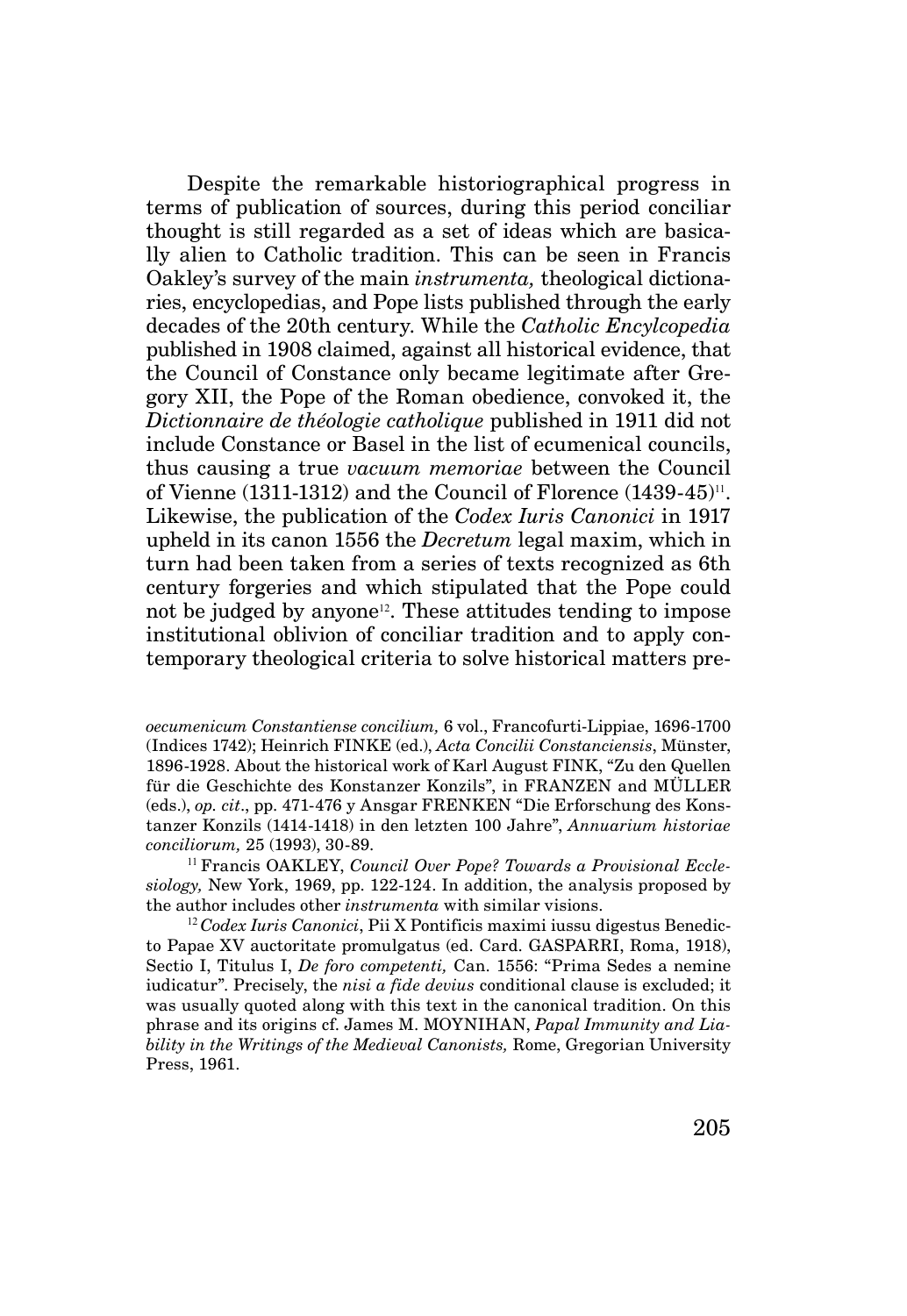vailed until mid 20th century. In 1947 the Prefect of Vatican Library, Angelo Mercati, in an act that may be regarded as an official declaration, published in the *Annuario Pontificio* a list of popes which, against all historical evidence, described all Pisan line popes as anti-popes while affirming the Roman line legitimacy<sup>13</sup>.

This true *damnatio memoriae* campaign could not prevent that in the early 1950's Hubert Jedin included in his *Geschichte des Konzils von Trient* an introductory chapter devoted to the study of the survival of conciliar ideas even after the Council of Basel<sup>14</sup>. Shortly after, in 1955, Brian Tierney published his *Foundations of Conciliar Theory.* Applying a systematic and through analysis of the texts produced by the main 12th and 13th century decretists and decretalists, Tierney proved what had already been suggested by several scholars in previous decades. Indeed, the most important conciliarist thinkers of the 14th and 15th centuries were mainly inspired by those arguments present in canon law of previous centuries. On the one hand, interest focused on the *Decretum* 

<sup>13</sup>OAKLEY, *Council over Pope,* p. 125. Cf. also *Annuario Pontificio* (Città del Vaticano, 1947) and the text quoted by the author Angelo MERCATI, "The new List of Popes", *Mediaeval Studies,* 9 (1947), 71-80. Francis Oakley explains that Angelo Mercati never used historical criteria to affirm that during the Western Schism the only legitimate line of popes was the Roman one. Although he never stated it openly, the prevailing theological criteria since the time of the Vatican Council I influenced his choice; these criteria supported the curialist position of Roman primacy. He also mentions a curious event about the decision made by the Pope in 1958 of assuming the name of John XXIII. When the Pope announced he would adopt this name, he mentioned the fact that there had been already 22 pontiffs with this name *extra legitimitatis discussiones.* Thus the Pope cautiously avoided stating his opinion about the legitimacy of the Pisan line (we have to remember that according to this line there had already been a John XXIII, deposed by the Council of Constance). Nevertheless in the official reissue of the Pope's speech in the *Acta Apostolicae Sedis* the words *extra legitimitatis discussiones*  were omitted since they were not compatible with the position adopted in the *Annuario Pontificio.* 

<sup>14</sup> Hubert JEDIN, *Geschichte des Konzils von Trient*, Freiburg, 1951-1975, I, chap. 1, pp. 1-7.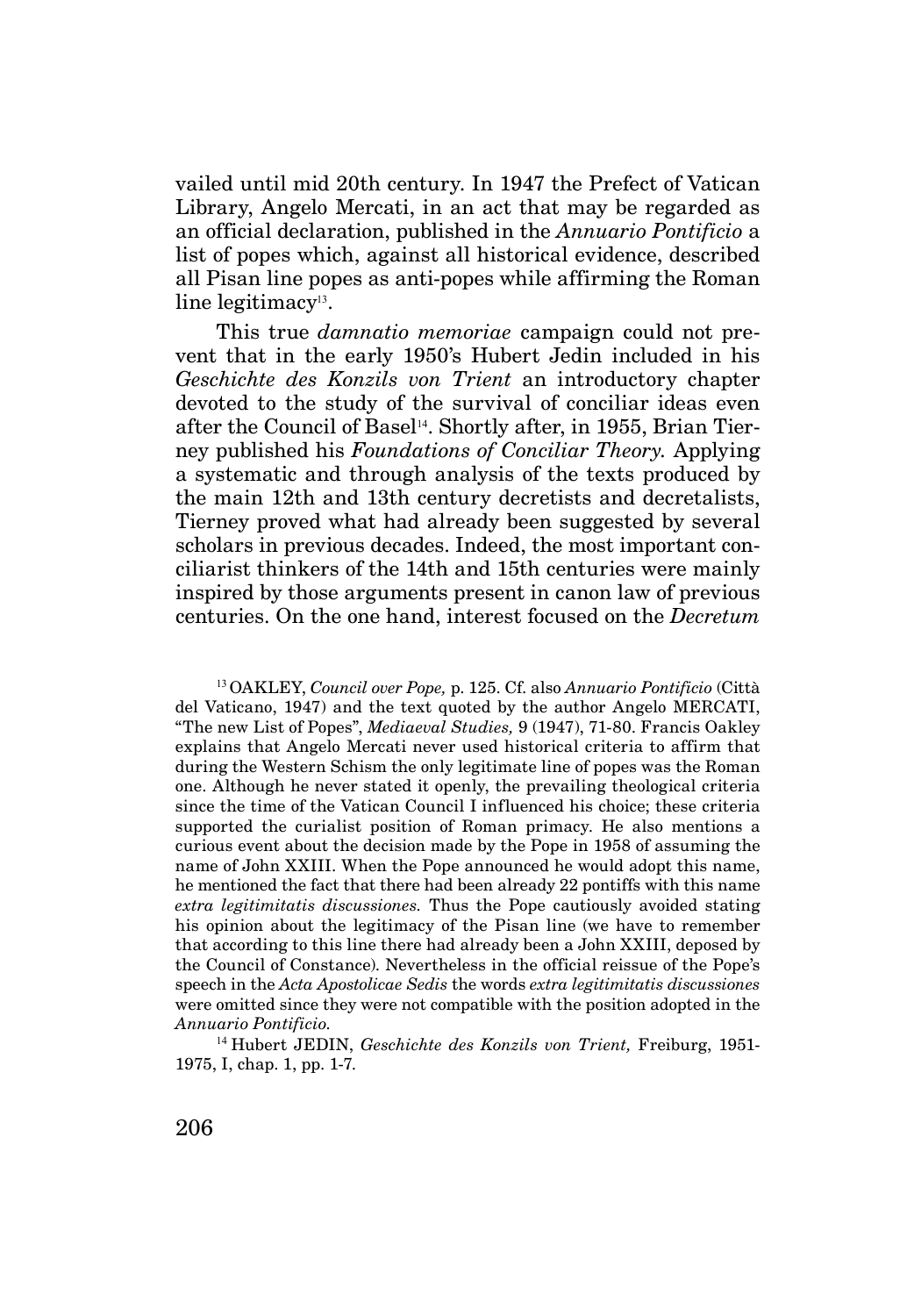text and its subsequent glosses commenting the case of the deposition of a heretical pope, and on the other hand, on comments and glosses written by decretalists who interpreted the structure of the universal Church in the legal terms of an ecclesiastical corporation and which were therefore functional to the *via concilii*. Brian Tierney's analysis marked a significant turning point in conciliarism studies insofar as it proved that *pari passu* to papal absolutism, canon law had a completely different conception of ecclesiastical power which even the most fervent advocates of papal supremacy could not deny<sup>15</sup>. At the same time, his study invalidated the theses stating that conciliarism was a product of the heretical thought of William of Ockham and Marsilius of Padua. Quite the opposite, *Foundations of Conciliar Theory* showed that conciliar thought was deeply rooted in the canonical tradition of the Church, and consequently the Council of Constance and the *Haec Sancta*  therein approved could not be so easily brushed aside<sup>16</sup>.

<sup>15</sup> TIERNEY, *Foundations of Conciliar Theory*, p. 240: "But side by side with this [familiar doctrine of papal sovereignty] there existed another theory, aplied at first to single churches and then at the beginning of the fourteenth century, in a fragmentary fashion, to the Roman Church and the Church as a whole, a theory which stressed the corporate association of the members of the Church as the true principle of ecclesiastical unity and which envisaged the exercise of corporate authority by the members of a Church even in the absence of a collective head". On the work of Brian Tierney cf. OAKLEY, *Council over Pope*, p. 80 and especially about Tierney's thesis relevance and current validity, OAKLEY, "*Verius est licet difficilius*…", pp. 76-77.

16 By no means did BrianTierney tried to write a complete history of conciliar thought in his study. As he explicitly declared it, he was only emphasizing the contributions of canonical thought. The moderate proposal of Brian Tieney has not been recognized, especiallyo by Remigius BÄUMER, "Die Erforschung des Konziliarismus", in Remigius BÄUMER, *Die Entwicklung des Konziliarismus: Werden und Nachwirken der conciliaren Idee,* Darmstadt, 1976, pp. 29-34. This was particularly emphasized in a book review written by M. Seidmayer in *Zeitschrift der Savigny-Stifung für Rechtgeschichte. Kan. Abt.*, 74 (1957), 374-387. The most important critique of Brian Tierney's thesis can be found in Constantin FASOLT, *Council and Hierarchy. The Political Thought of William Durant the Younger,* Cambridge, Cambridge University Press, 1991, p. 19. From the quotation of certain texts proposed by Hans Joseph SIEBEN, *Die Konzilsidee des lateinischen Mittelalters (847-1375),*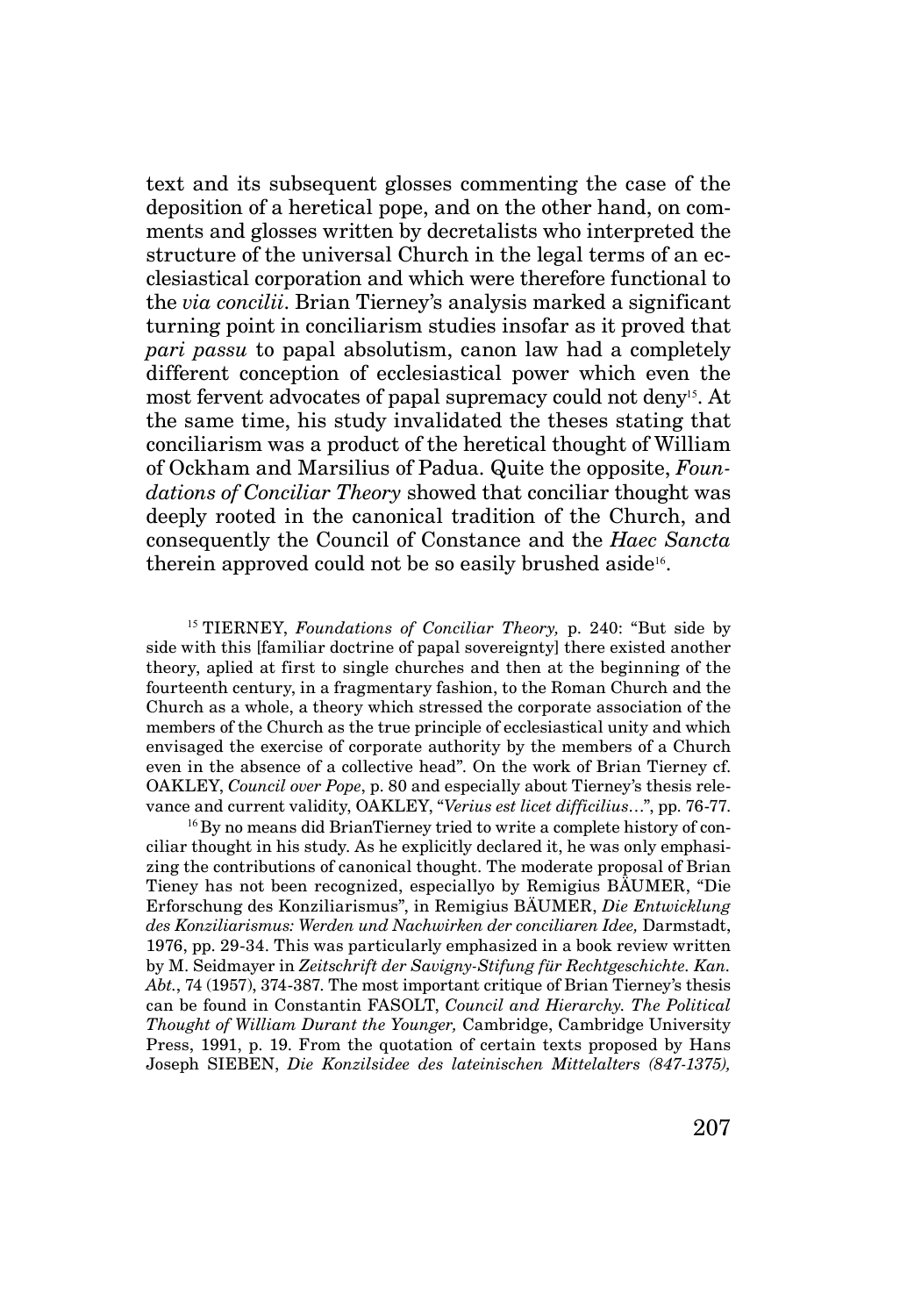The Vatican Council II convoked in 1959 set an institutional framework much more favorable to the development of conciliar studies. Based on previous works by Brian Tierney in this context, some theologians and historians started to pay more attention to the tradition of conciliar precedents, and particularly to the Council of Constance. In the early 1960's, Paul De Vooght featured prominently among them. From a historical perspective, De Vooght pointed out the potential contradictions between the Vatican I *Pastor aeternus*  and the *Haec Sancta* approved by the Council of Constance<sup>17</sup>. However, the Benedictine De Vooght did not initially focus on the theological implications of his historical conclusions. Regardless, these conclusions had already stirred a bitter response in several articles penned by Joseph Gill, Director of the Pontifical Oriental Institute of Rome and known for his studies on the Council of Florence. In these writings, Gill restated the polemical arguments claiming that the decree was a radical and invalid attempt to subvert the Church constitution desired by God. Although in his opinion the matter had to be settled in theological terms, he also contended that

Padeborn, 1984, p. 255 affirming that the Council depended on papal summons, Constantin Fasolt saw a real assault to the thesis of Brian Tierney. Nevertheless, these statements did by no means imply the collapse of Brian Tierney's thesis, since at the same time these texts were affirming that in certain questions related to faith and to the state of the Church the Pope had to accept conciliar authority. About this polemic cf. Brian TIERNEY, "Introduction" of the last editon of *Foundations of Conciliar Theory,* p. 13 and OAKLEY, "*Verius est licet difficilius*…", p. 75.

<sup>&</sup>lt;sup>17</sup> The first conclusions appeared in Paul DE VOOGHT, "Le Conciliarisme aux conciles de Constance et Bâle", in Bernard BOTTE, *Le Concile et les Conciles: contribution à l'histoire de la vie conciliaire de l'église,* Chevetogne-Paris, 1960, pp. 143-181; Paul DE VOOGHT, "Le conciliarisme aux conciles de Constance et Bâle: compléments et précisions", *Irénikon*, 36/1 (1963), 61-75 and Paul DE VOOHT, "Le Cardinal Cesarini et le Concile de Constance", in FRANZEN and MÜLLER (eds.), *op. cit.*, pp. 357-381. About the changes in his opinion cf. Paul DE VOOGHT, *Les pouvoirs du concile et l'autorité du pape au Concile de Constance*, Paris, Du Cerf, 1965 and Paul DE VOOGHT, "Resultados recientes de la investigación histórica sobre el conciliarismo", *Concilium*, 64 (1971), 125-131.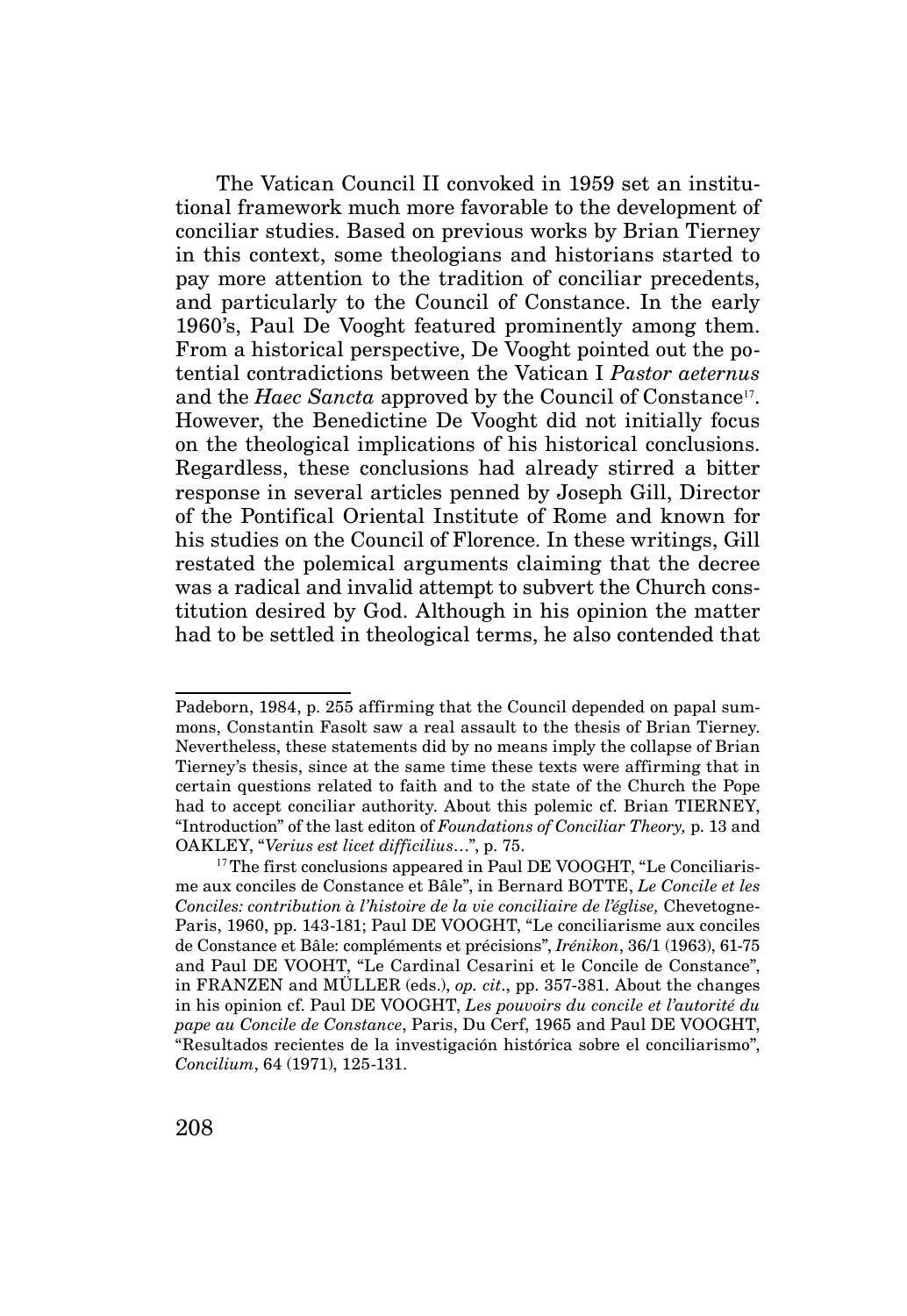the lack of validity of the *Haec sancta* could be justified on historical grounds as well<sup>18</sup>.

After the debate was initiated, the first one to extract the theological conclusions about the *Haec sancta* was the Swiss theologian Hans Küng. While these conclusions were by no means intended to defend a thesis of radical conciliar supremacy over the Pope, they highlighted instead the need of a much more active role of the Council regarding papal authority in the event of papal heresy, schism or a similar event<sup>19</sup>.

18 Joseph GILL, *The Council of Florence,* Cambridge, Cambridge University Press, 1959; Joseph GILL, *Eugenius IV,* London, 1961; Joseph GILL, "The fifth Session of the Council of Constance", *Heythrop Journal,* 5 (1964), 131-147; IDEM, *Constance et Bâle-Florence*, Paris, 1965 and "Il decreto *Haec sancta synodus* del Concilio di Constanza", *Revista di storia della Chiesa in Italia,* 12 (1967), 123-130 and Joseph GILL, "Die funfte Sitzung des Konzil von Konstanz", in Remigius BÄUMER, *Das Konstanzer Konzil,* Darmstadt, 1977, pp. 229-247. His argument consisted in affirming that the Council of Constance was not legitimate since its authority depended on the previous Council of Pisa and this one had been convoked by a Pope of that obedience. Against strong historical evidence Joseph Gill claimed that the Council of Pisa had not been legitimate and consequently nor was Constance. The Council of Constance only became a legitimate assembly when Gregory XXII, the Pope of Roman obedience, convoked it on 4th July 1415. In addition, according to Joseph Gill the decree had never received papal approval since it had not been named explicitly in a bull. In order to question the validity of the decree, based on the absence of certain cardinals (particulalry Zabarella) the author also denied the ecumenical character of the 5th session. Although the author thought he was debating on strictly historical terms, canonical and theological criteria permanently distorted and forced his interpretation. This is quite apparent when the author declares the illegitimacy of the Council of Pisa omitting any historical analysis.

<sup>19</sup>Cf. Hans KÜNG, *Strukturen der Kirche,* Freiburg, 1962, p 259: "Was wurde also, wenn wir das Ergebnis des Konzils für unieren Problemkreis zusammenfassen wollten, in Konstanz definiert? *Nicht* definiert wurde der konziliare Parlamentarismus (im Sinne des radikalen Konziliarismus): nach disem wäre die gewöhnliche ordentliche Leitung der Kirche vom Papst auf das Konzil übertragen worden und der Papst zu einem untergeordneten Executivorgan des konziliaren Parlaments degradiert […] *Definiert* wurde aber jedenfalls eine bestimmte Art von Superiorität des Konzils (im Sinne eirner, wenigstens gemäßigten, "konziliaren Theorie"): darnach hat das ökumenische Konzil nicht nur für den damaligen Notfall, sondern auch in Zukunft die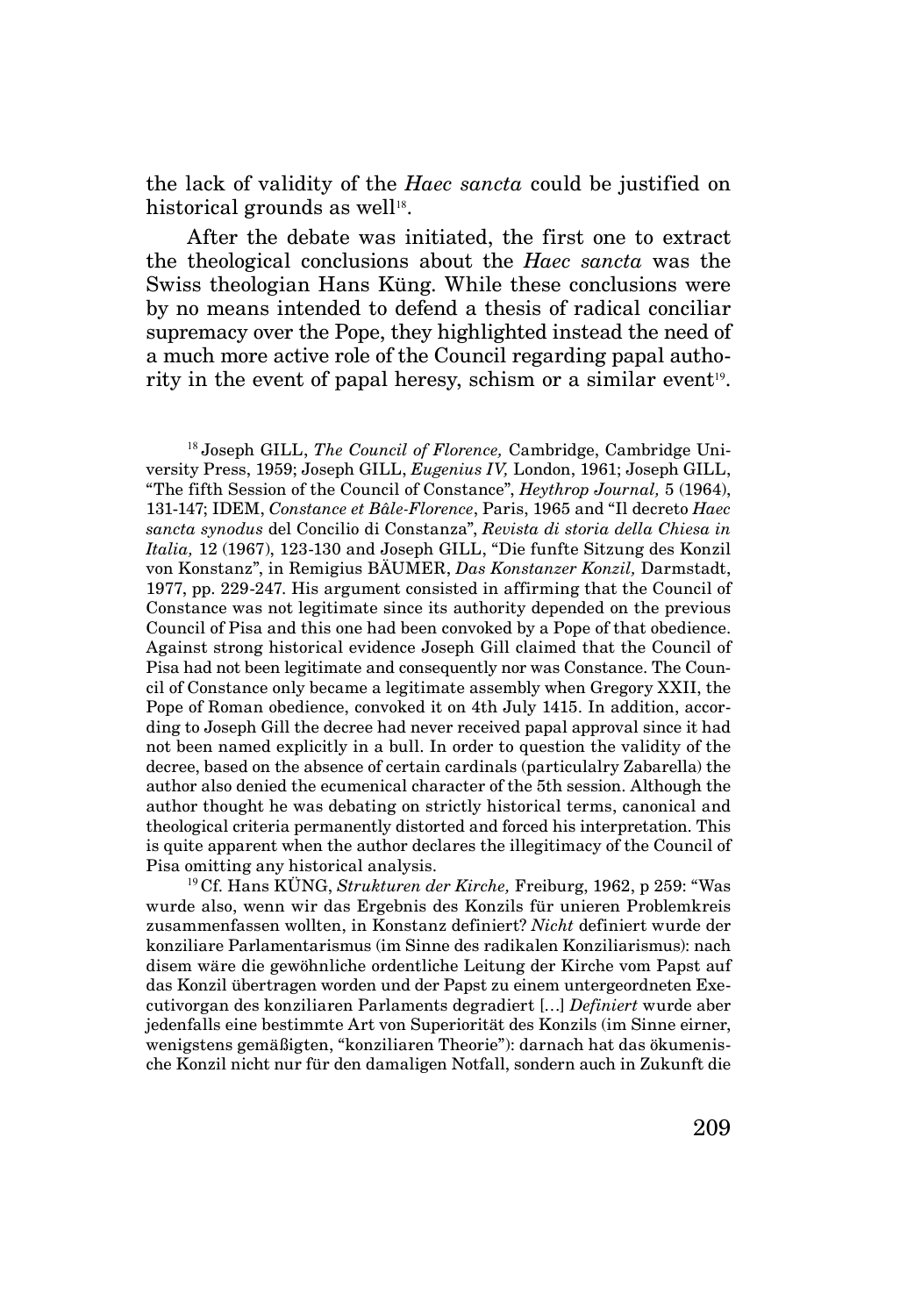Shortly after, and based on Hans Küng's work, Paul De Vooght finally decided to extract the theological consequences of his historical research and claimed the dogmatic validity of the *Haec Sancta* and therefore its universality as an article of faith<sup>20</sup>. According to Paul De Vooght, the dogmatic validity of the decree could be proved by Martin V's subsequent approval through the bull *Inter cunctas*, in which the Pope ambiguously accepted anything that the Council of Constance had resolved *conciliariter*<sup>21</sup>. These conclusions immediately gave rise to considerable debate. The main criticism of De Vooght's revolved around the anachronism of postulating the need of subsequent papal approval as valid criteria for conciliar decisions. In this regard, it should be noted that criticism did not only come from papal apologists but also from the pro-conciliar side. Despite criticism, De Vooght´s claims had the merit of starting the debate on the dogmatic validity of the *Haec sancta.* The *Lumen gentium* decree on the Church constitution approved by the Vatican Council II did not contribute to finally settling the matter either because even though it recognized the collegial and Episcopal *magisterium* of the Church, it left the door open for administrative centralism of the Roman curia<sup>22</sup>.

Funktion einer Art von "Kontrollinstanz" ubre den Papst, dessen Versagen in Häresie, Schisma usw. Grundsätzlich ja auch in Zukunft möglich war".

 $20$ On Paul De Vooght position cf. note 17.

<sup>21</sup>For the text of the bull *Inter cuntas* cf. MANSI, t. XXVIII, col. 590- 593. The shift in De Vooght's position can be seen in the following texts: "Le conciliarisme aux conciles…ˮ, p. 64: "Le 22 avril 1418, à la dernière session du Concile de Constance, Martin V a déclaré qu'il aprouvait tout ce qui avait été décidé *conciliariter,* j'ai pris argument de la déclaration de Martin V pour affirmer qu'il avait aprouvait le conciliarisme. Je ne retire rien de ce que j'ai dit là-dessus, mais je pense qu´il y a lieu de préciser le *genre* d' aprobation donné par Martin V en cette circonstance". Some time later the same author commented on the subject cf. "Resultados recientes…"*,* p. 128: "La cuestión de si Martín V aprobó o no el decreto *Haec sancta* es, de hecho, totalemente secundaria…".

<sup>22</sup>About the decree *Lumen gentium* cf. COD (863): "Haec sacrosanta synodus, concilii Vaticani primi vestigia premens, cum eo docet et declarat Iesum Christum pastorem aeternum sanctam aedificasse ecclesiam, missis apostolis sicut ipse mussus erat a Patre (cf. Io 20, 21) quorum successores,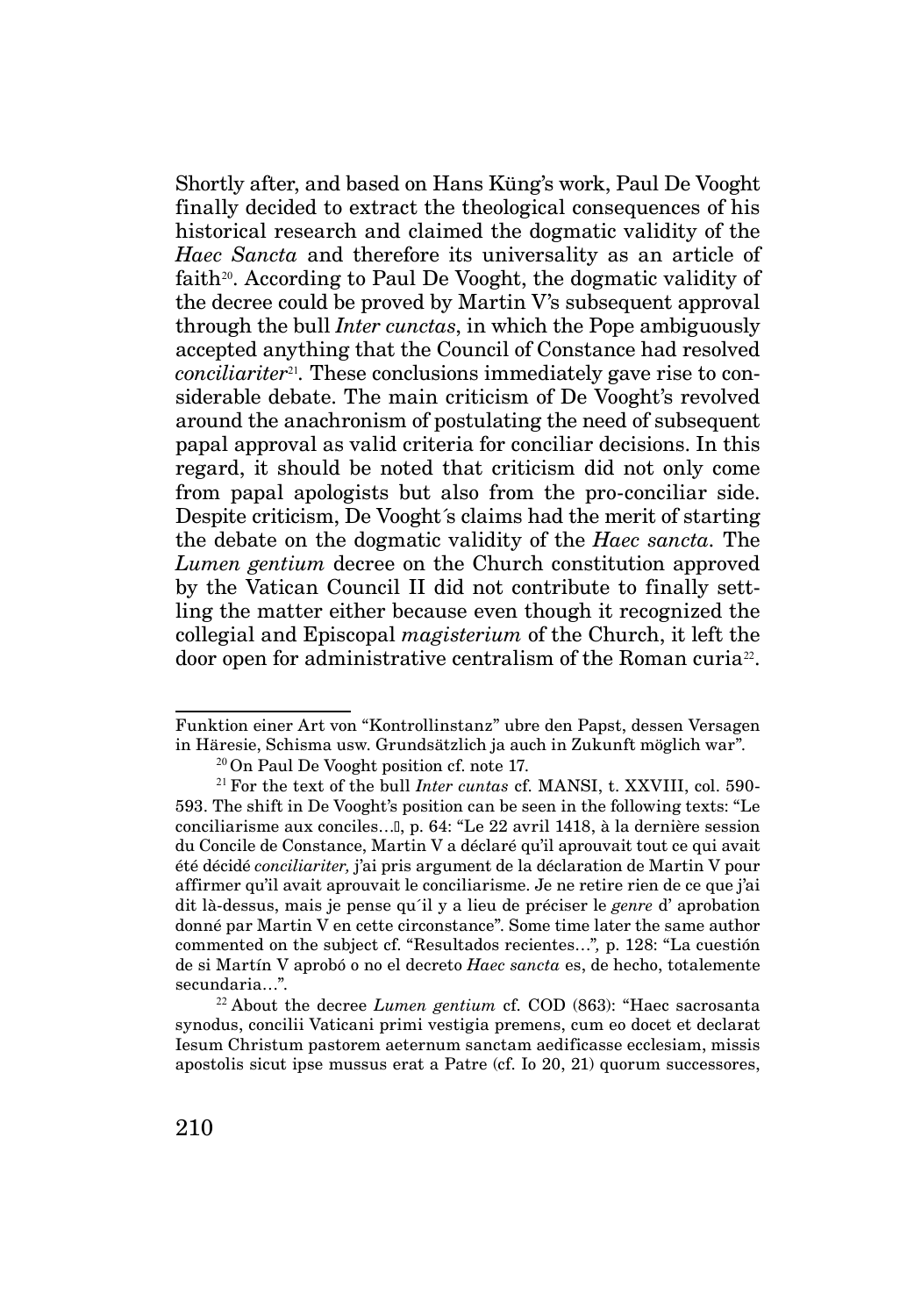In the opinion of Francis Oakley, the debate has not been properly solved yet with definitive arguments proposed by either theologians or historians<sup>23</sup>.

## **2-** *Notstandstheorie* **and** *Plenitudo Potestatis*

Since the mid-1960's the focus of the debate has shifted from the dogmatic validity of the *Haec sancta* to its legal implications as positive constitutional law. Although this shift lent the debate a more solid historical ground, controversy soon re-emerged<sup> $24$ </sup>. From then onwards, theologians and historians without refusing the validity of the decree have tried to establish its limits. Thus, a group of Church historians, led by Hubert Jedin, Walter Brandmüller and August Franzen developed a clever interpretation of the *Haec sancta* which had the merit of allowing them to strike a certain balance between their theological and historical commitments<sup>25</sup>. In fact the

videlicet episcopos, in ecclesia sua- usque ad consummaitonem saeculi pastores esse voluit. Ut vero episcopatus ipse unus et indivisus esset, beatum Petrum ceteris apostolis praeposuit in ipsosque instituit perpetuum ac visibile unitatis fidei et cummunionis principium et fundamentum. Quam doctrinam de institutione, perpetuitate, vi ac ratione sacri primates Romani pontificis deque eius infallibili magisterio, sacra synodus cunctis fidelibus firmiter credendam rursus proponit, et in eodem incepto pergens, doctrinam de episcopis, successoribus apostolorum, qui cum successores Petri, Christi vicario ac totius ecclesiae visibili capite, domum Dei viventis regunt, coram omnibus profiteri et declarare constituit". Brian Tierney has pointed out the consequences of the overlapping of the Roman primacy constitutional principle and that of the episcopal collegiality. Especially cf. "Introduction", *Foundations of Conciliar Theory,* pp. 27-29 and Helmut RIEDLINGER, "Hermeneutische Überlegungen zu den Konstanzer Dekreten", in FRANZEN and MÜLLER, (eds.), *op. cit*., pp. 214-238.

<sup>23</sup>Cf. Francis OAKLEY, *The Conciliarist Tradition. Constitutionalism in the Catholic Church 1300-1870,* Oxford, Oxford University Press, 2003, p. 90.

 $24$  About the validity of the decree as a constitutional positive law cf. TIERNEY, "Hermeneutics and History"*,* p. 363.

<sup>25</sup> Hubert JEDIN, *Bischofliches Konzil oder Kirchenparlament? Ein Beitrag zur Ecklesiologie des Konzilen von Konstanz und Basel,* Basel-Stuttgart, 1965; August FRANZEN, "El Concilio de Constanza: problemas, tareas y estado actual de la investigación sobre el Concilio", *Concilium*, 7 (1965), 31-77.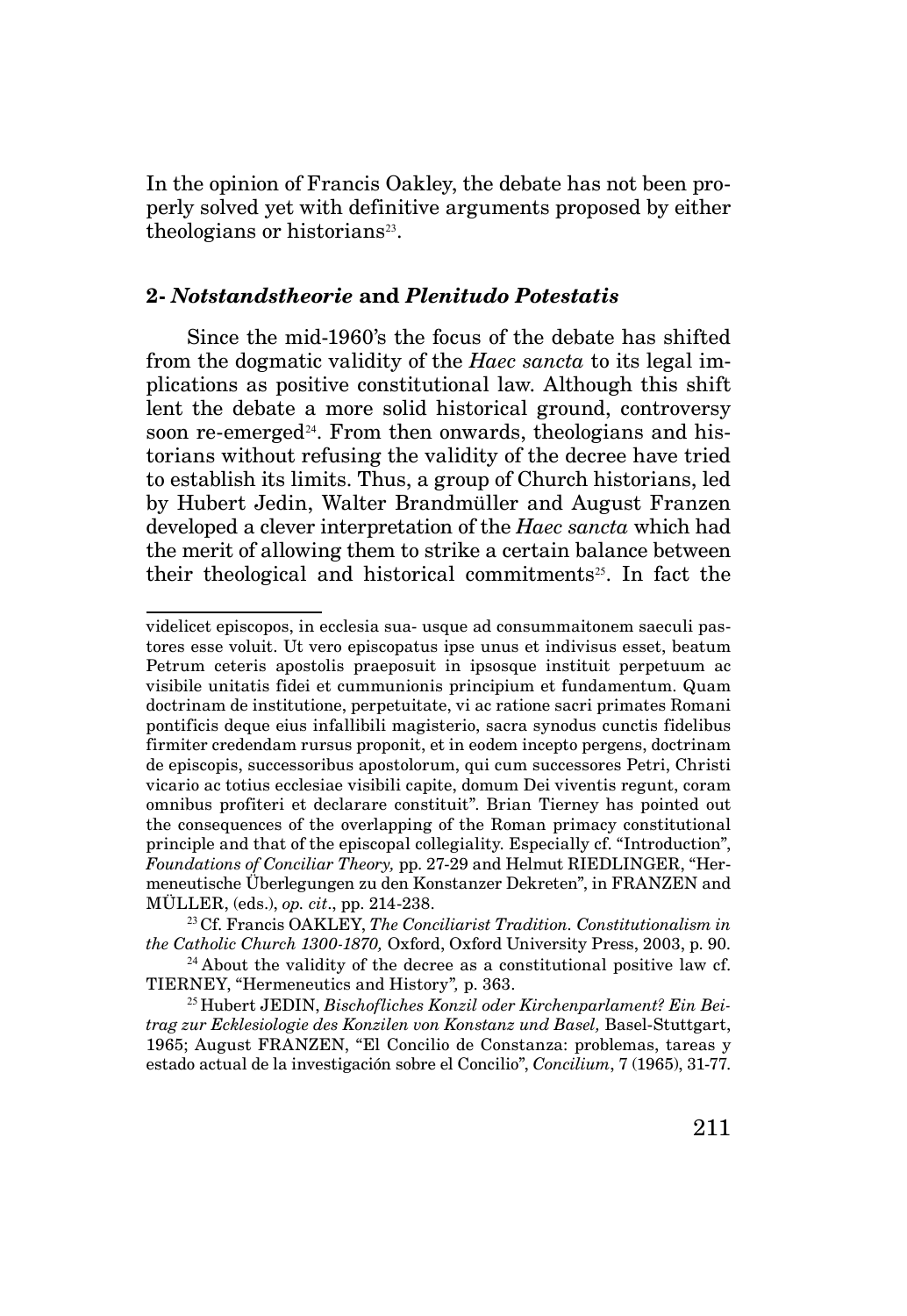main arguments of this line of interpretation had already been formulated by Johannes Hollensteiner, who in turn had drawn inspiration from certain polemical arguments by Juan of Torquemada26. The interpretation introduced by these historians, later known as *Notstandstheorie,* stated that the *Haec sancta* had been intended merely as a measure to deal with the emergency situation arising from the existence of three popes of questionable legitimacy<sup>27</sup>. In the absence of a legitimate pope, the interest of the Church as a whole had to prevail over the individual interests of the pope. Consequently, when writing the *Haec sancta* the members of the Council were dealing with a completely irregular situation and therefore, this would by no means be dogmatic definition of faith but rather a measure limited in scope to that particular context.

However, the first problem for *Notstandstheorie* advocates was how to reconcile their restricted interpretation of the decree with the sentence included in the text stating the need for conciliar obedience not just in that particular context but *cuiuscumque alterius concilii generalis legitime congregati.* According to Walter Brandmüller's interpretation, by mentioning this sentence the Council fathers may have been alluding to the potential need to celebrate a new Council in the near future in order to put an end to the Schism<sup>28</sup>. In

This article summarizes the position of the author about this matter. Cf. also the articles August FRANZEN, "Zum Vorgeschicthe des Konstanzer Konzil vom Ausbruch des Schismas bis zum Pisanum"; "Das Konzil der Einheit: Einigung bumühungen und Konziliaren Gedanken auf dem Konstanzer Konzil. Die Dekrete 'Haec sancta' und 'Frequens'", in FRANZEN and MÜ-LLER (eds.), *op. cit*., pp. 3-35 y 69-112; Walter BRANDMÜLLER, "Besitzt das Konstanzer Dekret 'Haec sancta' dogmatische Verbindlichkeit?", *Annuarium Historiae Conciliorum,* 1 (1969), 96-113; more recently Walter BRANDMÜ-LLER, *Das Konzil von Konstanz (1414- 1418),* Paderborn, 1991, pp. 237-259.

26 Johannes HOLLNSTEINER, "Das Konstanzer Konzil in der Geschichte der christlichen Kirche", *Mitteilungen des österreichen Instituts für Geschichtsforschung,* 11 (1929), 395-420.

27 On the *Notstandstheorie* cf. SCHNEIDER, *op. cit*., pp. 226-234.

<sup>28</sup>Cf. BRANDMÜLLER, *Das Konzil von Konstanz...*, p. 256: "Wenn dem nun hinzugefurt wird… *et cuiscumque alterius concilii…* dann geht es auch dabei um das Ziel von Einheit und Reform. Deshalb kann es nicht angehen,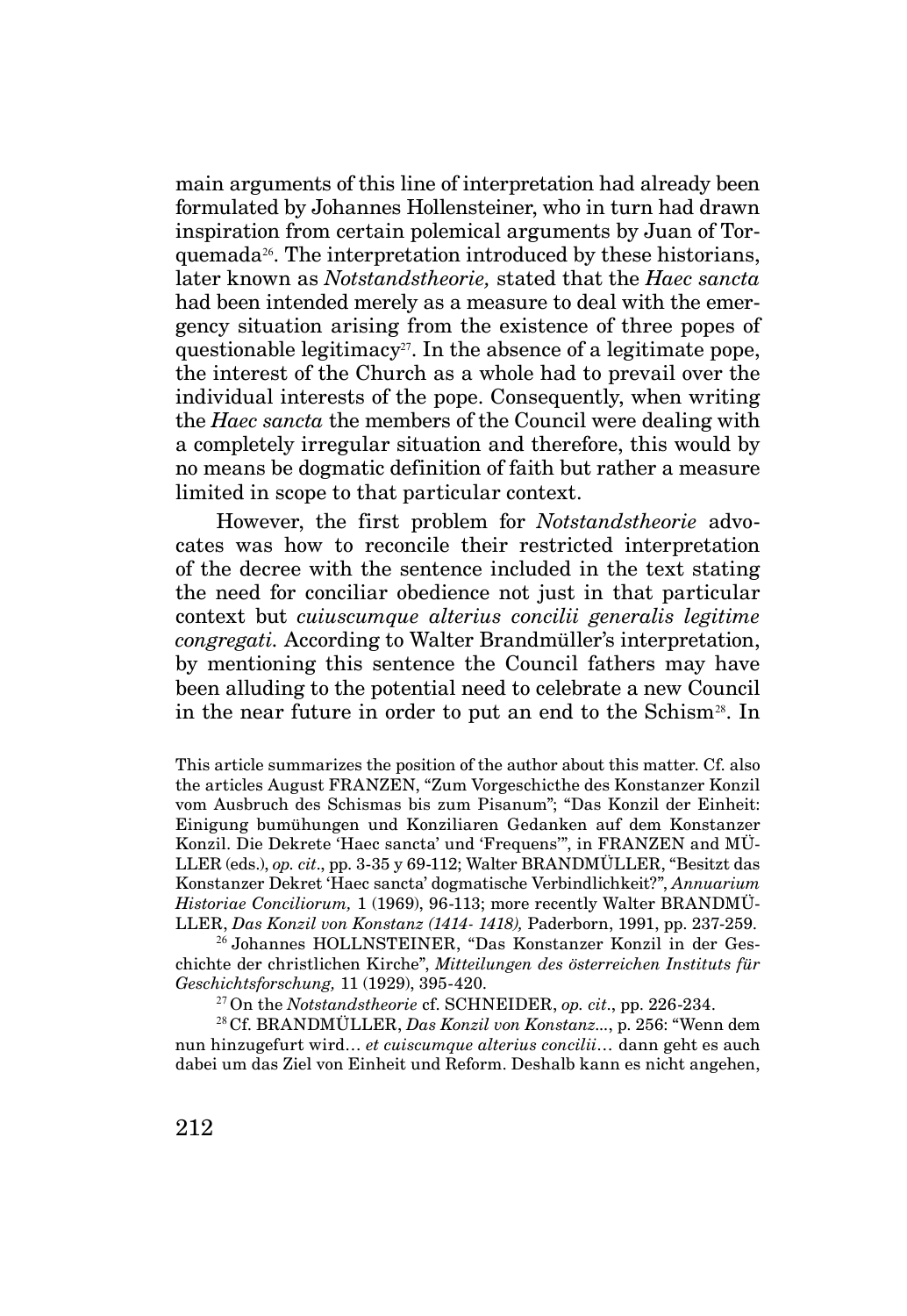this way, Brandmüller's clever interpretation placed special emphasis on the word *alterius* instead of *alii*<sup>29</sup>. Nevertheless, this view appeared to overlook the significance of the word *cuiuscumque*30*.* Aside from this objection, the main problem of the *Notstandstheorie* was related to the reconstruction of the immediate context in which the *Haec sancta* had been approved*.* In the opinion of Brandmüller, the existence of three lines of popes would have led to a quasi-vacancy of the papal office. Consequently, the phrase *etiam si papalis existat* should be considered as a defense of the theory of a *de iure* vacancy as the Council fathers would have followed the canonical *opinio*  stating that a pope was deposed *ipso facto* for committing a heretical act<sup>31</sup>. Regarding this sentence, the author offers a completely different translation of the text from the ones ca-

wie üblich zu übersetzen: … und eines jeden anderen Konzils… Es muß viel mehr übersetzt werden: und jedes weiteren Konzils, das bei einem eventuellen Scheitern dieses Konstanzer Konzils notwendig werden könnte".

<sup>29</sup>Cf. Walter BRANDMULLER, *Papst und Konzil im Grosse Schisma (1378-1431). Studien und Quellen*, Schoningh, 1990, p. 243: "Die feine, aber doch kennezeichnende Nuance, die in der Wahl von 'alterius' statt 'alii' liegt, ist dabei nicht zu übersehen. Darum wird man die Geltung dieses Passus nicht auf jedes andere, sondern nur auf jedes weitere Konzil, das sich mit der Bereiningung des Schismas etwa würde befassen müssen, ausdehnen dürfen".

<sup>30</sup>Cf. OAKLEY, *The Conciliarist Tradition…,* pp. 92-93.

<sup>31</sup>BRANDMÜLLER, *Das Konzil von Konstanz*...*,* p. 247: "Soll nun der Versuch einer den Ertrag der bisherigen Diskussion würdigenden Interpretation dieses bedeutenden Textes unternommen werden, so ist zunächst eine Voraussetzung von Gewicht: Kaum einer der einigermaßen informierten Konzilsteilnehmer konnte darüber im unklaren sein, daß keiner der drei konkurrienden 'Päpste' unbezweifelt und unbezweifelbar legitimer Papst war. Deshalb bestand de iure Sedisvakanz". On the deposition process cf. *ibidem*, p. 299: "Dies aber auch aus einem noch viel gewichtigeren Gund: Johann XIII. war keinesfalls zweifelsfrei legitimer Inhaber der Cathedra Petri gewesen. Die öffentliche Meinung auf dem Konzil war sich dessen sicher. Johann XXIII hatte in seiner Obedienz de facto als Papst fungiert, de iure jedoch kaum. Wovon konnte er dann abgesetzt, wessen konnte er dann priviert warden? Der faktischen Verfügung über die im Bereich seiner Obedienz gelegenen *bona temporalia* der Kirche, insbesondere ubre den Kirchenstaat. Nicht jedoch des obersten Hirtenämtes der Kirche! Damit ist auch die Frage beantwortet, ob denn das Konzil von Konstanz gegen den Grundsatz *prima*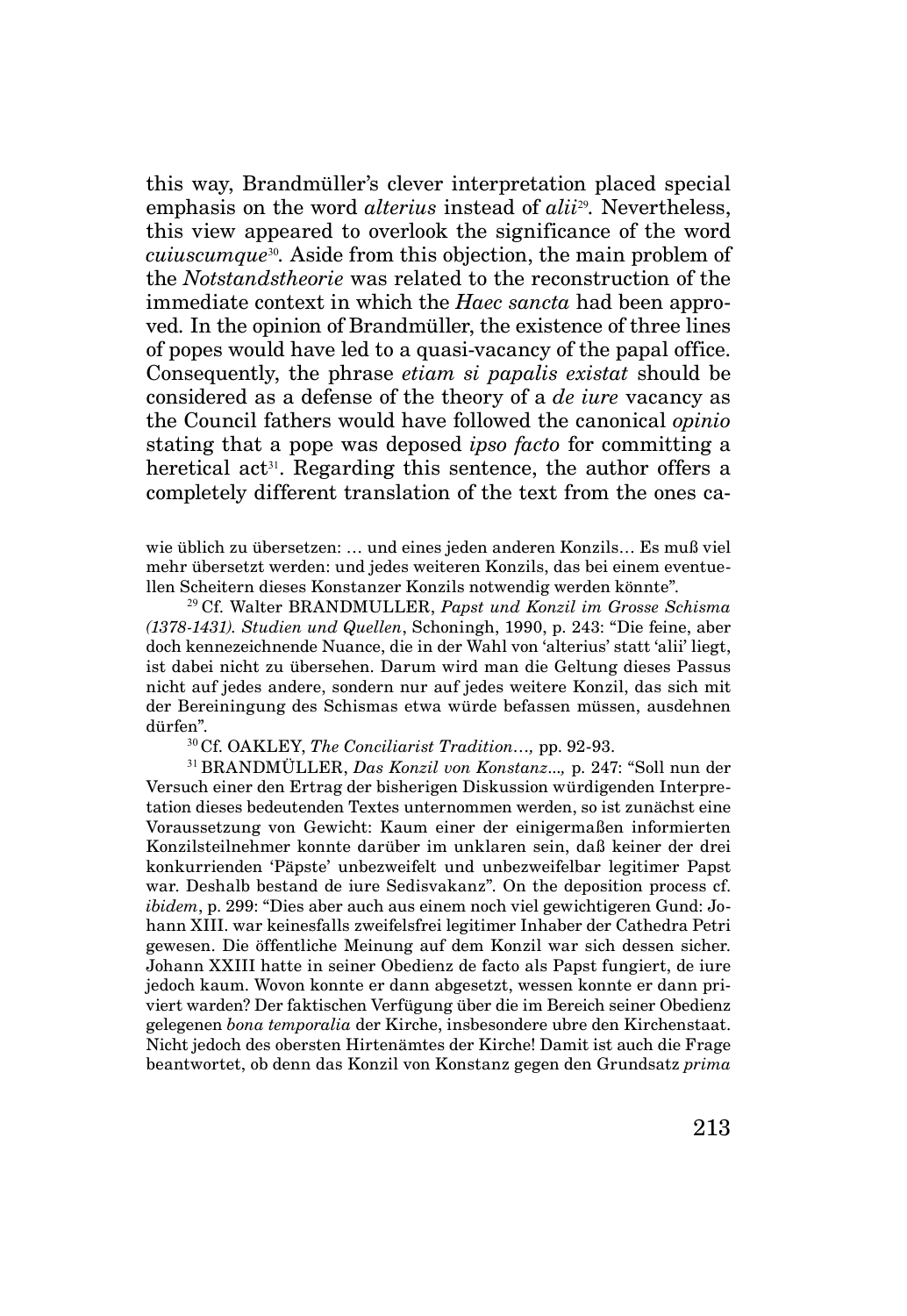rried out thus far by both Giuseppe Alberigo and by Thomas Morrisey<sup>32</sup>.

 Although Walter Brandmüller has been one of the few to realize the unavoidable need of working with the best edition of the *Haec Sancta* decree and his revision of both translations seems accurate, we will not adhere to the conclusion extracted from these, since a close examination of the context reveals certain shortcomings in its reconstruction. Unlike the Council of Pisa, which had been convoked *ad hoc* and to some extent *ad homines* to issue a sentence of deposition against two heretical Popes, the Council of Constance had been called by a Pope most regarded as legitimate<sup>33</sup>. The situation was therefore radically different since the absence of the Pope who had convoked the Council seriously jeopardized its continuity. Although the Council of Pisa had been convoked by both Colleges of Cardinals without papal authority, it should be borne in mind that the scope of this assembly was limited to the deposition of the Popes, dutifully overlooking any other  $act<sup>34</sup>$ .

34 ALBERIGO, *Chiesa conciliare...,* pp. 150-164.

*sedes a nemine iudicatur* gehandelt habe. Es is zu Konstanz kein wirklicher, legitimer Papst, wirklich abgesetzt worden".

<sup>32</sup> BRANDMÜLLER, *Das Konzil von Konstanz,* p. 300: "Daß dieser landläufig mißverstanden wird, zeigen die Übersetzungen desselben, denen man begegnen kann. Th. Morrisey übersetz etwa so: *everyone of whatever status or dignity is bound to obey it…, even if it be the papal dignity.* Ganz ähnlich G.Alberigo: …*chiunque, di qualunque condizione e dignità, compresa quella papale.* Diese Übersetzungen, vor allem die letztere, sind eindeutig falsch. Sie geben das *etiam si … existat* nicht nur ungenau, sondern gar nicht wieder. Dieses aber müßte übersetzt werden: selbst wenn ein Inhaber päpstlicher Würde existieren sollte". For the translation text cf. MORRISEY, "The Decree 'Haec Sancta'…"*,* p. 154 and COD, p. 409.

 $33$  This is a key premise in our argumentation and we will deal with the subject below. Nevertheless, it is necessary to emphasize that this fact has not been noted by most of the scholars. Recently, only OAKLEY, *The Conciliarist Tradition…*, p. 86 has emphasized the importance of this fact: "There is little or nothing, however, to suggest that the fathers assembled at Constance were themselves disposed to think in such a way. When they proceeded to depose John XXIII they did it so not as a doubtful claimant to the papacy but as pope who had been brought to judgement and found guilty of criminal and incorrigible behaviour".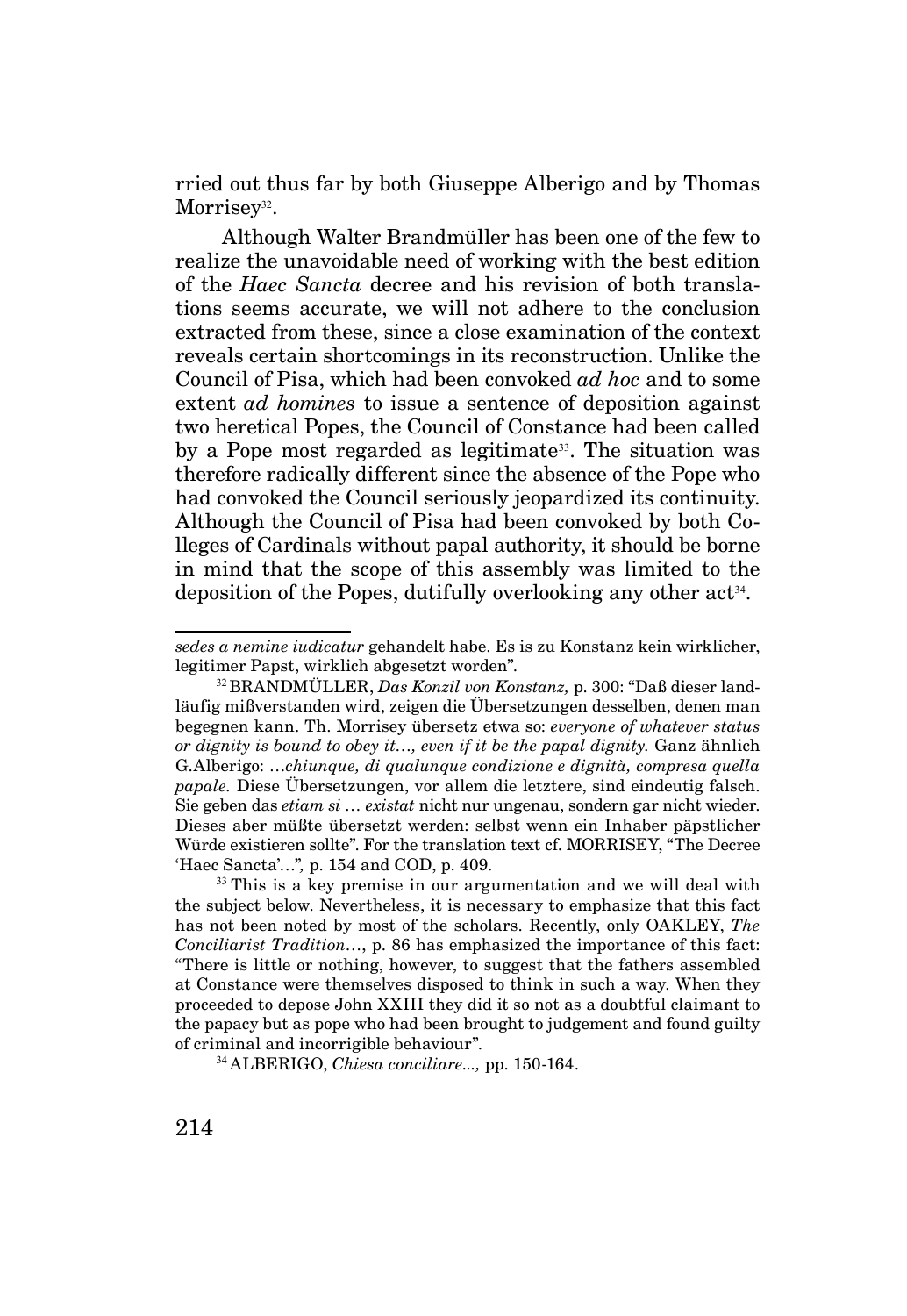On the one hand, it should be remembered that although the Council of Pisa failed to reunite the Church, most of the members of the Council of Constance considered John XXIII a legitimate Pope, at least until he fled the Council. The sentence of deposition was more than eloquent when it named John XXIII as *dominus papa.* It should be stressed that even though the existence of two other obediences was not denied, until then John XXIII had been the only legitimate head of the papacy<sup>35</sup>. On the other hand, the process against the Pope at the Council of Constance posed an urgent problem in this particular case since it was not possible to resort to the traditional legal fiction which stated that heretical behavior by a Pope would lead *ipso facto* to his deposition. It should not be overlooked that in the case of the Council of Constance, casting doubt on the legitimacy of the Pope also implied casting doubt on the legitimacy of the Council itself, since John XXIII had convoked it. Because of this the process against the Pope and its formalities were of paramount importance since the purpose was not to merely issue a declarative *sententia*  of papal heresy but the deposition should be the result of a process which would establish that John XXIII, once a legitimate Pope, was no longer legitimate on account of his recent heretical behavior<sup>36</sup>. The process had to prove that John XXIII,

<sup>35</sup>John XXIII's deposition sentence refers to him as *dominum papam.*  COD, p. 393: "[Sacrosancta generalis Constantiensis synodus]… per hanc sententiam definitivam, quam profert in scriptis, pronunciat, decernit et declarat, recessum per praefatum *dominum Ioannem papam XXIII* ab hac civitate Constantiensi…". On the other hand, although the Council accepted Gregory XII's convocation as a requirement of his abdication, he was not mentioned as pope. COD, p. 397: "Sacrosanta generalis synodus Constantiensis, in Spiritu sancto legitime congregate, universalem ecclesiam catholicam repraesentas, cesionem, renuntiationem pro parte illius domini, *qui in sua oboedientia dicebatur Gregorius XII…*". Finally the belated sentence of deposition against Benedict XIII also omitted to call him a pope. COD, p. 413: "Quanto magis pereat illius, qui omnes hominess et ecclesiam universalem persecutus est et turbavit, *Petri Luna, Benedicti XXII* a nonnullis nuncupati, memoria?"

<sup>36</sup>The position of OAKLEY, *The Conciliarist Tradition…*, p. 86 is in open opposition to the claims made by BRANDMÜLLER, *Das Konzil von*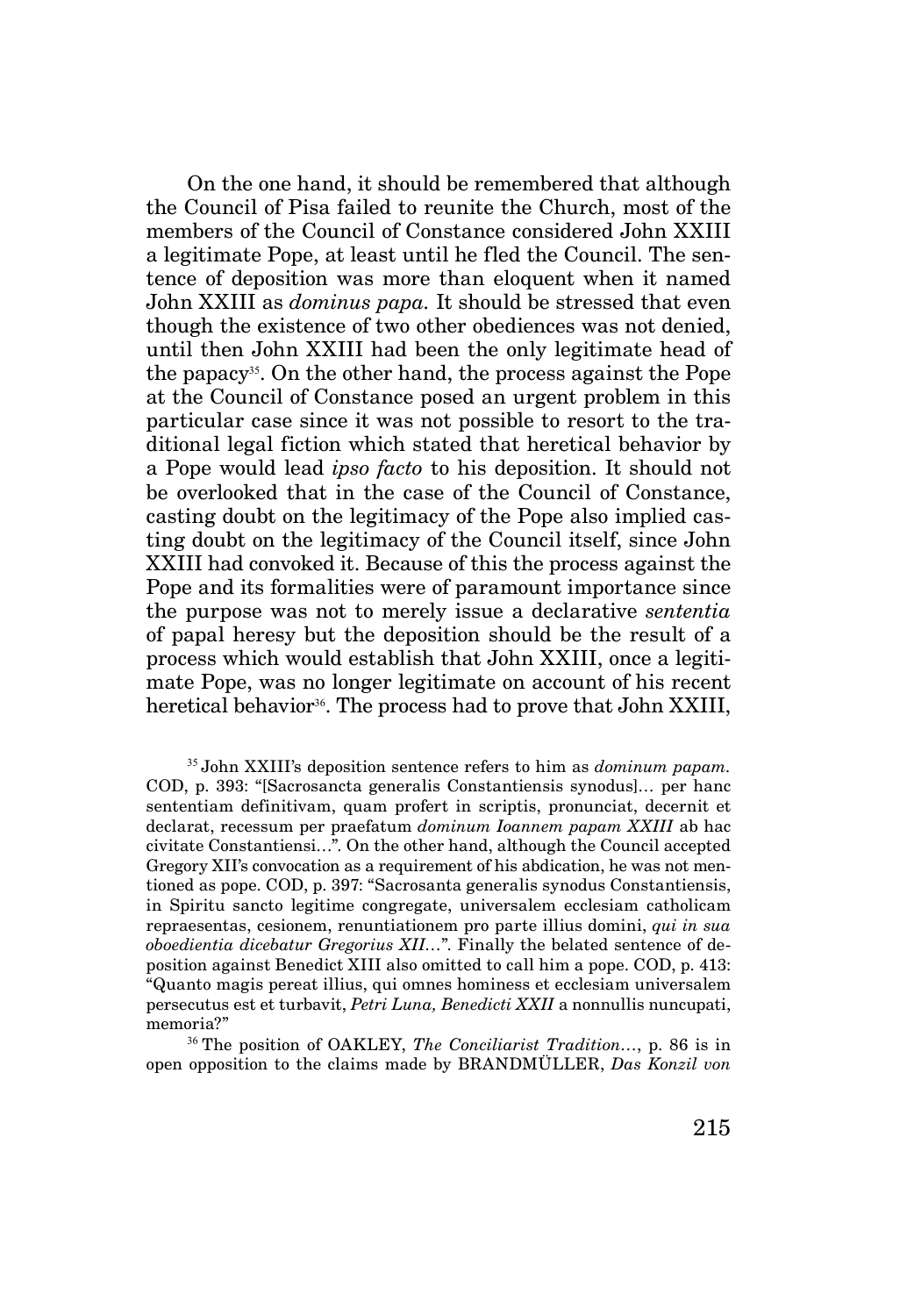who had once been a *verus papa,* had only recently become a heretic. Resorting to the legal fiction of an *ipso facto* deposition would have implied questioning John XXIII's legitimacy and indirectly, the legitimacy of the Council of Constance itself, convoked by a *falsus* Pope.

At the time Jean Gerson himself revised his treatise *De auferibilitate Papae ab Ecclesia*, in which he openly attacked the thesis of *ipso facto* deposition claiming that if a Pope was named by virtue of a public process, he should be subjected to a similar process in the case of his deposal. Without a doubt the only hierarchical instance within the ecclesiastical structure with the power to do that was the general Council<sup>37</sup>. It is likely that the carefully selected language of the *Haec Sancta* particularly regarding the sentence *etiam si papalis existat* was due to the fact that although the formalities of the public process for John XXIII's deposition had been initiated, the final sentence was not enacted until some time later, on 29th May, once all the formal process requirements had been fulfilled<sup>38</sup>. Indeed, while we agree with Walter Brandmüller's

*Konstanz...,* p. 299: "Das mindert nicht das Gewicht der Tatsache, daß das Konzil mit seiner Sentenz den Anspruch, dies tun zu können, erhoben hat und realisieren wollte. Indes konnten auch jene, die die konziliaristische Auffassung nicht teilten, der Sentenz zustimmen, da sie sich ja nicht gegen einen legitimen Papst richtete".

37 Jean GERSON, *De auferibilitate Papae ab ecclesiae* cons. 16 in Palémon GLORIEUX (ed.), *Oeuvres complètes,* Tournai, 1960-1963, 3, p. 308 and Louis Ellies DU PIN (ed.), *Opera omnia,* Amberes, 1706, II, 221A: "Dicamus ergo concludentes probabiliter quod sicut humana electio dat ius et titulum ad papalem dignitatem… sic per humanam destitutionem perdit illam praesidentiam et non aliter, eo invito, sive sit haereticus sive sit schismaticus". G. H. M. POSTHUMUS MEYJES, *Jean Gerson. Apostle of Unity. His Church Politics and Ecclesiology,* Leiden, Brill, 1999, p. 172; John B. MORRALL, *Jean Gerson and the Great Schism,* Manchester*,* Manchester University Press, 1960, pp. 92-93.

<sup>38</sup>The importance of procedural formalities has been noted by Thomas MORRISEY, "'More Easily and More Securely' Legal Procedure and Due Process at the Council of Constance", in James R. SWEENEY and Stanley CHODOROW (eds.), *Popes, Teachers, and Canon Law in the Middle Ages,* New York, Cornell University Press, 1989, pp. 234- 250. According to the author,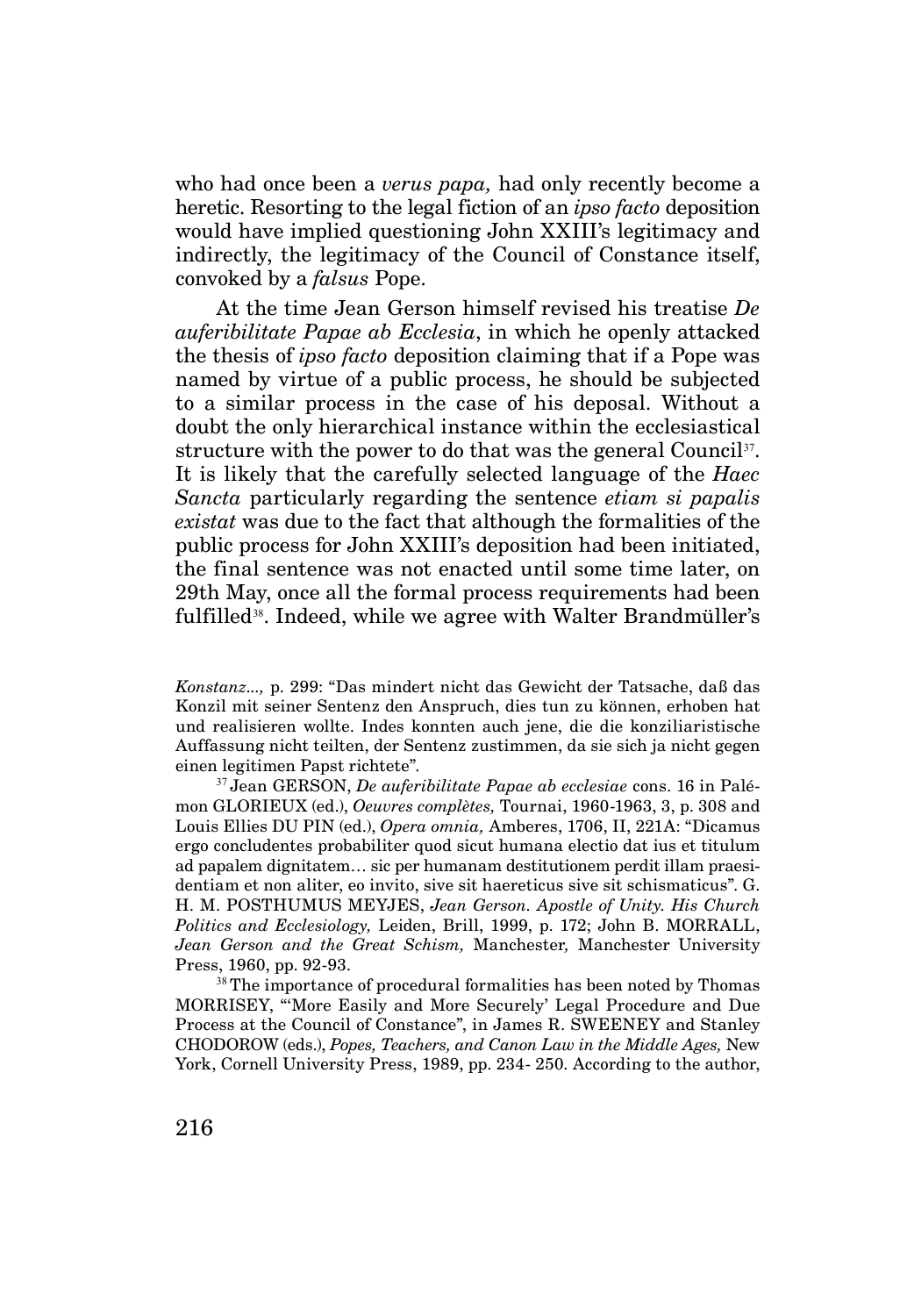changes to the translations of the sentence *etiam si papalis existat*, we do not agree with the consequences extracted from his *lectio* of the text.

On careful examination, one of the basic premises of the *Notstandstheorie* is trying to reconstruct the historical context in which the canonical principle *prima sedes a nemine iudicatur* is not affected by the acts of the Council of Constance. Trying to reconcile this canon law principle with the events at Constance in terms of the enactment of the *Haec sancta*  principles leads its advocates to stretch their historical interpretation. Against strong evidence to the contrary, they are forced to state that the Council of Constance never questioned this principle, as the lack of legitimacy of the three popes rendered any process against them unnecessary. Indeed, the Schism would have led to an *ipso facto* deposition of the three popes with no further need of a public process. The Council fathers would have followed the canonical *opinio* which was best embodied by Hugucio of Pisa and which stated that a

the Council of Constance always proved to be extremely cautious about legal procedure. The article also mentions that the Council fathers tried to leave a door open for a potential collaboration with John XXIII right up to the last moment. The negotiation process between the Council and John XXIII after his flight has been studied by BRANDMÜLLER, *Das Konzil von Konstanz…,*  pp. 279-310. It is important to point out that the deposition sentence would only be pronounced once all the formal requirement of the process were fulfilled. Meanwhile the phrase *etiam si papalis existat* might be alluding to the fact that since the deposition process had not finished, it was not possible to affirm categorically the absence of the Pope. About the second part of the text of the *Haec sancta* the textual variable introduced by Michiel Decaluwe with "fuerat" is of interest. It is possible that this variable would in a way attenuate the semantic content Walter Brandmüller attributes to the verb "existat" in the first part. A radically different view from that of Thomas Morrisey about the Council of Constance processes can be found in Henry Ansgar KELLY, "Trial Procedures against Wyclif and Wycliffites in England and the Council of Constance", *Huntington Library Quarterly*, 61/1 (1999), 1-28. The author lists a number of procedural violations regarding the *causa fidei* in particular. About the process against Jan Hus, cf. Jiři KEJŘ, *Die causa Johannes Hus und das Prozessrecht der Kirche,* Regensburg, Friedrich Pustet, 2005.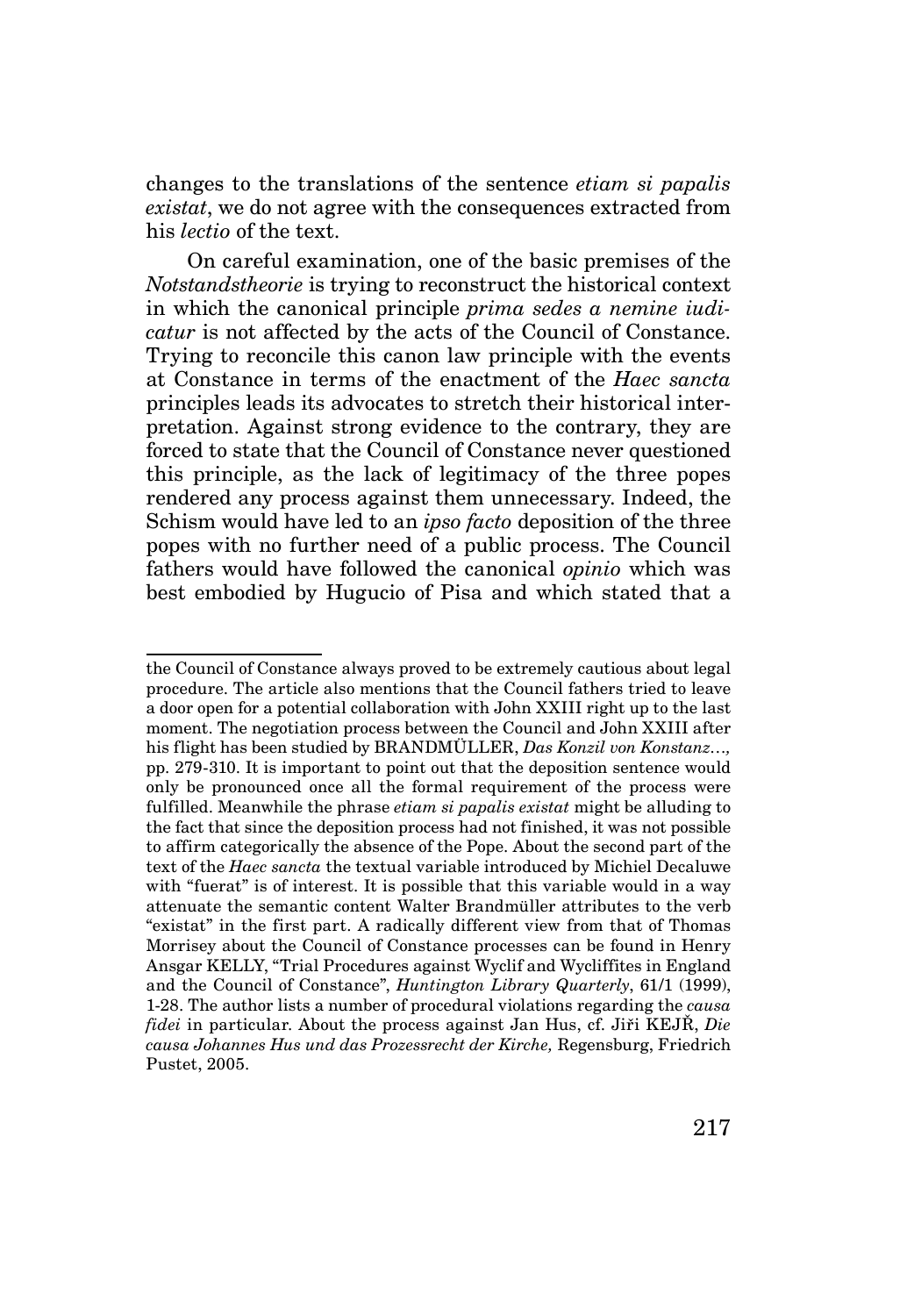pope's heretical behavior put him *ipso facto* out of office<sup>39</sup>. The problems this interpretation posed to the members of the Council of Constance have already been pointed out. To act like this would have indirectly implied casting some doubt on the legitimacy of a Council convoked by a heretical Pope.

 $39$ One of the most important glosses on this issue was that of Hugucio de Pisa. This was one of the first systematic attempts at discussing the problem posed by the trial and deposition of a pope. As for the reason why a heretical pope might be deposed, this included how harmful this situation might be for the Church as a whole: "… si papa esset hereticus non sibi soli noceret sed toti mundo, praesertim quia simplices et idiote facile sequerentur illam heresim cum crederent non esse heresim". The reasoning is clear; if the Pope was heretical the simple *fideles* not versed in theological matters would tend to follow his position without knowing the heresy manifested and this would be particularly harmful for the whole Church. Hitherto Hugucio's gloss seemed to follow the text of the *Decretum.* Nevertheless, the innovation of Hugucio's text consisted in incorporating a series of crimes beyond heresy which were particularly harmful to the Church since they were committed by the Pope. These were crimes that due to their public and manifest character affected the *status ecclesiae.* Hugucio asked himself rhetorically: "Ecce, publice furatur, publice fornicatur, publice comittit simoniam, publice habet concubinam, publice eam cognoscit in ecclesia iuxta vel super altare, admonitus non vult cessare, nunquid non accusabitur… nunquid non condempnabitur, nunquid sic scandalizare ecclesiam non est quasi heresim committere? Preterea contumacia est crimen ydolatrie et quasi heresis ut di. Lxxxi si quis presbyteri, unde et contumax dicitur infidelis ut di. Xxxviii nullus". These crimes scandalizing the Church were practically assimilated to heresy. If the Pope incurred in these public crimes, he could be deposed having been called previously to modify his conduct. The text of Hugucio's gloss has been quoted by TIERNEY, *Foundations of Conciliar Theory…,* pp. 228-229. The last edition of the text includes an important documentary appendix. Anyhow Hugucio's gloss also introduced significant restrictions since the Pope could only be accused of an already existing heresy and besides this should be affirmed publicly by the Pope in question. About Hugucio's gloss cf. also MOYNIHAN, *Papal Immunity and Liability…,*  pp. 75-84. Cf. also the *glossa ordinaria* de Johannes TEUTONICUS: "*Dist.*  79 c.8. *Contra fas…* Sed quis erit iudex de hoc, an electio sit contra fas? Non ipsi Cardinales, quia si sic, essent iudices in proprio facto nam nullus superior potest inveniri ut *extra de elect. licet.* In fi. (c.6). Dic istud c.locum habere quando neuter est ellectus a duabus partibus. Vel dic, quod concilium convocabitur". Text extracted from the documentary appendix cf. TIERNEY, *Foundations of Conciliar Theory...,* p. 230.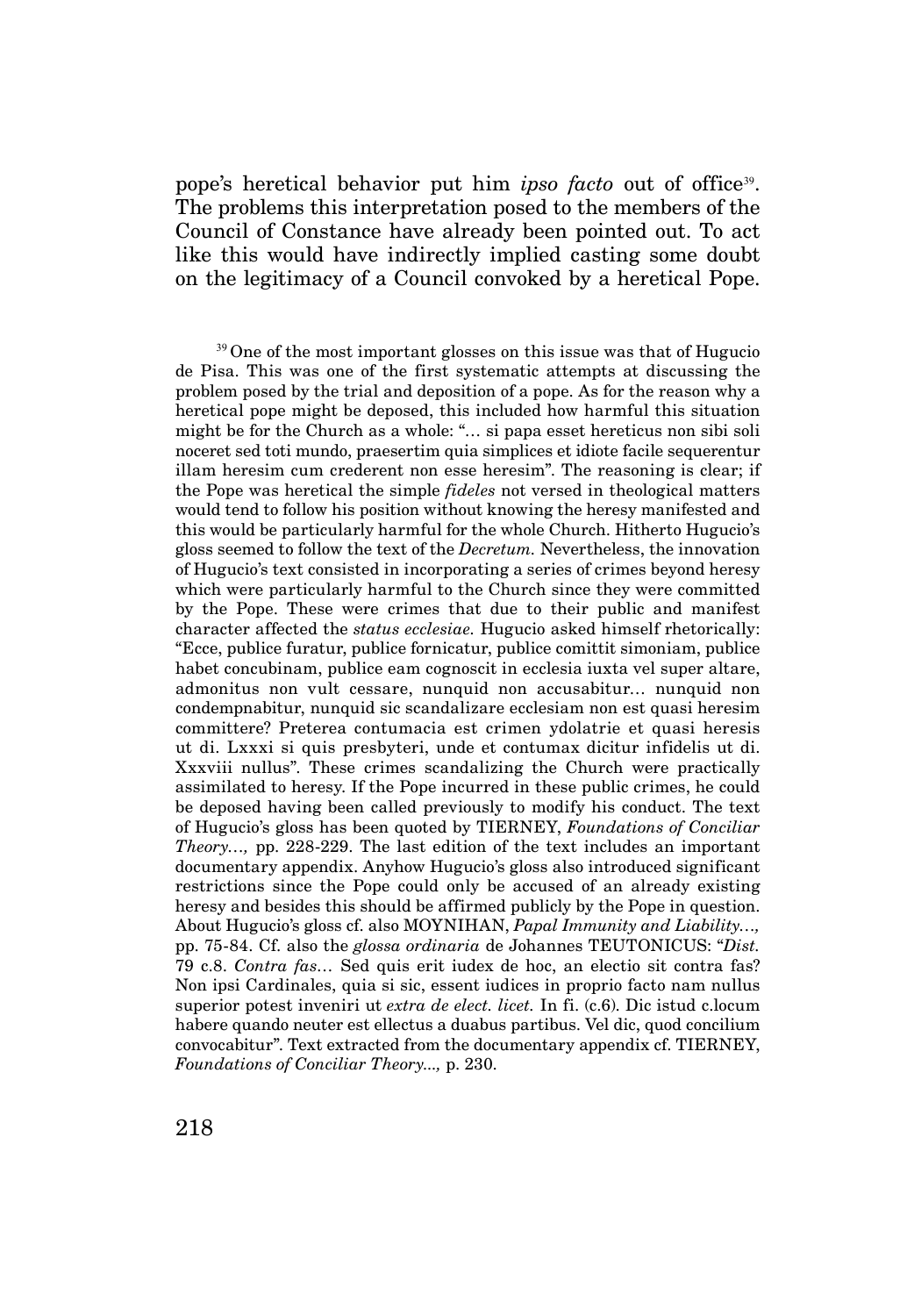According to the *Notstandsgtheorie,* there was no room for a deposition process of a Pope as this would go against the principle of *prima sedes a nemine iudicatur.* 

However, another canonical *opinio* coexisted with this; its origins can be traced to the of *Magister* Honorius *Summa De Iure Canonico Tractaturus*<sup>40</sup> which had been subsequently developed and expanded by Alanus Anglicus in his *Apparatus Ius Naturale*41; this affirmed the need of a deposition process led by the Council when a Pope strayed from the true faith. In open opposition to the *ipso facto* deposition theory, these texts affirmed the need of a public process. Contrary to Walter Brandmüller's arguments we find that the Council fathers gathered in Constance clearly favored this second alternative. A longstanding prejudice rooted in *a priori* canonical principles states that the existence of a deposition process would imply acceptance of certain 'radical' conciliar intentions which were in fact alien to most of the Council fathers in Constance. Indeed, the most prominent members of the Council of Constance were far from the 'radical' claims of conciliar superiority later expressed at the Council of Basel. However, the act of affirming the need of a deposition process should be considered as a basically conservative strategy whose aim was to emphasize and strengthen the position of the Council as the most important hierarchical instance in charge of setting

<sup>40</sup>Cf. MAGISTRI HONORII, *Summa De Iure Canonico Tractaturus*, in Rudolf WEIGAND, Peter LANDAU and Waltraud KOZUR, *Magistri Honorii Summa*, Città del Vaticano, Biblioteca Apostolica Romana, 2004. I would like to thank the anonymous peer reviewer of this text for the information about the critical edition of this text. Cf. also MOYNIHAN, *Papal Immunity and Liability…,* pp. 70-73.

<sup>41</sup>ALANUS ANGLICUS, *Apparatus Ius Naturale,* Paris, Bibliothèque Mazarine, MS 1318, fol. (this is the longer version of the text, the shorter one is Paris BN MS 3909), in MOYNIHAN, *Papal Immunity and Liability…,*  pp. 94-101. Cf. also Brian TIERNEY, "Pope and Council: Some New Decretist Texts", *Medieval Studies,* 19 (1957), 197-218 and IDEM, "Ockham, The Conciliar Theory and The Canonists", *Journal of the History of Ideas,* 15/1 (1954), 40-70.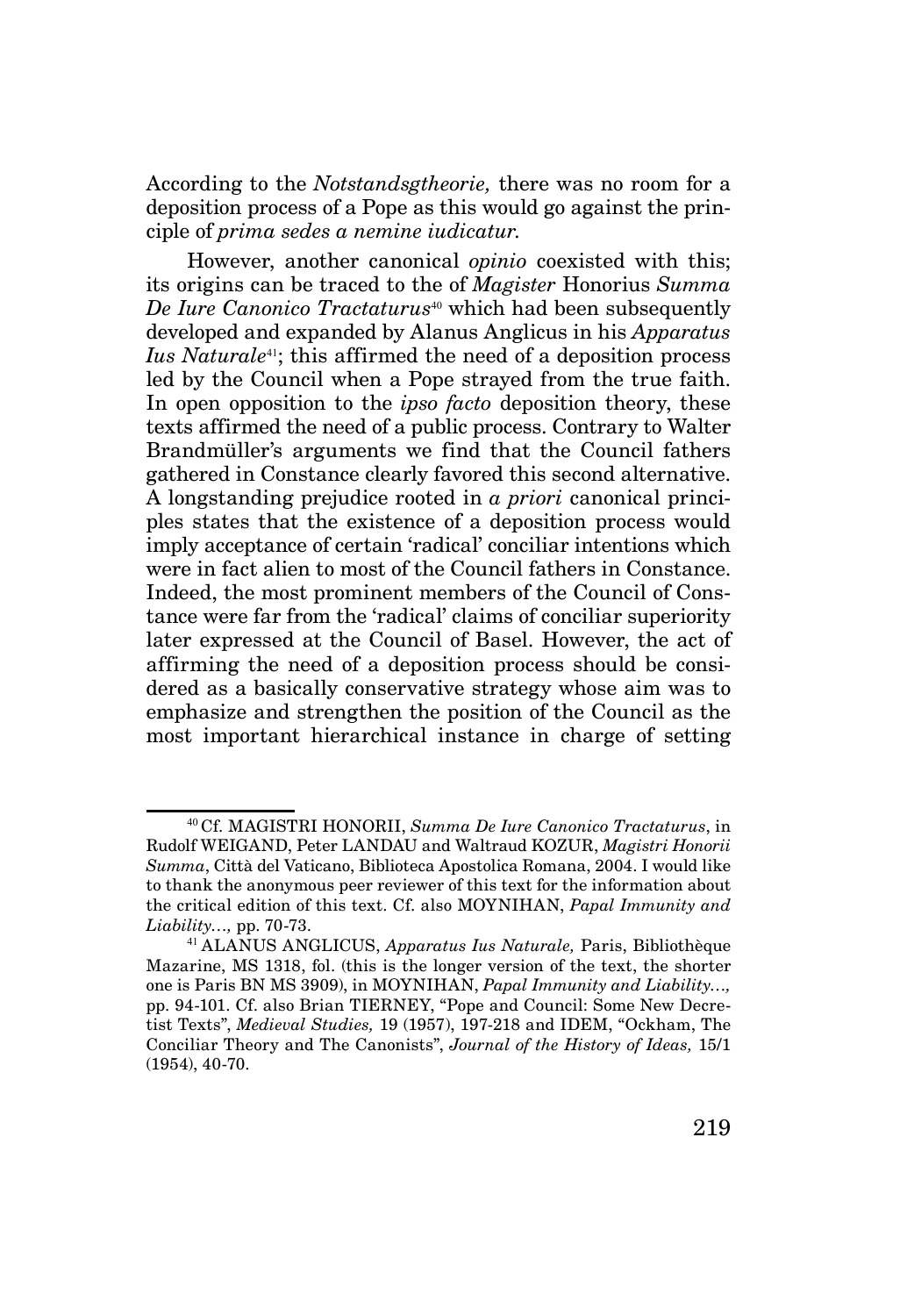the limits of orthodoxy in a context of extreme institutional weakness.

In that sense, we believe that the need of a deposition process against a heretical pope should be considered in relation to the rest of the *causae fidei* and particularly the inquisitorial processes against John Wyclif (*post mortem),* Jan Hus and Jerome of Prague as well as the condemnation of tyrannicide theories held by Jean Petit. Most of the Council fathers were aware of the potential risks that would follow if the *ipso facto* deposition theory was projected to the rest of the ecclesiastical hierarchy or even to the secular *politica*<sup>42</sup>. According to Council fathers in Constance, these ideas were particularly dangerous in Wyclif's theories and consequently in Hus's ideas, who with certain subtle differences between them argued that only priests in a state of grace had authority.43 It should be noted

 $42$  On the one hand we can see that during the 13th century the term *Corpus mysticum* stopped being used in relation to Eucharist and started being used in relation with the Church. On the other hand the term used until then to refer to the Eucharist was *Corpus Christi.* This *translatio* in the meaning of the term can only be understood taking into account that since the 12th century the most important canonists started treating the individual churches and monasteries as corporations.Cf. on the subject Henri DE LUBAC, *Corpus mysticum: L'Eucharistie et l'Église au Moyen Âge,* Paris, 1949. In fact, canonists developed the legal technicalities required by the corporations in order to behave as any individual in legal terms. In this was corporations appeared as true *personae fictae.* About the analogy between the ecclesiastical and secular *politia* cf. Francis OAKLEY, *The Political Thought of Pierre D'Ally. The voluntarist Tradition,* New Haven and London, Yale University Press, 1964, pp. 34-65 and IDEM, "Natural Law, the *Corpus Mysticum* and Consent in Conciliar Thought from John of Paris to Matthias Ugonius", *Speculum,* 56/4 (1981), 786-810.

 $43$  The idea that the theological thought of J. Hus would be a mere copy of John Wyclif's thought has been supported openly by the works of Joseph Loserth written at the end of the 19th century. Through a careful linguistic study confronting some of Wyclif's and Hus's most important texts, Loserth arrived at this conclusion. About these historiographical problems cf. František ŠMAHEL, *Die Hussitische Revolution,* Hannover, Monumenta Historiae Germaniae, Hahnsche Buchhandlung, 2002, vol. I, pp. 41. In fact, while Wycliffite influence is undeniable, nowadays shcolars tend to emphasize Hus's creative and selective appropriation of some theological concepts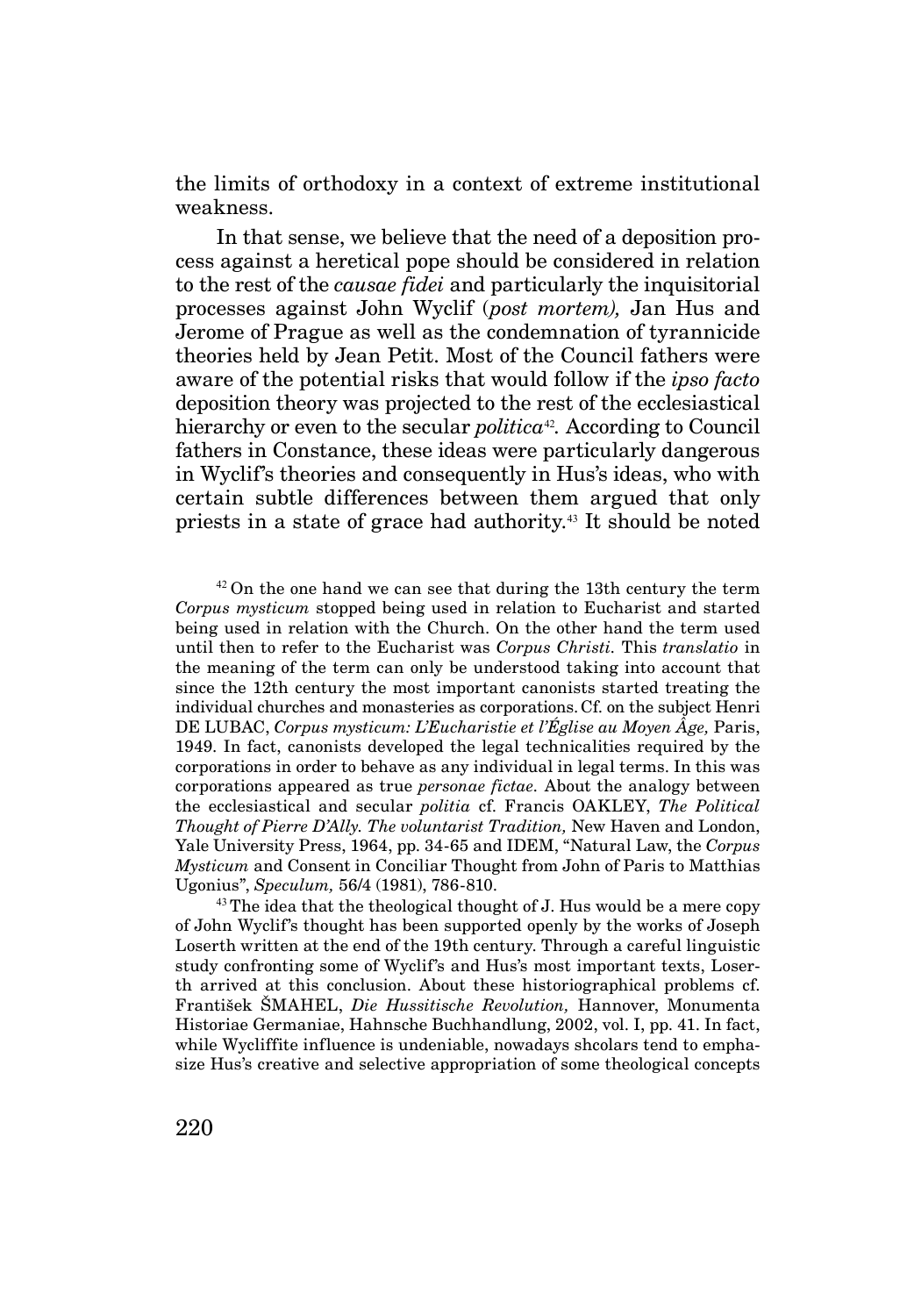between late 14th century and early 15th century there had been a revival of certain 'neodonastist' theses stating that the sanctity or sin of a priest in possession of an ecclesiastical office affected the validity of his acts<sup>44</sup>. According to these views, a priest in mortal sin did not administer valid sacraments. Undoubtedly, this fact questioned the entire Church hierarchical and sacramental structure while it opened the door for secular power to intervene when the Church did not fulfill its evangelical duties. The same could be said of Jean Petit's tyrannicide theses condemned by the Council. Jean Gerson perceived the risk of claiming that a king could be deposed or killed without

develpped by Wyclif. A clear example of this attitude can be found in Howard KAMINSKY, *A History of the Husite Revolution,* Oregon, Wipf & Stock, 2004 —reedition of the text published in 1967 by University California press—, pp. 7-35. About the differences between the thought of Jan Hus and John Wyclif, Paul De Vooght's works, written mainly during the 1960's are essential. Cf. Paul DE VOOGHT, "Jean Hus à l'heure de l'oecuménisme", *Irénikon,* 36/3 (1969), 193-313; Paul DE VOOGHT, "Universitas praedestinatorum et congregatio fidelium dans la l'ecclésiologie de Jean Hus", *Ephemerides Theologicae Lovanienses,* 32/3-4 (1956), 487-534; IDEM, *Husiana,* Louvain, 1960; IDEM, *Jean Hus au Symposium Husianum Pragense,* Paris, Istina, 1965- 1966; IDEM, *L'hérésie de Jean Hus,* Louvain, 1960; Alexander PATSCHO-VSKY, "Ekklesiologie bei Johannes Husˮ, in Harmut BOOCKMANN, Bernd MOELLER and Karl STACKMANN (eds.)*, Lebenslehren und Weltenwürfe im Übergang vom Mittelalter zur Neuzeit. Politik-Bildung-Naturkunde-Theologie,*  Göttingen, 1989, pp. 370-399. More recently on the same topic cf. Bernard TÖPFER, "Lex Christi, dominium und kirchliche Hierarchie bei Jan Hus im Vergleich mit John Wyclif", in Ferdinand SEIBT (ed.), *Jan Hus, zwischen Zeiten, Völkern, Konfessonen*, München, Veröffentlichungen des Collegium Carolinum 85, 1997, pp. 157-166 and Enrico Selley MOLNAR, "Wyclif, Hus and the problem of Authority", in *ibidem,* pp. 167-182.

<sup>44</sup>Jean GERSON, *An liceat* (GL. 6, 286; DU PIN, II, 305CD): "…non est verum quod papa eo facto quod cadit in haeresim praesertim latentem, sit depositus a papatu, sicut non est verum de aliis episcopis; peccatum haeresis, licet reddat unum praelatum dignum depositione, iuncta pertinacia, non tamen reddit eum depositum eo facto, sed requiritur humana dispositio". Cf. POSTHUMUS MEYJES, *op. cit.,* p. 174. Jean GERSON, *Tradidit Jesum*  (GL. 5, 558; DU PIN II, 593BC): "etsi praelatus haereticus dignus est deponi, nihilominus non est eo facto depositus, sicut aliquis quantumcumque sit dignus episcopari non est eo facto episcopus, nisi per electionem divinam vel humanam manifestam"; POSTHUMUS MEYJES, *op. cit.,* p. 173.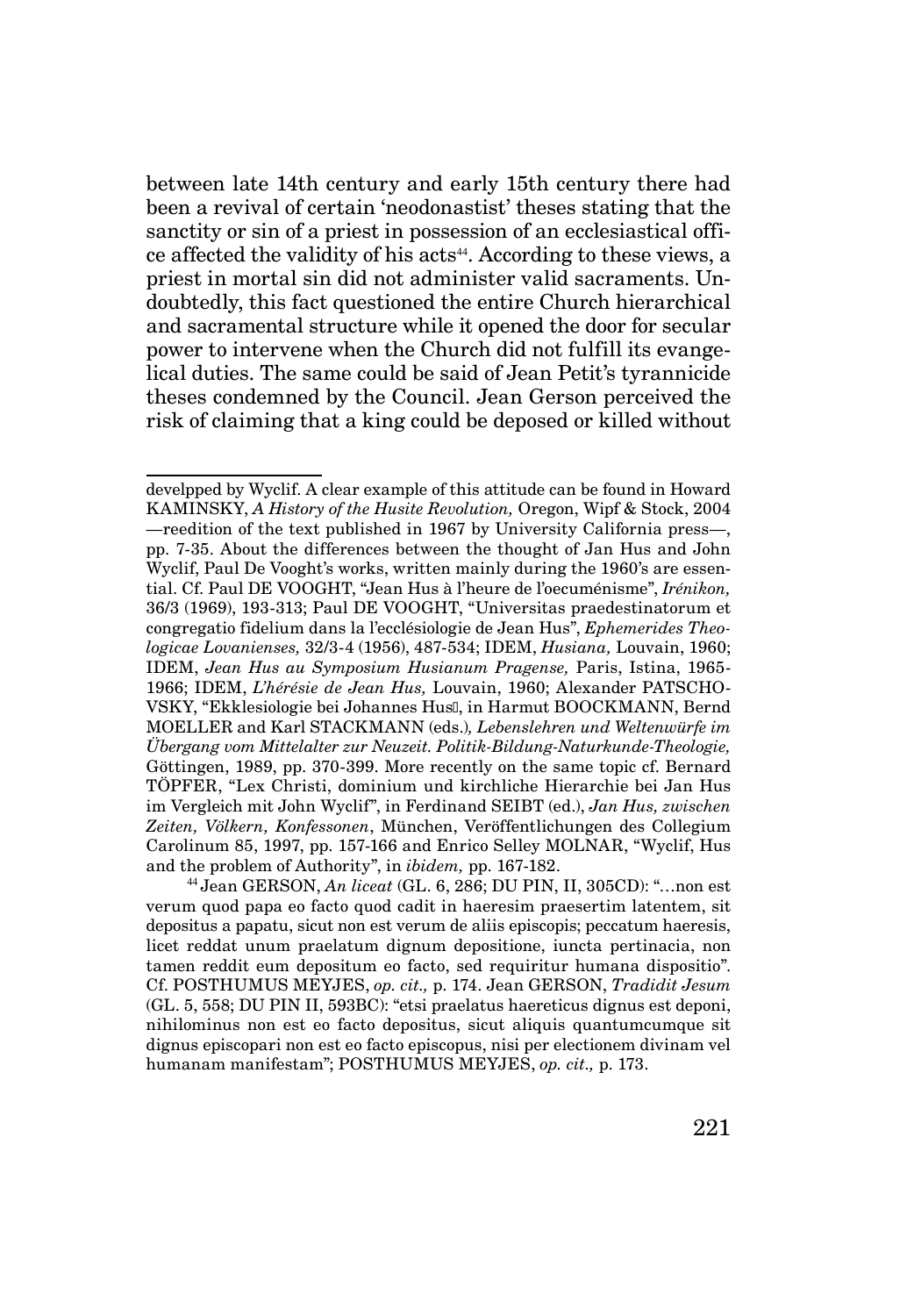a due public process and thus felt the need of pronouncing himself against Jean Petit's teachings<sup>45</sup>. While the aim of these processes was to obliterate the potential consequences of the *ipso facto* deposition thesis, at the same time they tried to conjure another principle of canonical tradition which in the eyes of the Constance fathers seemed potentially anarchical. The principle was related to the *ipso facto* deposition thesis and claimed that a heretical pope could be deposed without contradicting the *prima sedes a nemine iudicatur* maxim as his own heretical turned him *minus quolibet catholico*. This canonical principle which had proved extremely useful for William of Ockham in his fight against the papacy in the 14th century, by virtue of its potentially anarchical implications, had turned into something that should be expressly rejected and avoided by the Council fathers at the beginning of the following century46. Indeed the Council fathers faced the problem of deposing a heretical pope while affirming the need for ecclesiastical obedience. Therefore heresy processes appeared as a particularly suitable *forum* to rebuild the foundations of ecclesiastical obedience bonds. That is the subject we will focus on below.

<sup>45</sup>Jean GERSON, *De auferibilitate* cons. 12 (GL. 3, 304-5; DU PIN II, 217D-18C): "Sed utrum haec obedientiae subtractio… valeat per alium quam per ecclesiam vel generale concilium? Forte videtur respondendum negative, praesertim si fiat sermo de substractione generali et auctoritativa, et quae liget omnes de ecclesia in hoc stare; secus est de substractione particulari quoad hos vel illos et quae non fertur autoritative; sed vel doctrinaliter et insinuative, vel necessitatis quadam inductione". To close the affair Petit: "Quanto magis erronea et damnanda est assertio quod licet unicuique subditorum mox ut aliquis est tyrannus, ipsum viis omnibus fraudulentis et dolosis sine quavis auctoritate vel declaratione iudiciaria morti trahere; praesertim si addat haec assertio quod tyranus ille omnis est, qui non praeest ad utilitatem subditorum. Sed de hac re alibi, de qua viderint assertores"; POSTHUMUS MEYJES, *op. cit.,* p. 173.

<sup>46</sup>Michael WILKS, *The Problem of Sovereignty in the Later Middle Ages,*  London, Cambridge University Press, 1963, pp. 516-523.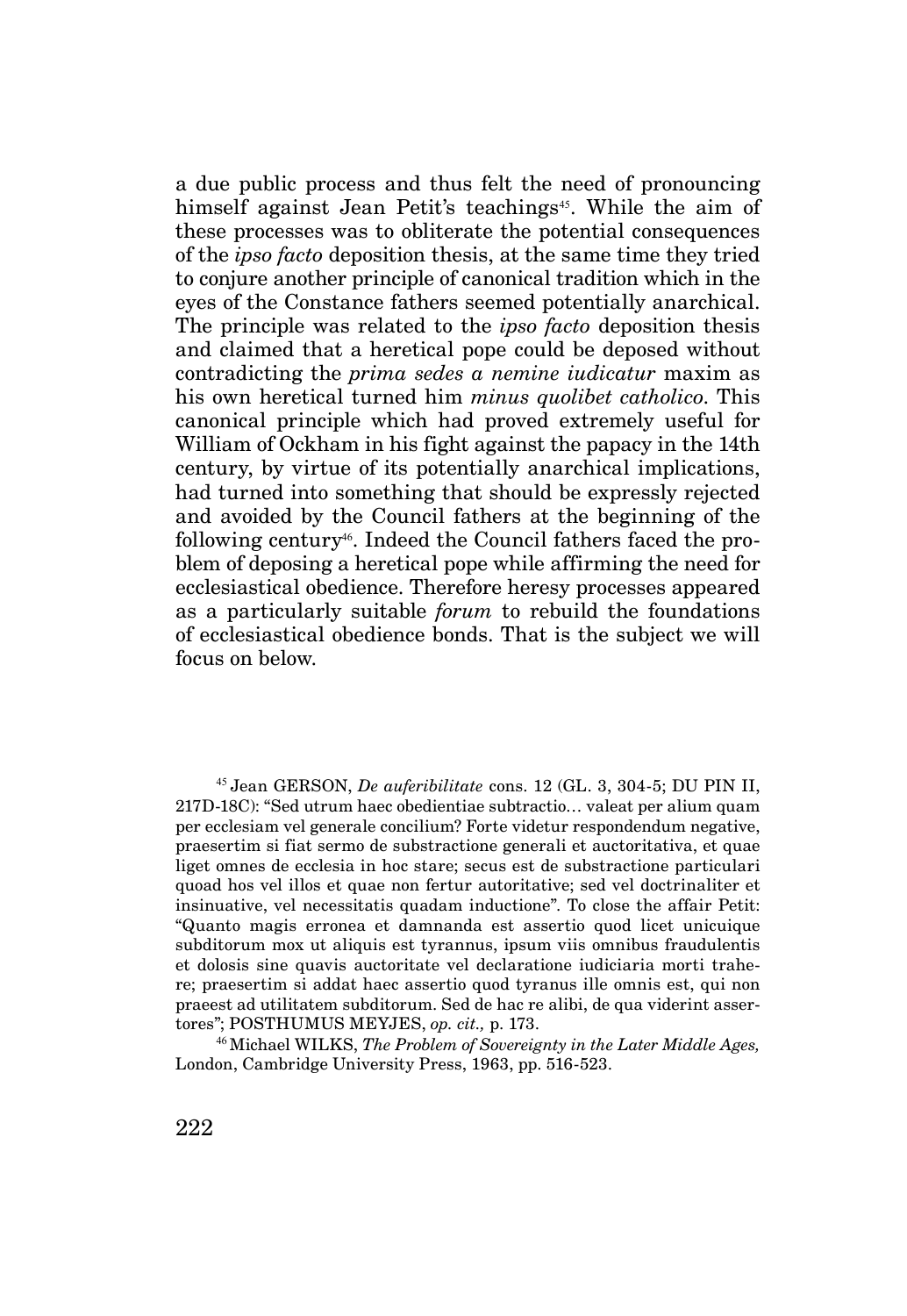#### **3- The** *Causa fidei***: Conciliarism and Obedience**

Certainly the inquisitorial processes related to the *causa fidei* celebrated during the Council of Constance have been a subject of great interest for historians, theologians and canonists. Clear evidence of this can be found in the numerous studies and books reviewed by Ansgar Frenken<sup>47</sup> and Jürgen Miethke<sup>48</sup>, who are particularly concerned with the inquisitorial processes for heresy against John Wyclif, Jan Hus and Jerome of Prague. While Wyclif's case did pose a great problem, as his sentence had already been pronounced by English authorities at two previous synods celebrated in London (1382 and 1396) and by the Council of Rome (1412), the cases against Hus and Jerome of Prague were more pressing since the Czech reformers' activities were considered to be influenced by and derived from Wycliffite teachings at the University of Prague. Indeed based on the Council of Constance behavior, we can surmise how its members viewed the problem of the *causae fidei.*

At the 8th session, celebrated on 4th May, Henry of Piro condemned Wyclif's 45 theses, which had been previously censored by the University of Paris. However, more pressing concerns forced him to postpone the reading of the remaining 260 theses until the following session<sup>49</sup>. After taking the relevant procedural steps and as nobody spoke in defense of Wyclif's memory, witnesses were summoned to prove that Wyclif had never been punished for his heretical views and consequently, it was ordered that his remains be exhumed as a heretic could not even be buried among the dead<sup>50</sup>.

47 Cf. FRENKEN, *op. cit.,* pp. 245-291.

<sup>48</sup>Cf. Jürgen MIETHKE, "Eresia dotta e disciplinamento eclesiástico. I processi contro gli errori teologici nell'epoca della scolastica", *Pensiero medievale,* 1 (2003), p. 81, n. 51.

<sup>49</sup>BRANDMÜLLER, *Das Konzil von Konstanz,* p. 299: "Die Verlesung der 260 Artikel wurde auf Intervention Fillastres auf die nächste Sitzung verschoben".

<sup>50</sup>COD, pp. 391-392: "Propterea instante procuratore fiscali, edictoque proposito ad audientiam sententiam ad hunc diem, haec santa synodus declarat, definit et sententiat eumdem Ioannem Wicleff fuisse notorium haere-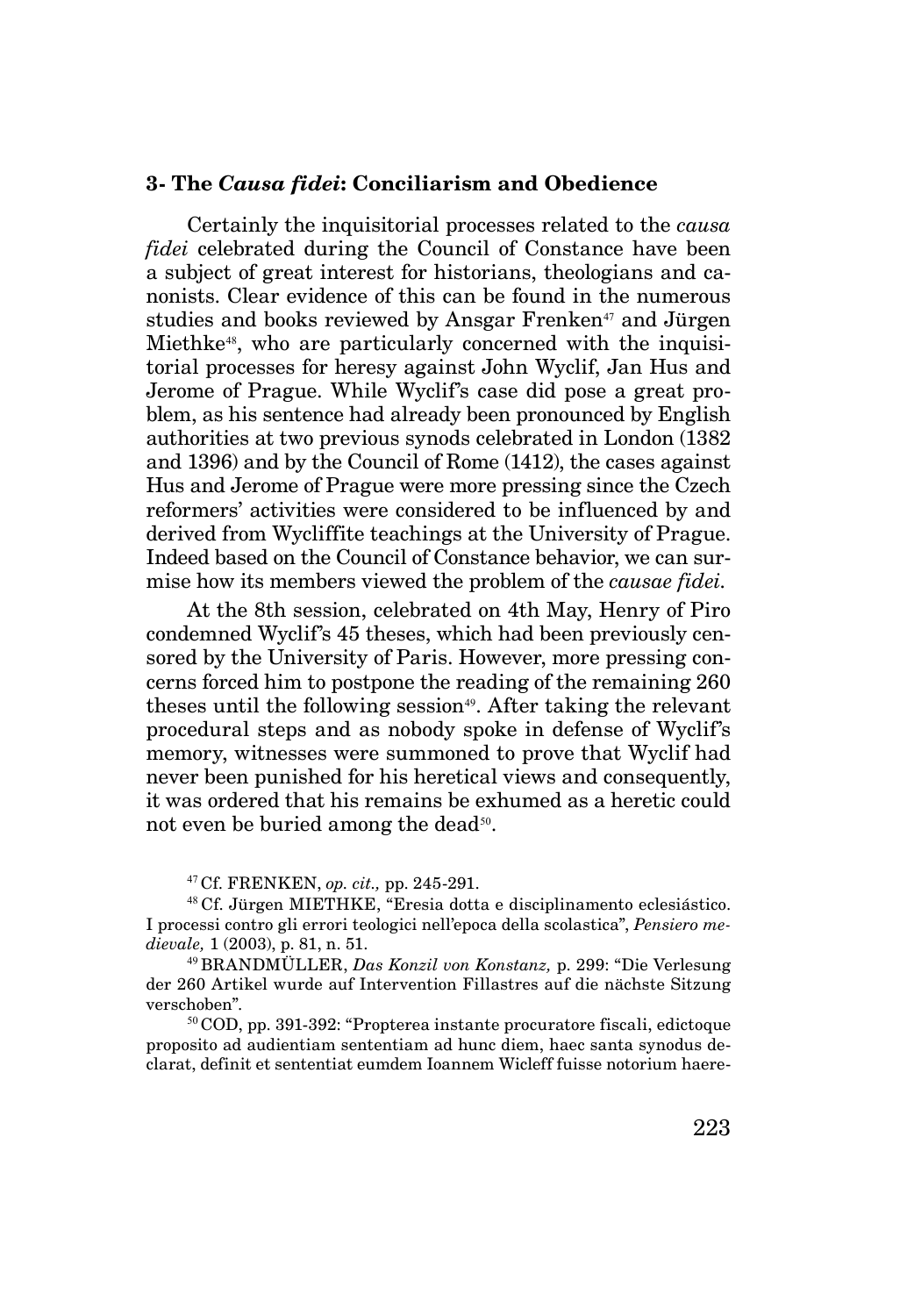The order in which these processes were carried out is highly eloquent and follows a logical structure. According to the Council fathers, far from being brushed aside Wyclif's ideas were taking hold among many Bohemian followers, driven by Jan Hus and the reform movement which had grown stronger in Bohemia. While the ties between Oxford University, where Wyclif had taught, and Hus's University of Prague are undeniable, it would be dangerous to be mislead by conciliar sources presenting Hus as a true *Wyclif redivivus*<sup>51</sup>. Although their ecclesiologies overlap to some extent, most scholars agree that their theological thinking cannot be fully assimilated $52$ . Nevertheless, it should not be forgotten that the Council of Constance *sententia* was articulated around the *reductio ad unum* of Wyclif's and Hus's heresy<sup>53</sup>. Finally,

ticum, pertinacem, ac in haeresi decessisse, anathematizando ipsum pariter, et suam memoriam condemnando. Decernitque et ordinat, corpus et eius ossa, si ab alliis fidelium corporibus discerni possint, exhumari, et procul ab ecclesiastica sepultura iactari, secundum canonicas et legitimas sanctiones".

<sup>51</sup>COD, p. 403: "…nihilominus tamen quidam Ioannes Huss in hoc sacro concilio hic personaliter constitutus, non Christi, sed potius Ioannis Wicleff haeresiarchae discipulus, post et contra damnationem et decretum huiusmodi ausu temerario contraveniens, errores eius plures et haereses, tam ab ecclesia Dei, quam etiam a ceteris olim reverendis in Christo patribus, dominis archiepiscopis et episcopis diversorum regnorum, et magistris in theologia plurium studiorum condemnatos, dogmatizavit, asseruit, et praedicavit…".

<sup>52</sup>DE VOOGHT, "Universitas praedestinatorum...", pp. 487-534; IDEM, "Jean Huss à l'heure de l'oecuménisme", pp. 193-313. Despite some differences, in the persecution of heresy trying to associate and assimilate new heresies with previous ones was a common practice. In Hus's case these was absolutely clear for the Council fathers in view of the overt ties between Oxford and Prague universities. About this assimilation cf. Johannes BREVICOXA, "A Treatise on Faith, the Church, the Roman Pontif, and the General Council"*,* in Heiko OBERMAN (ed.), *Forerunner of the Reformation: The Shape of Late Medieval Thought Illustrated by Key Documents,* New York, Holt, Rinehart and Winston, 1966.

<sup>53</sup> About the process against Wyclif cf. Edith TATNALL, "The Condemnation of John Wyclif at the Council of Constance", in G. J. CUMING and Derek BAKER (eds.), *Councils and Assemblies,* Cambridge, 1971.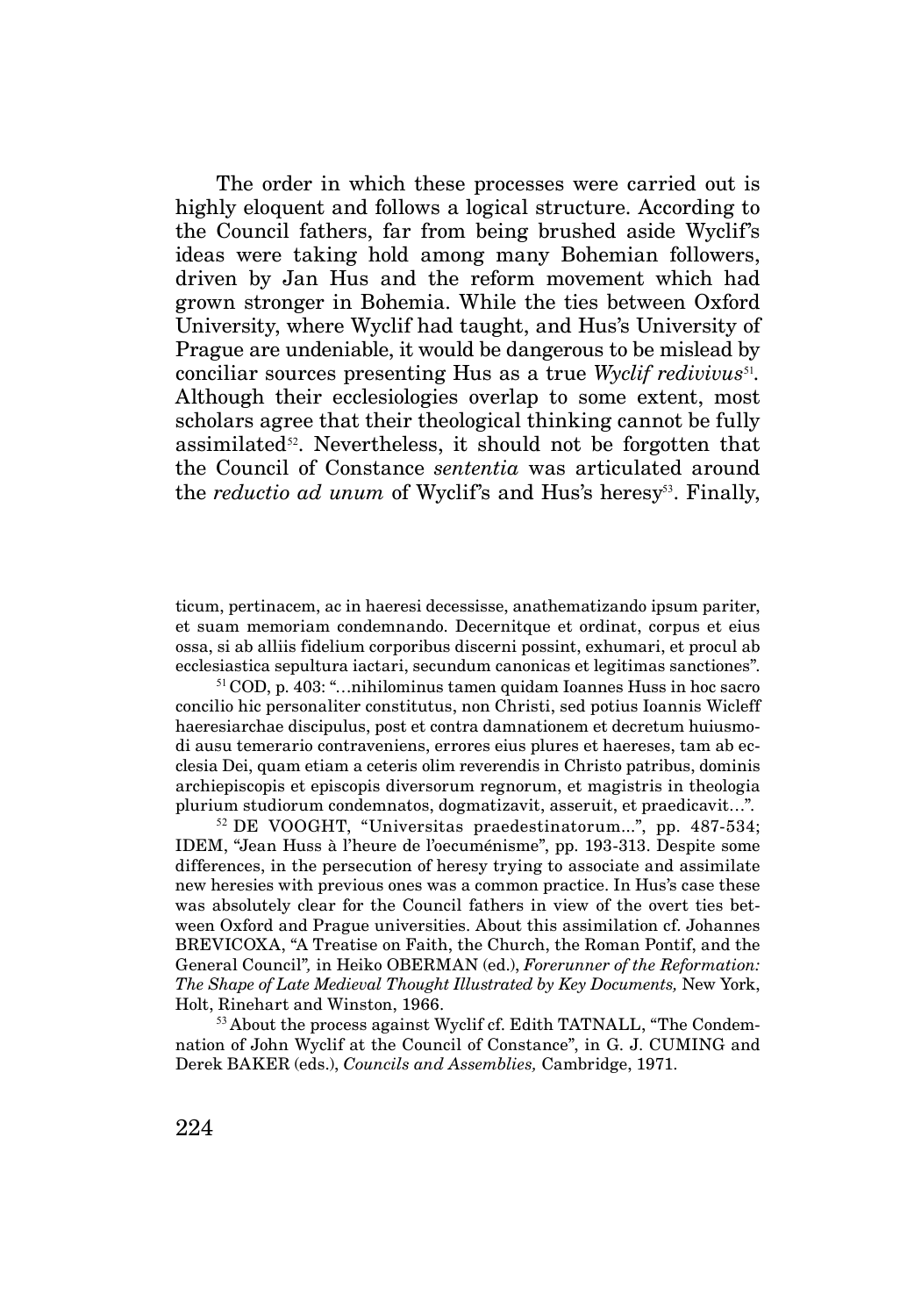the case of Jerome of Prague<sup>54</sup> was quite straightforward as he was considered a faithful disciple of Hus. By virtue of this *reductio ad unum* operation and Hus's appearance before the Council, the process against him has aroused the interest of most scholars. Now it should be pointed out that this process has been largely studied from a theological perspective and that research has been mainly focused on determining whether Hus's views were heretical or not and if they could ultimately be fully assimilated with Wyclif's teachings<sup>55</sup>. Similarly the differences between the 'predestinarian' ecclesiologies held by Wyclif and by Hus on the one hand, and the juridical ecclesiology held by most members of the Council on the other hand have been repeatedly pointed out<sup>56</sup>. Thus both from the Catholic point of view –more or less apologetic– and from a Czech revisionist perspective, the traditional question which has rightly preoccupied historians has been: Was Hus in fact a heretic?57 While this interest is absolutely reasonable as Hus's sentence was largely based on his refusal to retract from theses he maintained he had never supported, we nevertheless believe this approach poses serious problems insofar as it tends to project ontologically a set of clearly historical

<sup>54</sup>As introduction for the process against Jerome of Prague cf. Renee NEU WATKINS, "The Death of Jerome of Prague: Divergent Perspectives", *Speculum,* 42/1 (1967), 104-129 and Paul BERNARD, "Jerome of Prague, Austria and the Hussites", *Church History,* 27/1 (1958), 3-22.

<sup>55</sup>Cf. *supra* note 43.

<sup>56</sup>This thesis has been supported by Matthew SPINKA, *John Huss at the Council of Constance*, New York, Columbia University Press, 1963 and IDEM, *John Hus' Concept of the Church*, New Jersey, Princeton University Press, 1966.

 $57$ This has been the traditional question most scholars have tried to answer. Cf. among others BRANDMÜLLER, *Das Konzil von Konstanz...,* p. 324: "Orthodoxie oder Häresie: das war viel mehr die Frage die das Konzil bewegte". The question is also the center around which revolve most of the research by DE VOOGHT, *Husiana* and *L'hérésie de Jean Hus*. On the revision of the process Hus cf. Jerzy MISIUREK, "Zur 'Rechtssache Hus'", in SEIBT (ed.), *op. cit*., pp. 243-252 and Jaroslav POLC, "Johannes Hus zu rehabilitieren? Eine quaestio disputata", *Annuarium Historiae Conciliorum,*  15 (1983), 307-321.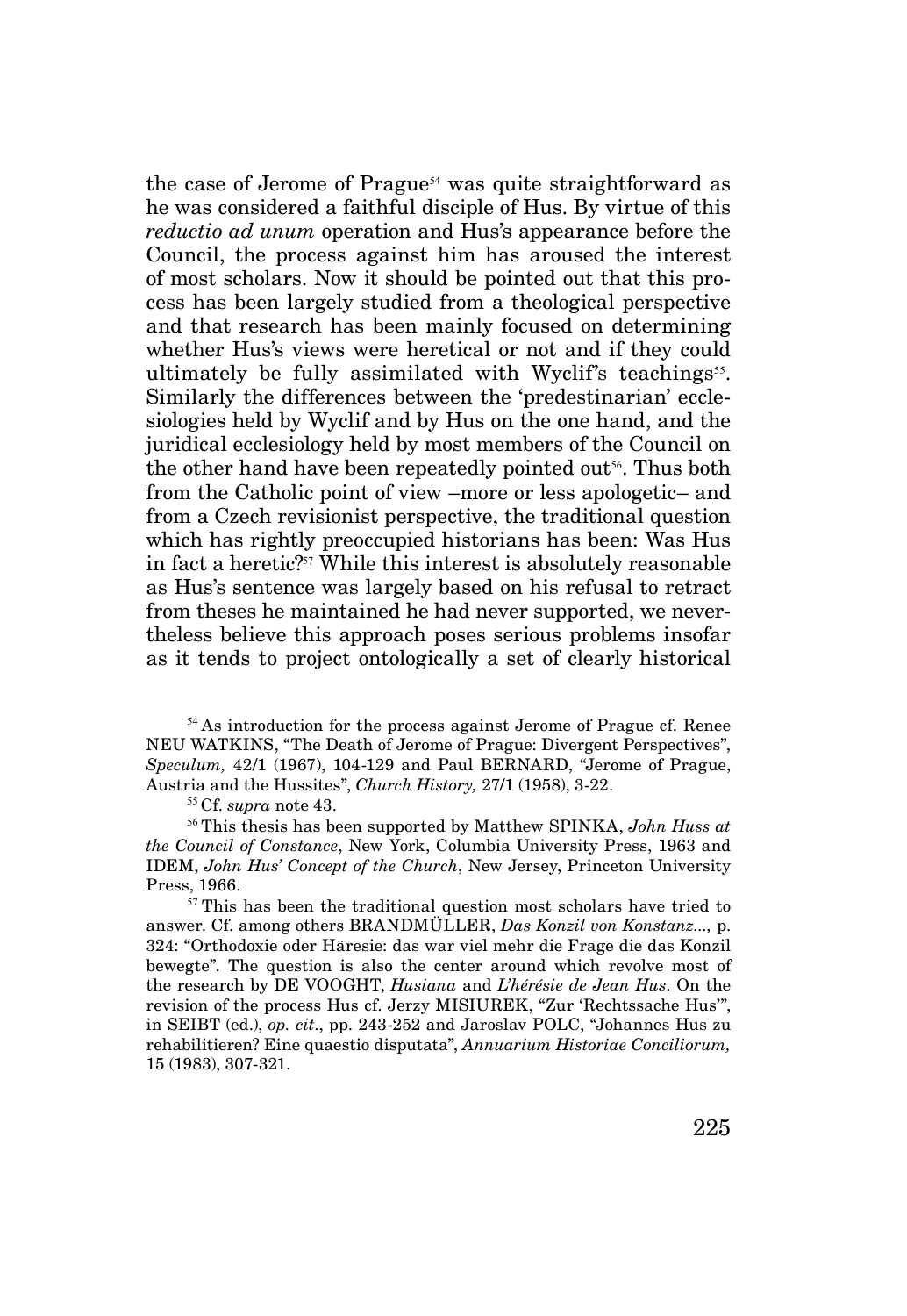#### categories such as orthodoxy and heterodoxy<sup>58</sup>. Without deny-

58 Cf. on the subject *Relatio de Concilio Constantiensi* in Václav NO-VOTNÝ (ed.), *Fontes Rerum Bohemicarum,* Praha, 1932, VIII, p. 13: "Post modicum tamen, deo ut puto, desponente, omnes suas hereses et errores fuit libere confessus, dicendo, quod nollet abiurare articulos contra ipsum prolatos triplici ex causa: Primo ne lederet suam conscienciam, 2° ne incurreret periurium et tercio ne populus scandalizaretur, qui multus et plurimus foret, cui opositum predicasset. Cetera require in fine libri". Cf. also the *Relatio de Magistro Johanne Hus* written by Peter MLADOŇOVICE in Václav NOVOT-NÝ (ed.), *Fontes Rerum Bohemicarum,*VIII, p. 103: "Et magister Johannes inter multa hinc inde per alios cribrata et collata dixit: 'Reverendissime pater! Ego paratus sum humiliter obedire concilio et informari. Sed rogo propter deum, quod michi laqueum dampnacionis non velitis inponere, ut non cogar mentiri et abiurare illos articulos, de quibus teste deo et consciencia michi nichil constat, et testes contra me deponunt, que nec in cor meum umquam ascenderunt, et presertim de isto quod post consecrationem in sacramento altaris remaneat panis materialis. Illos autem, de quibus constat nichi et quos in libris meis posui, docto de oposito, volo humiliter revocare. Sed quod ego omnes articulos michi impositos abiurarem, quorum multi michi deo dante false ascripti sunt, laqueum michi dampnacionis menciendo preparem, quia abiurare, ut in Katholicon me legisse memoror, est errori prius tento renunciare. Sed quia multi michi articuli ascripti sunt quos numquam tenui, nec in cor meum ascenderunt, ideo videtur michi contra conscienciam illos abiurare et mentiri". This brief chronicle of the trial also possesses a great deal of interpretative complexity in that, as suggested by the name *magistro*, it was penned by one of Hus's closest collaborators. Although the tone of the text is clearly apologetic and describes Hus's 'martyriology', it also offers and radically different point of view from that of the judicial sources, and this is precisely what renders it particularly interesting since it allows reconstructing some process events which are missing in the proceedings. The text bears significant tradition in the history of the Reform. Already in 1528 in Nuremberg under Luther's influence the Latin text was published for the first time in Germany and a year later the first translation into German appeared. The text began to circulate mainly in Geneva's Calvinist sectors when Jean Crespin published it, together with Hus's correspondence, in *Le livre des Martyrs* (1554). Two years later under the title of *Acta martyrum*  (1556), Claude Baduel translated Crespin's work into Latin. After its publication in Geneva, the text also began to circulate in French speaking countries and was translated into several languages (Dutch, German and Polish). It is likely that when John Foxe, fleeing Marian persecutions, settled on the Continent came into contact with this text, which he would later include in his edition of the *Book of Martyrs* (1554), reissued in 1561 in Basel. In Modern times it has published by František PALACKÝ (ed.), *Documenta Mag.*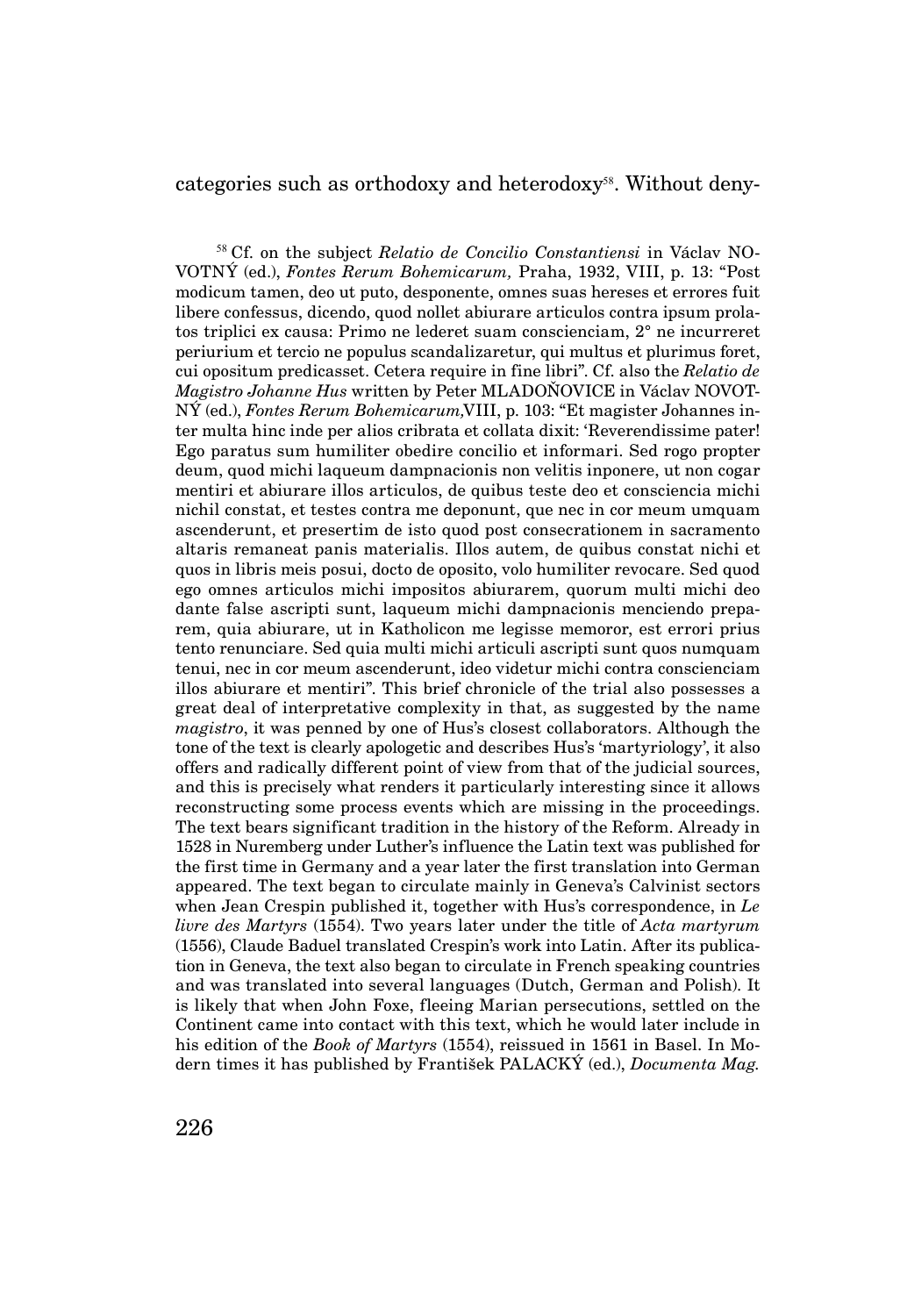ing that there may have been theological differences between the Council fathers and Hus, our proposal rests on the belief that heresy is basically a political fact whose configuration is often closely related to a redefinition of the roles within the power apparatus of ecclesiastical *politica*59*.* In this section our interest will focus on the study of the logics of power involved in the inquisitorial process which cause a potentially heterodox doctrine to be defined as heretical. In this regard it seems appropriate to point out that in recent years the study of the relationship between judicial practices and the consolidation of both political and ecclesiastical power has yielded significant results. Judicial practices and particularly the gradual adoption of the procedural form of the *inquisitio* have been studied in terms of the consolidation of different instances of power. While Robert Moore's<sup>60</sup> work has been devoted to studying the relations between papal power consolidation since the 11th century and the persecution of religious dissidents, the works of Massimo Vallerani and Mario Ascheri among others have focused on formulating and explaining the link between

*Joannis Hus vitam, doctrinam, causam in Constantiensi concilio actam et controversias de religione in Bohemia annis 1403-1418 motas illustrantia quae partim adhuc inedita, partim mendose vulgata, nunc ex ippis fontibus hausta*, Reproductio phototypica editionis 1869, Osnabrück, Biblio, 1966, pp. 237-326. In the 1960's, and perhaps in agreement with the prevailing ecumenical climate at the time two translations of the text were published, one into English and the other into German. Cf. respectively Matthew SPINKA, *John Hus at the Council of Constance*, New York, Columbia University Press, 1963 and Joseph BUJNOCH, *Hus in Konstanz. Der Bericht des Peter von Mlanodiowitz,*  Graz-Wien-Köln, Slavische Geschichtsschreiber 3, 1963.

<sup>59</sup>Cf. Lester R. KURTZ "The Politics of Heresy", *American Journal of Sociology,* 88/6 (1983). Although the author examines the late 19th century 'modernist controversy' the study is interesting from a methodological point of view in that it inquires into the institutional conditions which gave rise to the establishment of orthodoxy and heterodoxy.

<sup>60</sup>Robert MOORE, *La formación de una sociedad represora. Poder y disidencia en la Europa occidental, 950- 1250,* Barcelona, Crítica, 1989 and "Heresy, represion, and social change in the age of Gregorian Reform", in Scott L. WAUGH and Peter D. DIEHL (eds.), *Exclusion, Persecution and Rebelion. Christendom and its Discontents,* Cambridge, Cambridge University Press, 1996.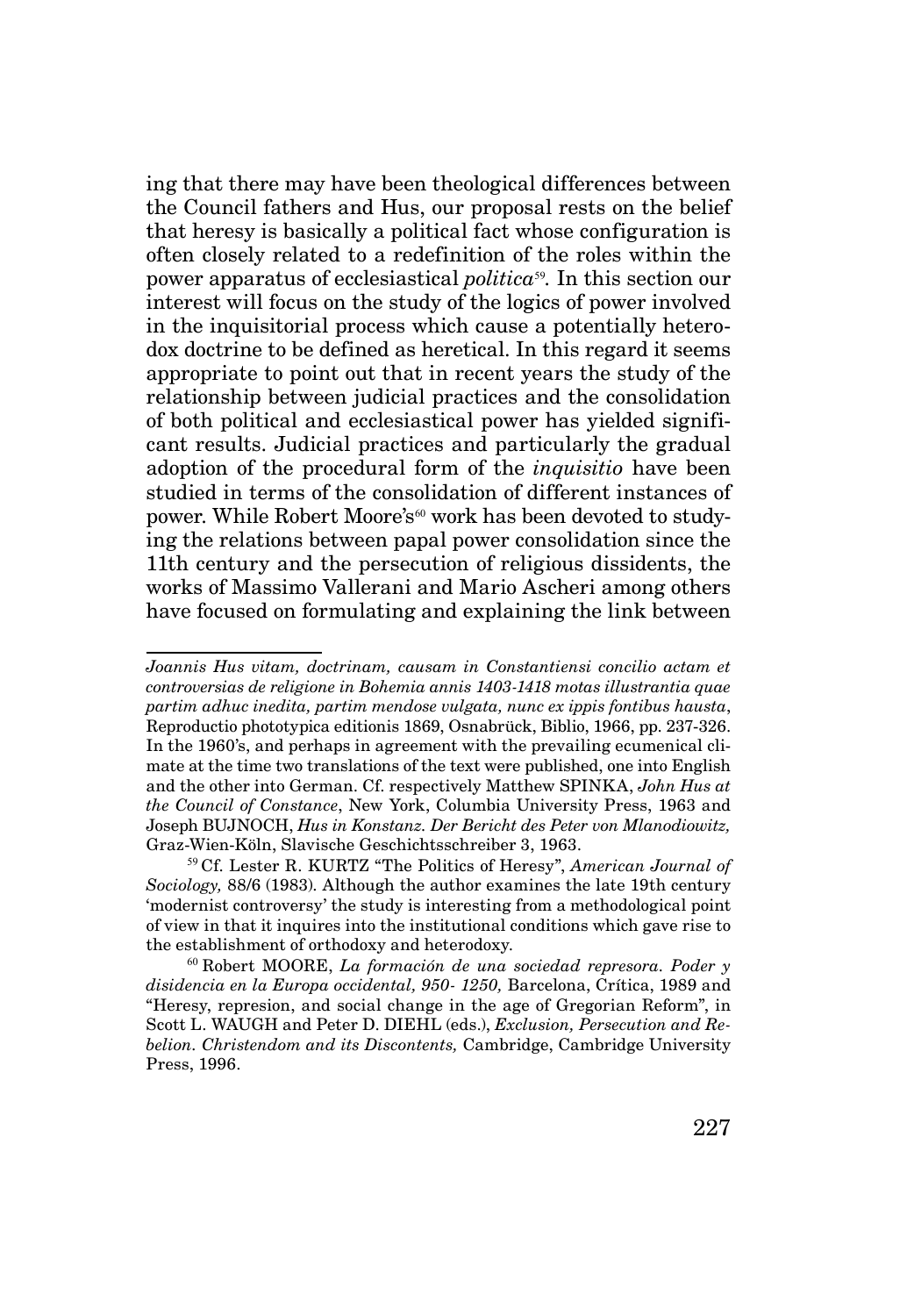inquisitorial judicial practices and the consolidation of communal power in Italian cities<sup>61</sup>. Jacques Chiffoleau on the other hand has looked at the links between the great political processes of the late 14th and early 15th centuries and the consolidation of monarchical power $62$ .

Based on these authors' investigations and taking advantage of many of their ideas, we believe it can be similarly claimed that in the case of the inquisitorial processes led by the Council of Constance a close association can be ascertained between inquisitorial practices and the consolidation of conciliar authority within the ecclesiastical *ordo iudicarius*  and that this subject is worthy of study and remains to be explained in detail. Although many authors have at least pointed out this association, they have not examined it closely. Indeed Brian Tierney had already suggested in the late 1960's the presence of certain links between the enactment of the *Haec sancta* decree, which affirmed conciliar superiority in matters of faith but at the same time mentioned the *causae fidei* explicitly<sup>63</sup>.

<sup>61</sup>Massimo VALLERANI, *La giustizia pubblica medievale*, Bologna, 2005 and Mario ASCHERI, "Introduzione", in *Tribunali, Giuristi e Instituzioni. Dal Medioevo all' Età moderna*, Bologna, Il Mulino, 1995 —revised edition of the 1989 original—, pp. 7-22 and more recently Mario ASCHERI, *La città-Stato,* Bologna, Il Mulino, 2006. By no means do we intend to provide a comprehensive list of the bibliography by both authors. We merely mention their latests works devoted to the problems of the relationship between justice and politics. On the subject of justice cf. Diego QUAGLIONI, *La giustizia nel Medioevo e nella prima età moderna,* Bologna, Il Mulino, Bologna, 2004.

 $62$  Jacques CHIFFOLEAU, "Dire l'indecible. Osservazioni sulla categoria del 'nefandum' dal XII al XV secolo", in Jean-Claude MAIRE VIGUEUR and Agostino PARAVICINI BAGLIANI (eds.), *La parola all'acusato,* Palermo, Sallerio, 1991, pp. 42-73.

63 TIERNEY, "Hermeneutics and History..."*,* p., 365: "The claim to obedience in matters of faith had to be made, not only because of the possibility that a charge of heresy might be framed against John XXIII, but above all because of the impending trial of John Hus. (*Haec sancta* enacted at the fith session of the council on 6 April; the comission to investigate Hus was set up at the sixth session on 17 April)". The text of the decree reads as follows: "...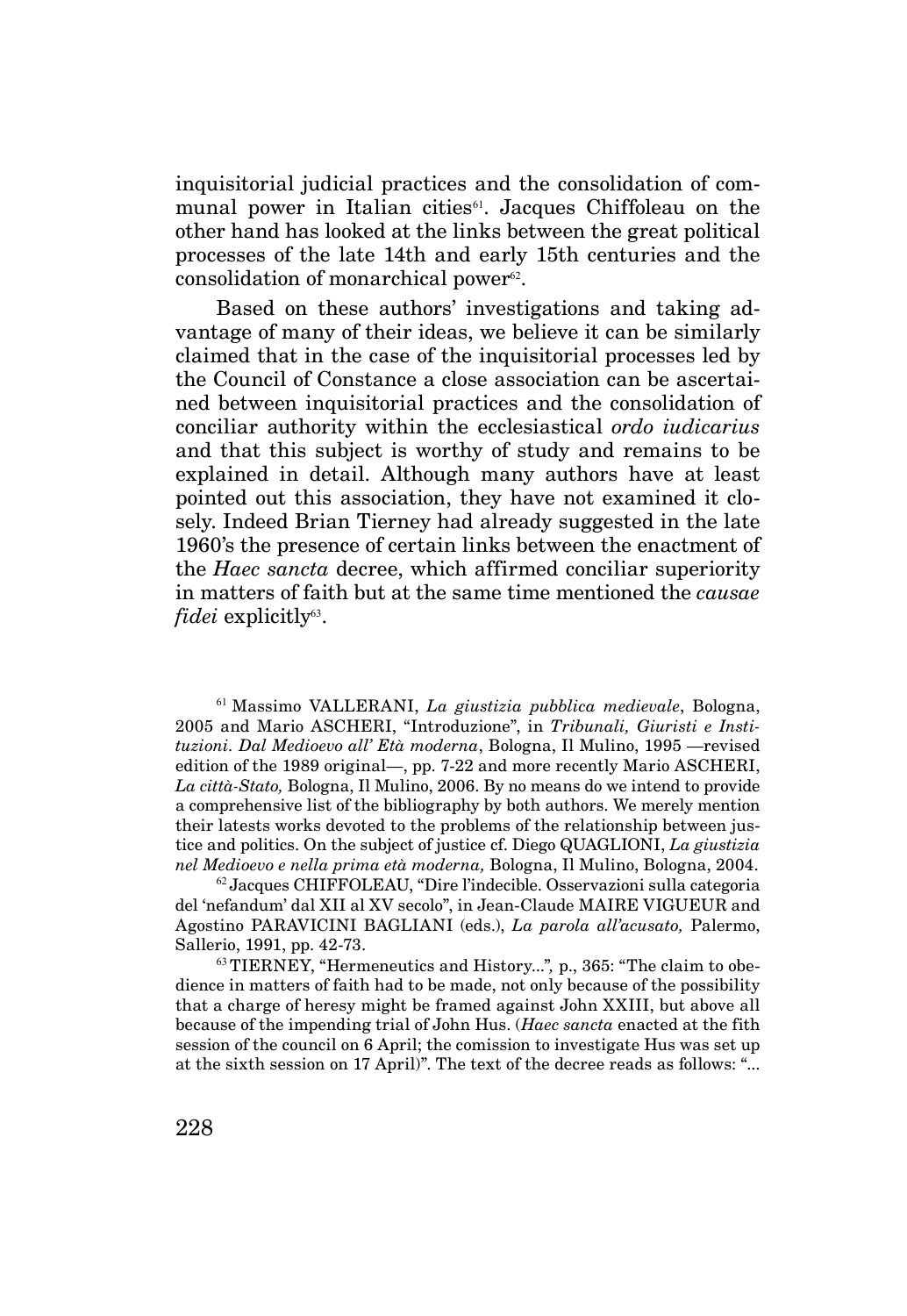For his part, Philip Stump, known for his study of the reforms which took place during the Council of Constance, has also pointed out the close temporal association between the enactment of the *Haec Sancta*, the start of the deposition process against John XXIII and the expedited procedures for the remaining inquisitorial processes for heresy against Wyclif, Hus and Jerome of Prague<sup>64</sup>. However, while the author stresses this association, his interest in other matters dealing with the reforms during the Council prevents him from studying this subject in further detail. Similarly Thomas Morrisey has stressed the importance of the temporal relationship between the assertion of conciliar authority, the deposition process against the Pope and the rest of the *causae fidei.* In that sense in the opinion of the author the strong conciliar reaction in

*obedire tenetur in his quae pertinent ad fidem et extirpationem dicti schismatis, ac reformationem dictae ecclesiae in capite et in membris".*

<sup>64</sup>About the temporal associations cf. Philip H. STUMP, The *Reforms of the Council of Constance (1414-1418)*, Leiden, Brill, 1994, pp. 24-26: "The council did not begin formal deliberation of reforms until after decisive actons had occurred in both areas: the deposition of John XXIII (May 29), the resignation of Gregory XII (July 4), the departure of Sigismund for negotiations with the adherents of Benedict XIII (July 18); the condemnation of the heretical theses attributed to Wyclif (May 4) and the trial and death by burnig of Hus (July 6) […] If the council could condemn abuses of papal power in a reigning pope, it could presumably also take action to prevent those abuses by limiting the exercise of papal power in the future. This concept was of fundamental importance for reform at the council. It was based in turn on the idea that the council represented the universal church. As much as this idea apears to forshadow later secular ideas of representative, parliamentary government, we must also note its unfortunate close connection with the idea of combating heresy. The canonists who had argued that the council has power to judge and depose a pope for maladministration based this power on an extension of the council's power to judge a pope for heresy. *This connection was made very visible at Constance, when during the spring of 1415 the condemnation of John XXIII proceeded in tandem whith the condemnation of the Wicliffite and Hussite teaching…*". On the idea of *representatio*  no only in conciliar thought but also in the later secular political thought is very interesting Hasso HOFMANN, *Representanza-Representatione. Parola e concetto dall'antichità all'ottocento,* Milano, Giuffrè, 2007 —the original German edition of the text dates from 1974—.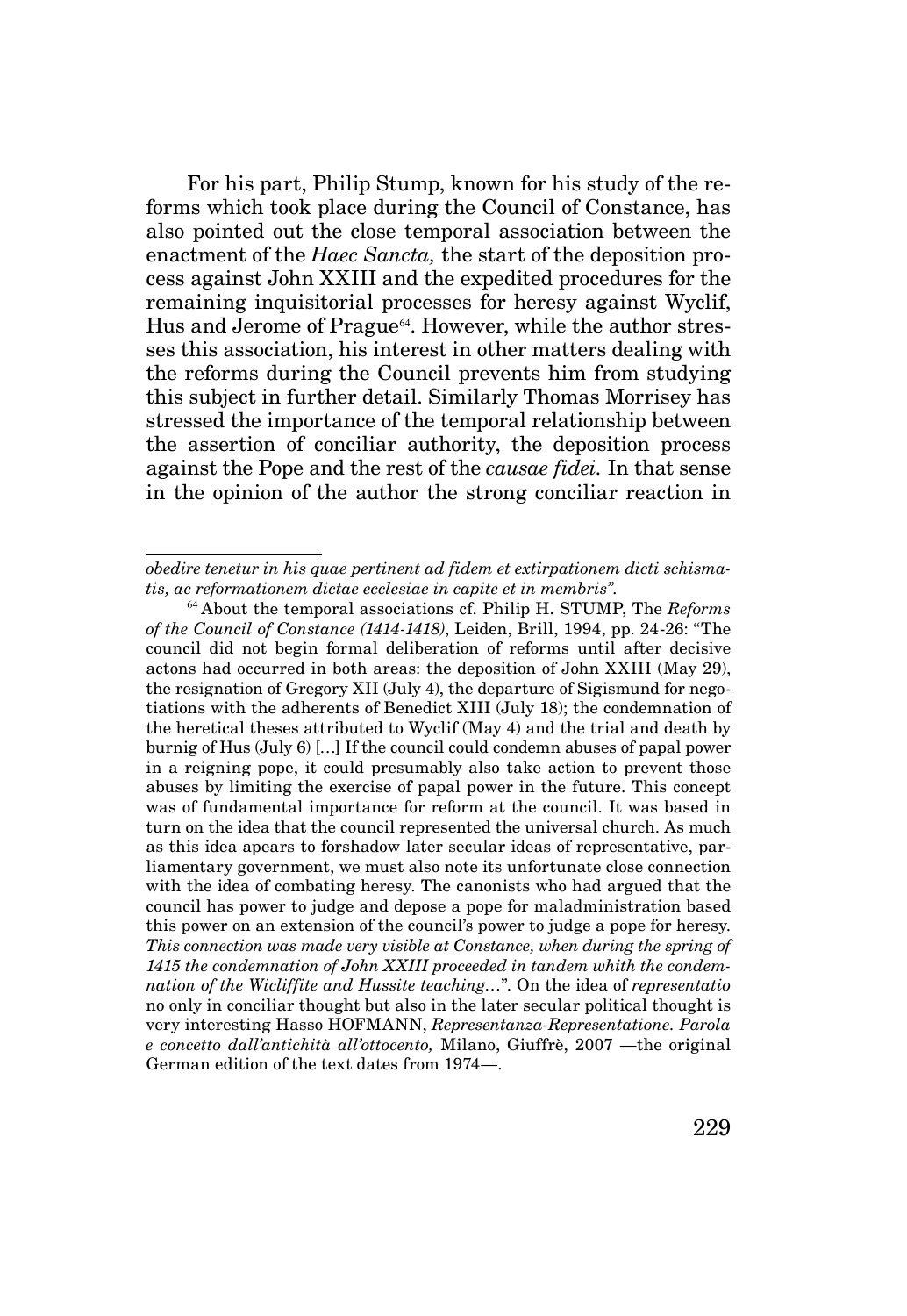relation to the latter remains an unsolved matter<sup>65</sup>. From the field of *Studia hussitica*, the link between the enactment of the *Haec Sancta* and the events around the process against Jan Hus has been highlighted. From a rather polemical point of view, Matthew Spinka has argued that accepting the validity of the process against Hus implied accepting the validity of the *Haec Sancta* decree<sup>66</sup>. The Belgian Benedictine Paul De Vooght also referred to this controversial issue when he claimed that the validity of the Council of Constance actions between the papal depositions and Martin V's election was ratified by the subsequent papal approval expressed in the bull *Inter cunctas*  dealing with what had been previously decided *conciliariter*67*.*  Regardless of the fact that the latter statement has been openly criticized and debated, what both Spinka's and De Vooght's positions evidence is the close relationship between the consolidation of conciliar authority after John XXIII's flight and the development of the heresy trials. Yet in our view the nature of that association is much more significant than has been usually admitted. This would not be solely a random and fortuitous temporal coincidence nor would it be related to subsequent papal approval, this would rather be a relationship that in short should be understood within a wider 'political' or ecclesiological context of institutional redefinition of the ecclesiastical power instances possessing the *clavis scientiae* and

<sup>65</sup>Thomas MORRISEY, "*After* Six Hundred Years: The great Western Schism, Conciliarism, and Constance", *Current Theology,* 22, p. 506, note 21: "The pesonal hostility of some people present at the Council towards Hus seems to have gone beyond *odium theologicum* and requires further explanation and motivation. In the vilification of John XXIII, who had also threatened to undermine their hopes and work, they showed some restraint, however limited this restraint was…".

<sup>66</sup>SPINKA, *John Huss at the Council of Constance*, p. 76: "Thus only a person who accepts the principle of *Sacrosancta* [*Haec sancta*] can claim that Hus was tried by a legitimate Council".

67 Cf. *supra* note 21.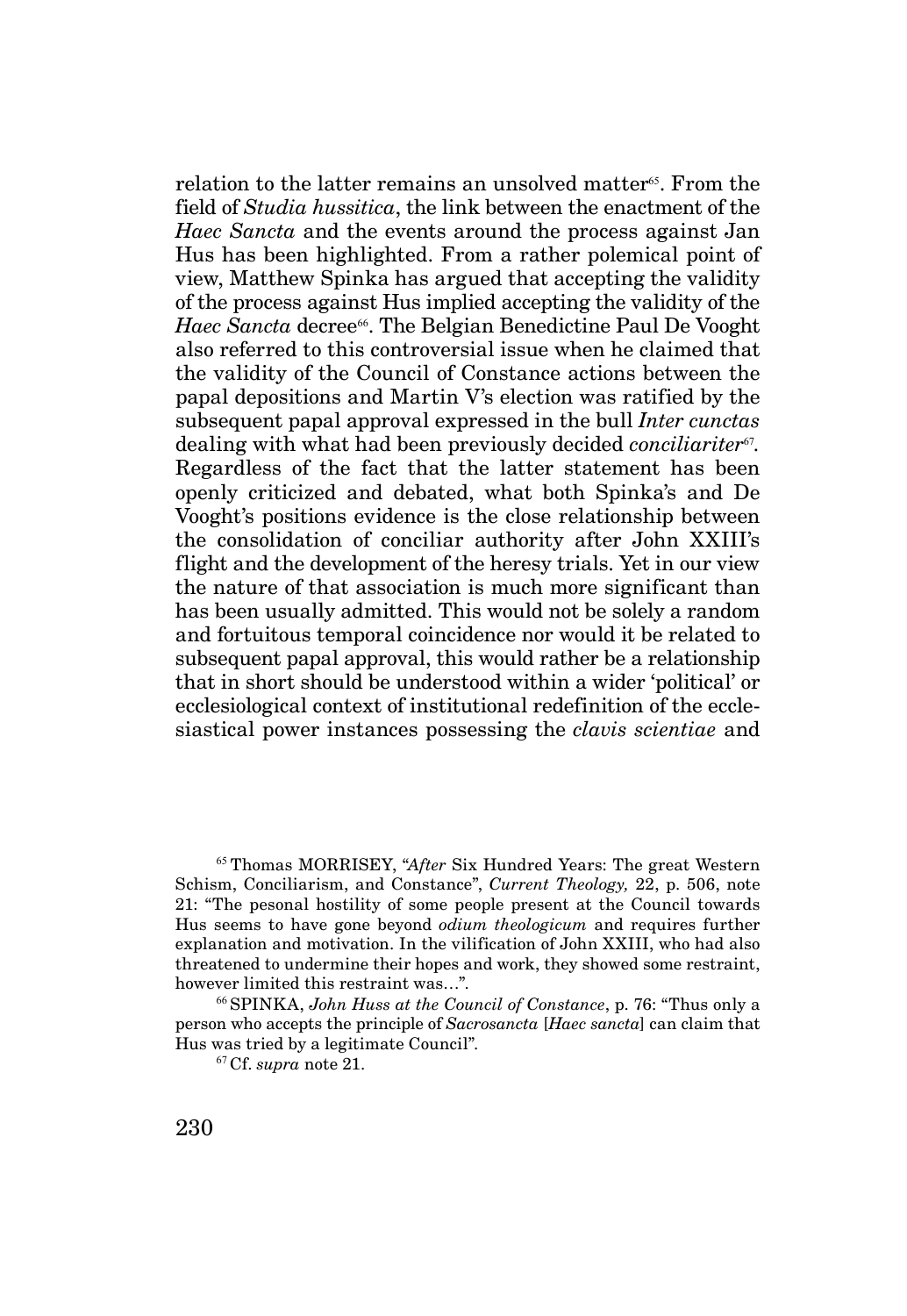the *clavis potestatis* which involved both conciliar and Episcopal powers as well as the power of the university corporation<sup>68</sup>.

After the enactment of the *Haec sancta* it was nearly impossible to deny that ecclesiastical power somehow resided in the Council. However the major problems and debates appeared when trying to determine how this happened. From a moderate 'conciliarist' view represented by Pierre D'Ailly, a council had greater authority than a pope acting on his own and disregarding conciliar authority; however the leadership of the pope in the council was also stressed. At the same time Cardinal D'Ailly unambiguously claimed that the authority of a whole (in this case, the Council) was greater than that of one of its parts<sup>69</sup>.

However this view failed to settle the matter of what ecclesiastical instance should be obeyed if a disagreement between the pope and the council arose. A heated debate on the

<sup>68</sup>About this issue, cf. among other authors Peter MCKEON, "*Concilium generale* and *Studium generale:* The Transformation of Doctrinal Regulation in the Middle Ages", *Church History,* 35/1 (1966), 24-34; Joseph KOCH, *Kleine Shriften,* Rome, 1973, vol. 2; Alan E. BERNSTEIN, *Pierre D'Ally and the Blanchard Affaire,* Leiden, Brill, 1978; William COURTENAY, "Inquiry and Inquisition: Academic Freedom in Medieval Universities", *Church History,*  58/2 (1989) , 168-181; Douglass TABER, "The teaching Authority of the Theologian", *Church History,* 59/2 (1990); B. J. CAIGER, "Doctrine and Discipline in the Church of Jean Gerson", *Journal of Ecclesiastical History,* 41/3 (1990), 389-407; Jürgen MIETHKE, "Papst, Ortsbischof und Universität in den Pariser Theologenprozessen des 13. Jahrhunderts", in Albert ZIMMER-MANN (ed.), *Die Auseinandersetzungen an der Pariser Universtität im XIII. Jahrhundert,* Berlin, 1976, pp. 52- 94; Jürgen MIETHKE, "Eresia dotta e disciplinamento eclesiastico. I processi contro gli errori teologici nell'epoca della scolastica", *op. cit.*; Louis PASCOE, *Church and Reform. Bishop, Theologians and Canon Lawyers in the Thought of Pierre D'Ailly,* Leiden, Brill, 2005.

<sup>69</sup>Pierre D'AILLY, *Tractatus de potestate eclesiastica,* DU PIN, II, col. 757: "… Non est vera, scilicet quod papa est maior et superior concilio generali, licet sit maior et superior in concilio, cum sit caput omnium membrorum… quia omne totum sua parte maius est… Sed papa est pars concilii sicut caput pars corporis: ergo totum concilium maius est papa, et per consequens authoritas totius concilii maior authoritate papae". Text quoted by Brian TIER-NEY, "Divided Sovereignty at Constance: a Problem of Medieval and Early Modern Political Theory", *Annuarium Historiae Conciliorum,* 7 (1975), p. 246.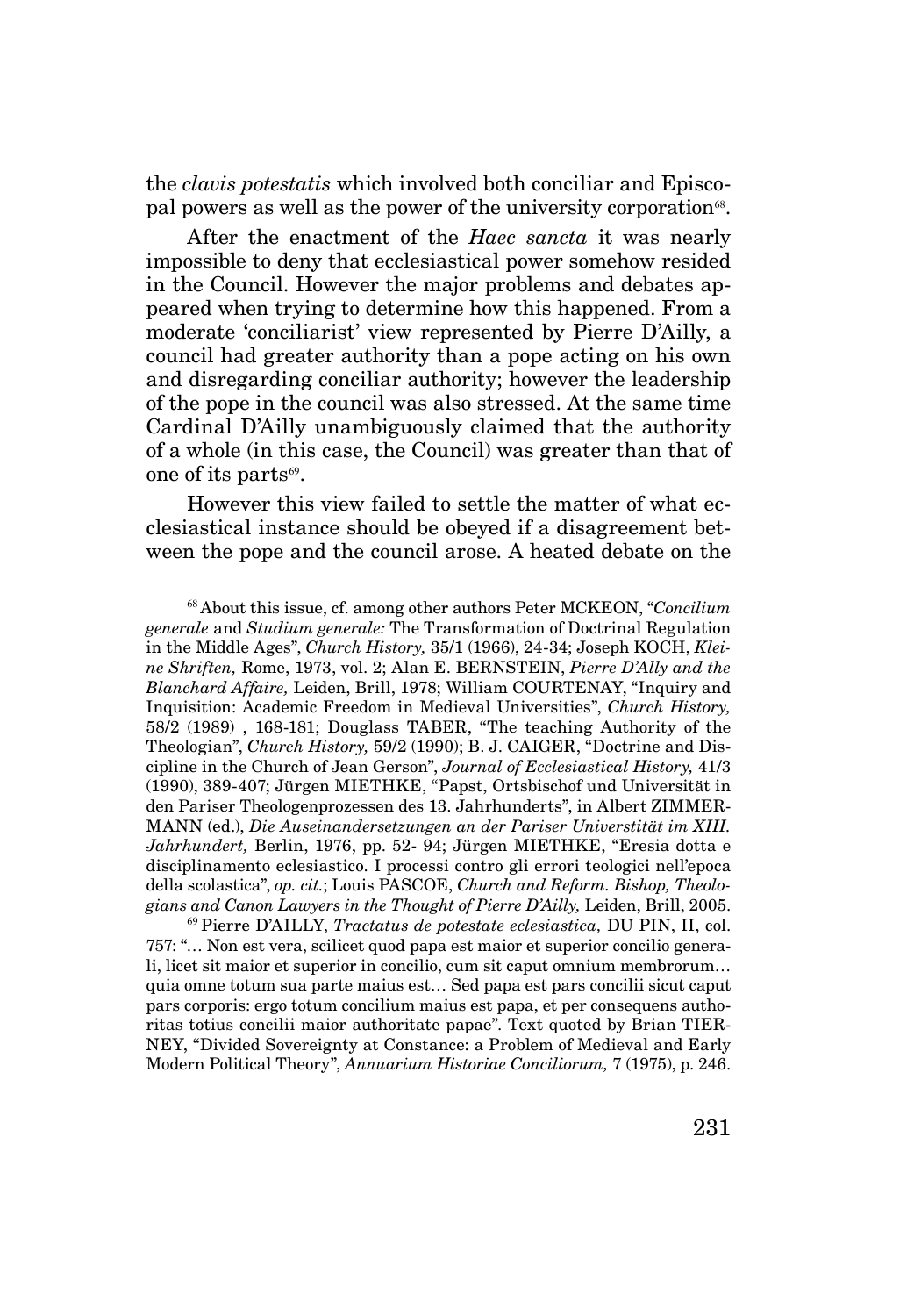matter ensued towards the end of 1416 in a polemic between the Dominican Leonardo Statius de Datis, who supported a papalist position, and an anonymous conciliar representative with a radical position in favor of the Council<sup>70</sup>. Although the debate took place after the heresy trials studied here, we believe it accurately reflects the ecclesiological problems which arose when trying to define conciliar authority after John XXIII left the assembly. The polemic revolved around the possibility of dividing the *plenitudo potestatis.* According to the Dominican author, the supreme power of the Church could not be divorced from the Church in terms of *iurisdictio* but could be separated from it in terms of its exercise. As for the Pope the *plenitudo potestatis* could be separated both in terms of jurisdiction and of its exercise. The two claims may have been embraced by a moderate conciliar thinker, but the Dominican went beyond acceptable limits when he claimed that the exercise of the *plenitudo potestatis* lay exclusively with a Pope who legitimately presided over the council, thus excluding the possibility that the council may exercise it. According to this last statement, only the Pope and definitely not the council could establish what should be approved or rejected by the Church. However following the enactment of the *Haec sancta,*  it was nearly impossible to deny that the council retained some degree of power in case of an emergency arising from a pope's illegitimacy or incompetence. The rationale for this stemmed

 $70$  The debate has been studied by Brian TIERNEY, "Divided Sovereignty…"*.* About Statius cf. also the sermons examined by Thomas IZBICKI, "Reform and Obedience in four Conciliar Sermons by Leonardo Dati O.P.", in Thomas IZBICKI and Chritopher BELLITTO (eds.), *Reform and Renewal in the Middle Ages and the Renaissance. Studies in Honor of Louis Pascoe, S.J.,* Leiden, Brill, 2000, pp. 174-192. The texts are available as manuscripts only and are currently being edited. In this regard some passages quoted by the author are of interest. Cf Ms. Lübeck SB [LB], fol. 109vb: "Gladii spiritualis suprema potestas est in papa legitime presidente et residente totaliter quoad executionem ipsius gladii, et nullomodo, ec casu, in concilio generali". Also interesting is the following passage from the manuscript in which the author seems to hesitate between the *ipso facto*  deposition theory and the need of a *process.* Cf. LB, fol. 109vb: "Ista patet quoniam papa illegitimato vel deposito utraque caret, ut in casu patet".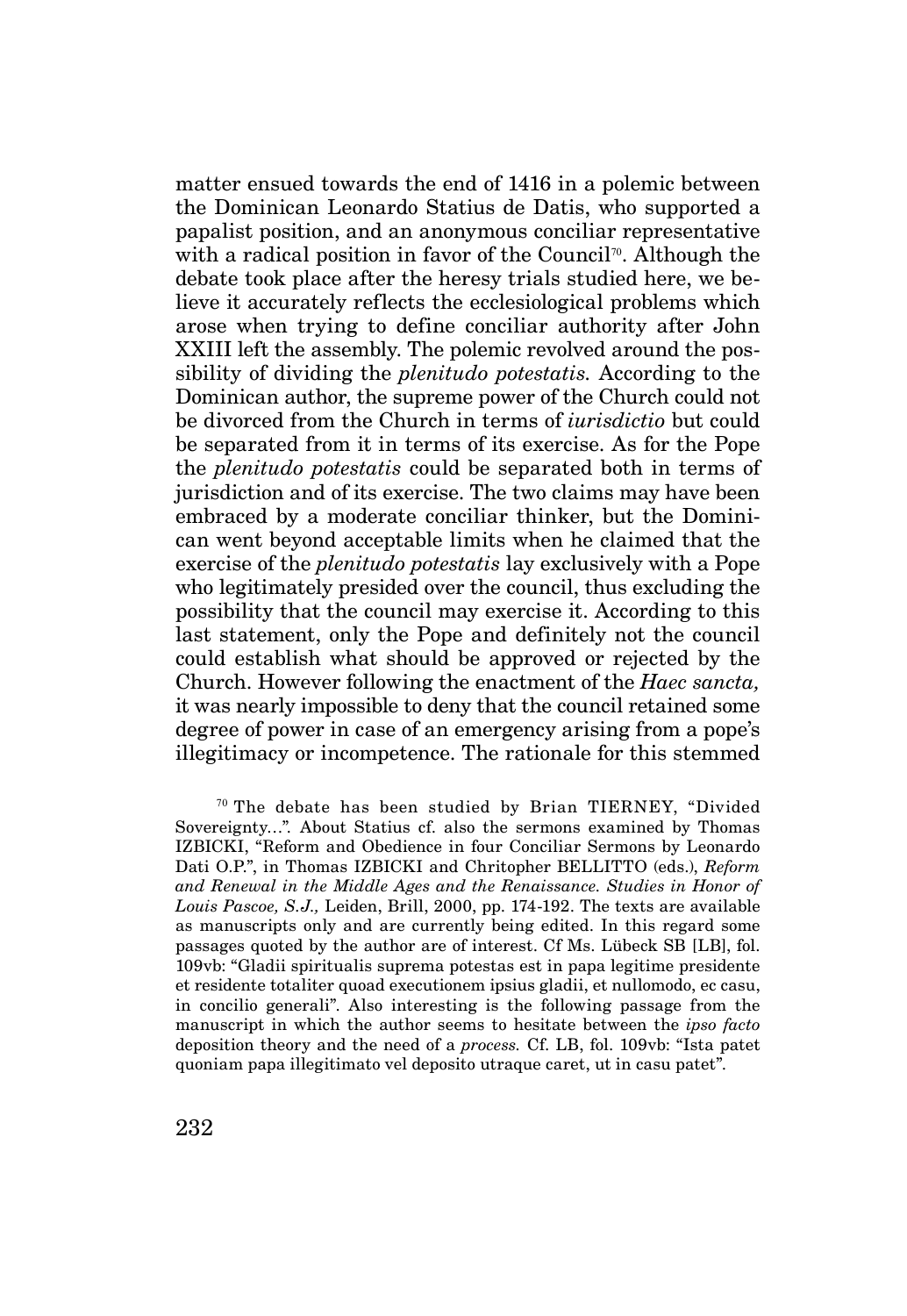from the premise that the *plenitudo potestatis* could in a way reside simultaneously in the Pope and in the Council representing the *ecclesia universalis*.

However the anonymous conciliarist rival was ready to reveal certain logical contradictions inherent to the division of the *plenitudo potestatis.* In the first place he argued that it was absurd to claim that a single power could reside simultaneously in the Pope and in the Council, as it would exist between to actors who would often oppose each other<sup>71</sup>. In the second place if both powers were identical then the Pope would dispose of all ecclesiastical property (and this was not the case). If both powers were different *in specie,* the *ecclesia universalis* could depose a Pope (its minister) at any time (and this had been expressly denied by Statius)<sup>72</sup>. In the third place, if the *plenitudo potestatis* resided in the universal Church

<sup>71</sup>*Acta Concilii Constanciensis (ACC),* Heinrich FINKE *et al*., Münster, 1896-1928, II, 705: "Et primo cierca primam et secundam queritur: Utrum ista suprema potestas sit eodem numero in ecclesia militante et in papa vel diverso? Si eodem, quomodo potest esse in diversis subiectis adequate et non solum diversis, ymmo eciam aliquando contrariis ac intendentibus eodem tempore penitus contraria…". For an analysis of the quoted texts Cf. TIER-NEY, "Divided Sovereignty…".

<sup>72</sup>ACC, II, 705-706: "Si sunt diverse, tunc vel tantum numero differunt vel eciam specie. Si tantum numero, sequitur, quod, sicut eclessia est principalis domina rerum ecclesiasticarum in terra, ita eciam papa; et consequens papa poterit similiter vendere vel donare aut quomodolibet alienare pro libito suo temporalia omnium ecclesiarum, quod tamen iuriste negant… Si vero eciam specie differunt, quia videlicet una est tamquam potestas domine, alii vero sicut ministri seu administratoris, tunc, sicut domina habet [potestatem] prescribere legem ministro et revocare administracionem eius, quando vult, ita poterit ecclesia facere de papa…". ACC, II, 706: "Praeterea, si sunt diverse iste potestates, sive differant numero tantum sive non, tunc vel sunt equales vel inequales; si inequales, illa que est maior, est superior: ergo non est in utroque 'suprema', quod non est in utroque plenitudo potestatis, nisi dicatur, quod in utroque plenitudo sue potestatis, quod nihil est dicere… Si vero sunt equales, sequitur, quod, sicut concilium potest separare et iurisdictionem et execucionem a papa, quemadmodum factum est ab Concilio Constanciensi… ita papa potest separare a concilio sive ab ecclesia et iurisdictionem et executionem, quod est contra primam assercionem. Preterea nullo tempore sunt equales iste potestates".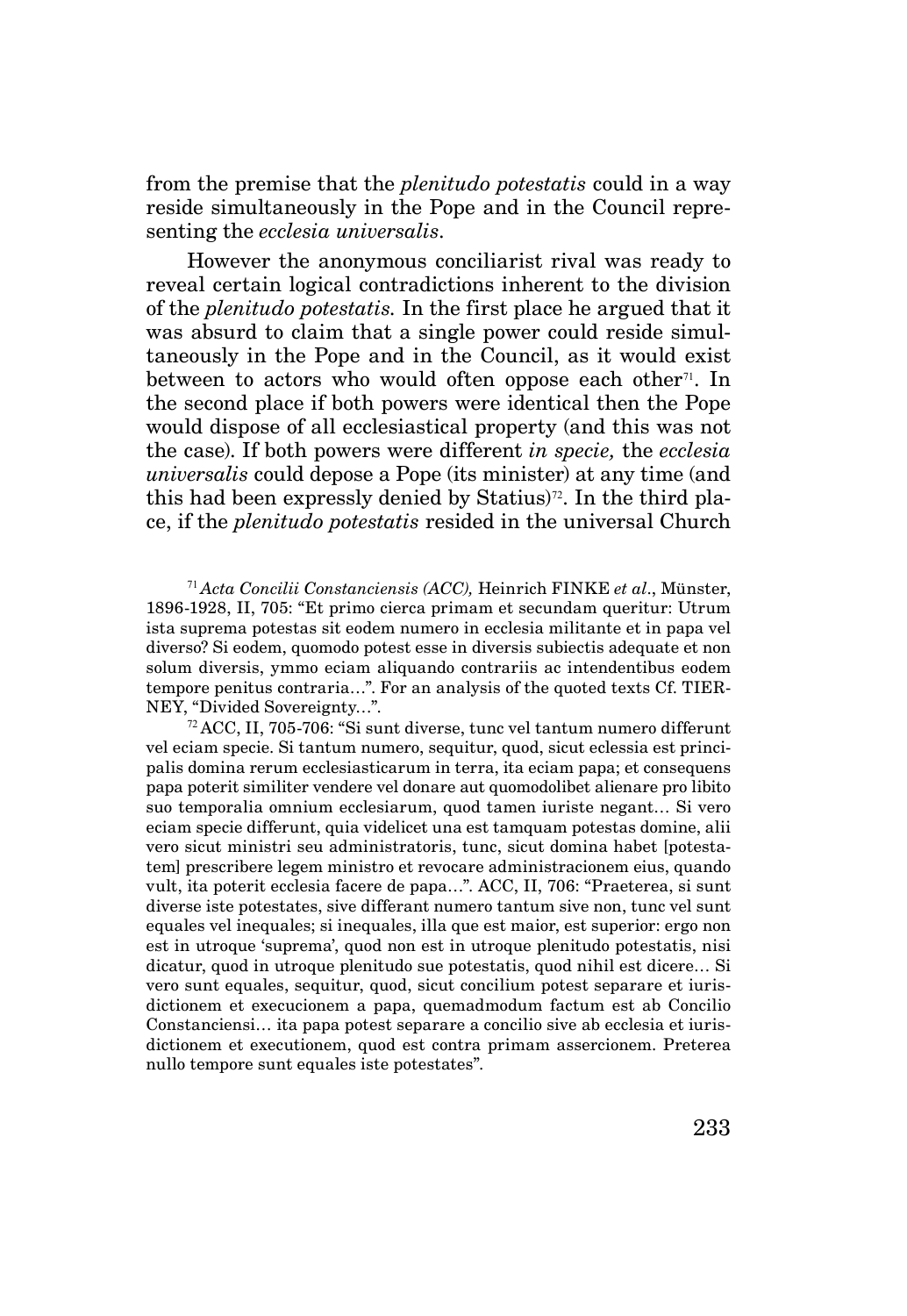*in habitu* but not in *in actu,* this again posed certain logical problems as this limitation to its actions was inconsistent with the *plenitudo* of power73. Finally the anonymous conciliarist author argued that Statius's theses went against the council actions in relation to John XXIII's deposition process. In the Dominican's view, the council had only pronounced a *sententia declarativa* with no need for a public process of deposition since the Pope had already lost his office *ipso facto* on account of his heretical behavior. The anonymous author explicitly stated the problem that would arise in that case since a legitimate pope could be charged and deposed by his enemies without a deposition process. Moreover Statius's position would imply going against the actions of the Council of Constance in that the Council fathers had deposed John XXIII through a process and a heretical pope could only be proved guilty through its probative instances $74$ .

From this line of reasoning it followed that in order to judge a pope the *iurisdictio* of the council should be above that of the pope and consequently its *potestas executiva* was superior too75. Ultimately what the anonymous conciliarist author clai-

<sup>73</sup>ACC, II, 707: "Et si dicatur, quod illa potestas est in habitu, licet non in actu, respondeo, quod frustra est calceamentum, cuius non est calciator, et non posse exire in actum, defectus est potestatis. Quando, si papa potest prohibere, et ecclesia seu concilium non potest hoc de papa, manifestum est, quod maior est potestas in papa quam in ecclesia et consequenter non est in utroque suprema, quod est contra asserciones".

<sup>74</sup>ACC, II, 709: "Unde sequitur, quod nullo casu concilium potest ferre sentenciam deposiciones contra papam, ita quod ippum deponat, sed solum declarationis, per quam declarat, ipsum esse verum papam vel non aut esse depositum vel non, quod est contra determinata et practicata in isto concilio, in quo Johannes primo fuerit suspensus ab administratione papatus et postea depositus a papatu".

75 About the term *iurisdictio* a fundamental study is that by Pietro COS-TA, *Iurisdictio. Semantica del potere politico nella repubblica medievale (1100- 1433),* Milano, Giuffrè, 2002 —reedition of the text originally published in 1969—, p. 104: "Di due parallele relazioni antonimiche, una si distaca: quella traducibile nella relazione polare 'iudicare-iudicari'. L'immagine del giudizio qualifica in maniera pregnante un semplice raporto di superiorità. Un semplice raporto di superiorità, concentrato in una posizione, per così dire, di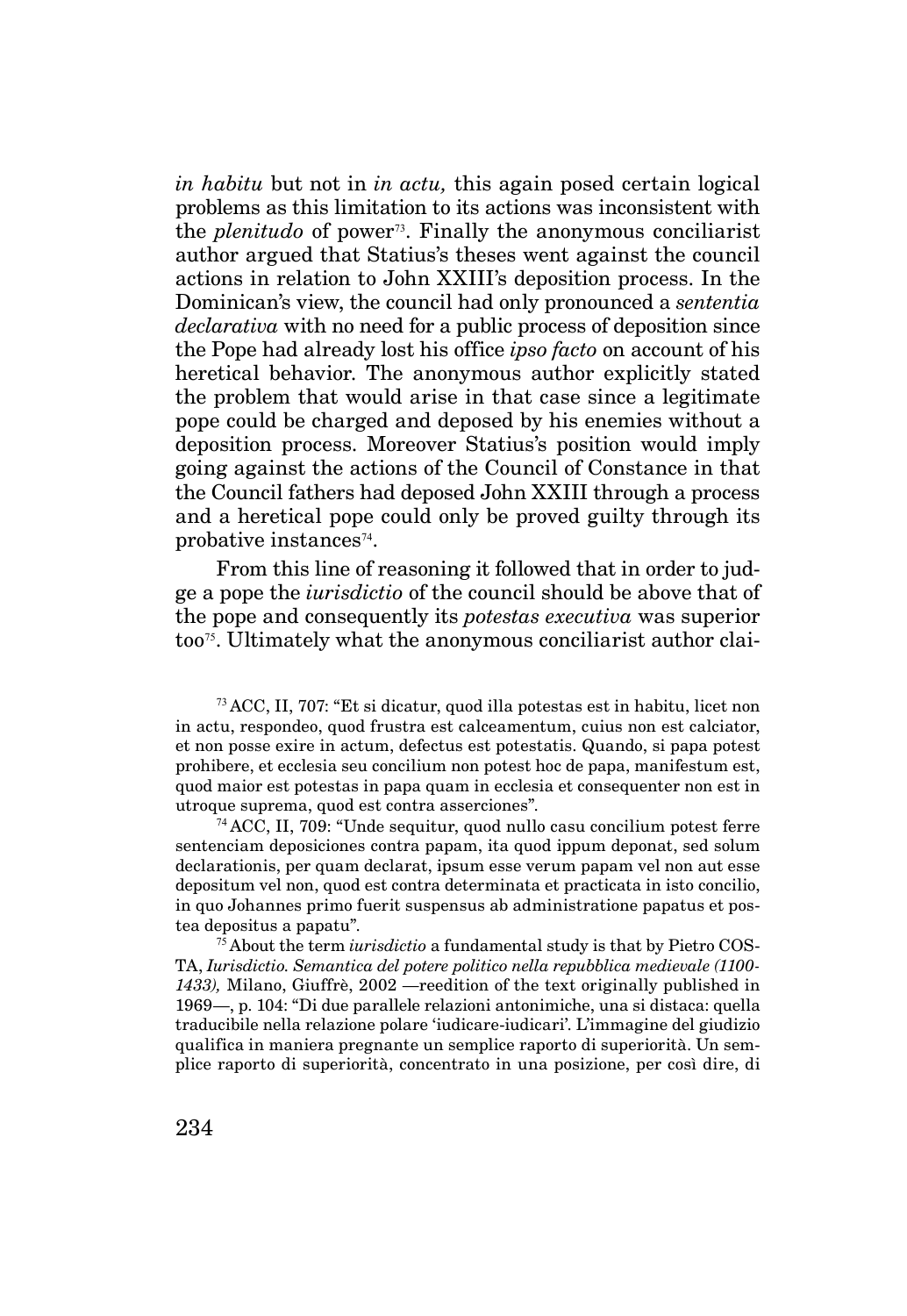med was that the *plenitudo potestatis* was either unique and indivisible or it did not exist<sup>76</sup>. While it is clear that the logic of the anonymous author's arguments cannot be attributed to all the members of the Council, it does offer an opportunity to analyze the *ultima ratio* –albeit not always brought to such an extreme, sometimes at the expense of some logical contradictions– of conciliar authority.

Indeed the debate revolved around the Council's *potestas executiva* and its at least contingent consolidation as the ultimate hierarchical instance of the Church in possession of the *clavis potestatis*77*.* According to the anonymous conciliarist

giudicabilità del soggeto inferiore, deviene un raporto specifico, preciso: un raporto di potere". Cf. on the same concept Brian TIERNEY, *Religion, law and the growth of constitucional though (1150-1650),* Cambridge, Cambridge University Press, 1982.

<sup>76</sup> ACC, II, 710: "Si autem dicatur, quod par in parem non habet imperium, tunc quero, quomodo poterit papa futurus privare concilium invitum vel separare ab eo executionem, quam nunc habet…"; ACC, II, 729: "Ergo absolute maior est potestas executiva concilii generalis quam pape. Consequentia patet; et antecedens pro prima parte, quia, quamvis papa potest iudicare singulos, tamen non iudicare universos, quia sic posset iudicare totam ecclesiam, quam generale concilium representat…"; ACC, II, 729: "Ergo absolute maior est potestas executiva concilii generalis quam pape. Consequentia patet; et antecedens pro prima parte, quia, quamvis papa potest iudicare singulos, tamen non iudicare universos, quia sic posset iudicare totam ecclesiam, quam generale concilium representat…".

<sup>77</sup>About the distinction between *clavis scientiae* y *clavis potestatis* cf. TIERNEY, *The Origins of Papal Infallibility,* pp. 39-45. This distinction appears in the *Decretum,* Dist. 20, *ante,* c. 1: "Sed aliud est causis terminum imponere aliud scripturas sacras diligenter exponere. Negotiis diffiniendis non solum est necessaria scientia, sed etiam potestas. Unde Christus dicturus Petro: 'Quoodcumque ligabueris super terram, erit ligatum et in celis, etc.'prius dedit sibi claves regni celorum: in altera dans ei scientiam discernendi inter lepram et lepram, in altera dans sibi potestatem eiciendi aliquos ab ecclesia, vel recipiendi. Cum ergo quelibet negotia finem accipiant vel in absolutione innocentium, vel in condempnatione delinquentium, absolution vero vel condempnatio non scientiam tantum, sed etiam potestatem presidentium desiderant: aparet, quod divinarum scripturarum tractatores, etsi scientia Pontificibus premineant, tamen, quia dignitatis eorum apicem non sunt adepti, in sacrarum scripturarum expositionibus eis preponuntur, in causis vero diffiniendis secundum post eos locum merentur".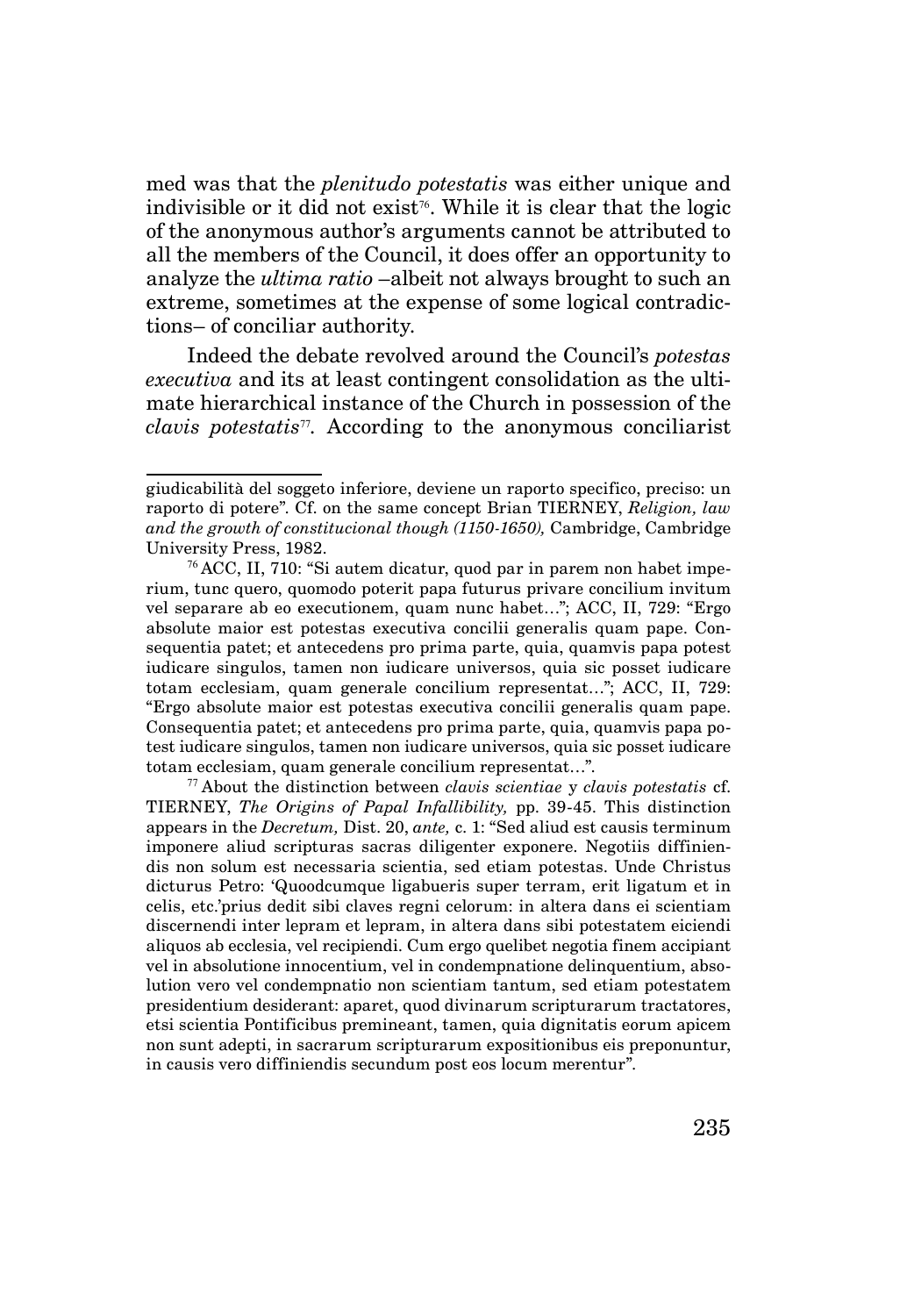author, John XXIII's deposition process had been the most important example of the said exercise. After this, the Council fathers had several options which were largely related to the order of the priorities in their agenda thereafter. There were many pending issues but the key was to state explicitly the order in which they would be tackled<sup>78</sup>. Hence the main question was to decide whether the reforms would be carried out before electing the new Pope and if that would be done under the Council *potestas executiva* acting without a Pope. The immediate undertaking of the reforms would have unquestionably implied exacerbating the potential contradictions between the Council fathers' different positions, which ranged from an extreme papalist view to a somewhat radical conciliarist view and conflicted over the Council's *potestas executiva*. With its careful elaboration the *Haec sancta* decree had reached a temporary and precarious consensus between the conflicting views on the power of the council which the definition of the *potestas executiva* seemed to threaten. Advancing immediately with the reform would have undoubtedly shattered this minimum consensus and would have threatened the continuity of the conciliar assembly<sup>79</sup>. In turn the inquisitorial processes

 $78$  The author points out that reform debate only began once the processes against Wyclif and Hus had been carried out. Cf. STUMP, *The Reforms of the Council of Constance…*, p. 24.

<sup>79</sup>Cf. DECALUWE, "Three Ways to Read the Decree *Haec Sancta*  (1415)..."*,* pp. 22-23: "Subsequently, it was possible to show that two important members of the council, Jean Gerson and Frances Zabarella, and their respective ideas and positions in the council, are the key to undertand how *Haec sancta* was meant to be understood. The decree can in fact be interpretated in three different ways, and was also meant to be interpretated in these different ways. One can read it, firstly, according to the conciliarist ideas of Jean Gerson, who judged that the situation the council of Constance and the whole church were in, justified the use of epikie; secondly, according to the conciliarist ideas of Francesco Zabarella, which clearly find their origins in the canon law tradition; and finally according to a traditional papal view on general councils, that sees the pope as an essential and necessary part of any general council. This third way of reading originated from the theory that the council of Constance still had papal suport […] The council of Constance proclaimed, with *Haec sancta,* its superiority, and that of any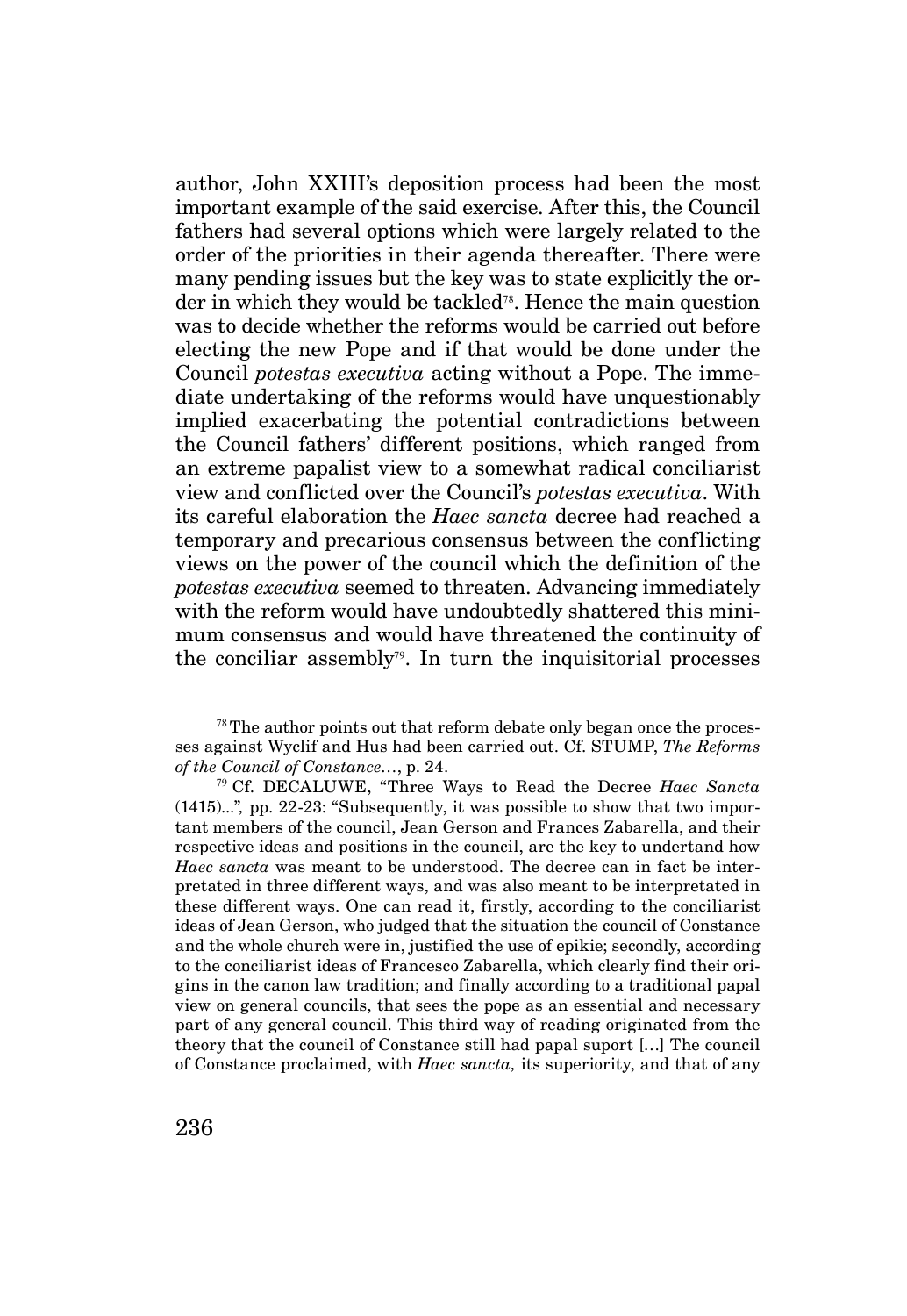then appeared as an appropriate instance to not only demonstrate conciliar executive power but also to reach a minimum consensus to counteract the danger of the spread of heresy. Jean Gerson himself was well aware that the power of the Council of Constance had to be strengthened not just potentially but mainly through its exercise<sup>80</sup>.

From the beginning of the Council of Constance, Wyclif's and Hus's doctrinal views had given rise to a debate about the authority that would condemn them. While Jean de Maroux, the Latin Patriarch of Antioch, claimed that they should be condemned in the name of the Pope with the formula *hoc sacro aprobante concilio* (the approval of this sacred Council) since the Council *nullam authoritatem habere nisi ex capite*  (possesses no authority without its head), for Pierre D'Ailly, condemnation should be made in the name of the Council since *concilium est maius papa cum sit totum, et papa sit pars eiusdem* (the Council as a whole is greater than the Pope and the Pope is a part of the Council)*.* Moreover Pierre D'Ailly stated that the Council including the Pope did not derive its *auctoritas* from the latter but immediately from Christ<sup>81</sup>. In this way any allusion to the opposition between the Pope and

other legitimate general council to come, to be able to work on and to end the schism, but proposed in the same decree three possible definitions of what a legitimate general council realy was. It was the product of a consensus about the diversity in thought on sovereignty in the church".

<sup>80</sup>On the *exercitium* de la *plenitudo potestatis* in the work of Jean Gerson cf. POSTHUMUS MEYJES, *Jean Gerson. Apostle of Unity,* p. 266-268.

<sup>81</sup>ALBERIGO, *Chiesa concilare: Identità e significato del conciliarismo*, pp. 141-143. The texts are quoted by the author. For the text by Jean de Mauroux cf. DU PIN, II, 952 A-B, for the one by Pierre D'Ailly cf. ACC III, 48-50. More recently and on the same subject cf. IZBICKI, "Reform and Obedience…" in the previously cited manuscript LB fol. 110ra-b: "Patet modo quo ad hoc tantum viri ecclesiastici surgere habent in iudicio generalis Concilii non autoriate finalis iudicii, sed aprobatione et concilio, prout forma hactenus in Conciliis observata manifeste demonstrat, qua pontifices sive in diffinienda usi sunt, dicentes. Nos sacro aprobante Concilio etc. Et ergo viri iustissime qui iudicatis orbem, si in pacis vinculo hanc unitatem spiritus servare cupitis, perturbato res huiusmodi ordinis compescere prurientes auribus adulatores imitescere faciatis".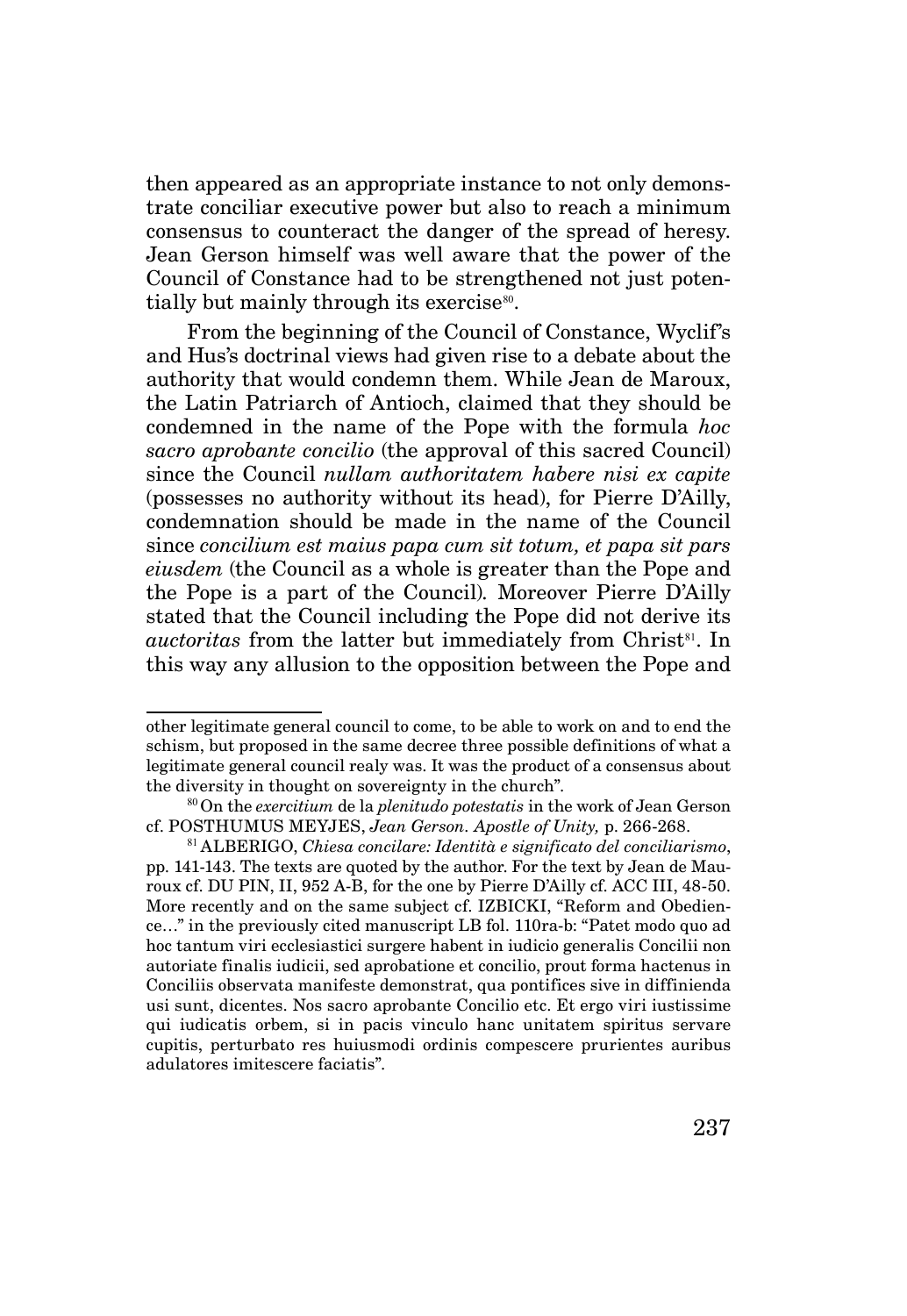the Council was carefully avoided while claiming that conciliar authority was greater than that of the Pope.

This debate, which took place at the beginning of the Council, would become particularly relevant after John XXIII's flight. What was at stake in the Constance processes after the Pope fled the Council was basically the definition of the relationship between the Pope and the Council, which had been dutifully overlooked while the Pope supported the Council. For this reason the processes were a particularly suitable *forum* for the display of conciliar superiority in a context of significant institutional weakness. While compared with other issues the relevance of these matters of faith was minor, at the same time they provided a background against which the main ideas regarding conciliar authority could be represented. By claiming the *plenitudo potestatis* for the Council there emerged a new sphere of power which required a redefinition. Liturgical and symbolical practices, but also judicial practices appear to create and define this new sphere of power<sup>82</sup>. Indeed it is through judicial praxis that the Council sought to affirm its own *iurisdictio* and demonstrate its *potestas executiva* as

82 Regarding liturgical practices cf. Natacha-Ingrid TINTEROFF, "Assemblée conciliaire et liturgie aux conciles de Constance et Bâle", *Cristianesimo nella storia,* 26/2 (2005), 395-425 and IDEM, "The Councils and the Holy Spirit: Liturgical Perspectives", in CHRISTIANSON, IZBICKI and BELLITTO (eds.), *op. cit.,* pp. 140-154. About the papal seal and its symbolic meaning during the Council of Constance cf. Hans SCHNEIDER, "Der Siegel des Konstanzer Konzils. Ein Beitrag zur Geschichte der spätmittelalterichen Reformkonzile", *Annuarium Historiae Conciliorum,* 10/1 (1978), 310-345. On the judicial process as a symbolic ritual cf. Antoine GARAPON, *Del giudicare. Saggio sul rituale giudiziario,* Rafaelo Cortina Editore, 2007 —the first edition in French dates from 1997—, p. 25: "Dal punto di vista etimologico, il simbolo designa un oggetto diviso in due; il possesso di una delle due parti permette il riconoscimento. Il simbolo mostra, rendendo tangibile ciò che, per sua natura, tale non è: un valore morale, un potere, una comunità. Oggeto amputato, esso ha tuttavia la capacità di mostrare l'insieme. Il simbolo riunisce: include coloro che vi si riconoscono ed esclude gli altri, delimitando così i confini della comunità […] Il simbolo mostra, ma è indimostrabile; assimila ma è indeducibile; non producendo un senso destinato alla comprensione razionale, il simbolo, piuttosto, ci *agisce*".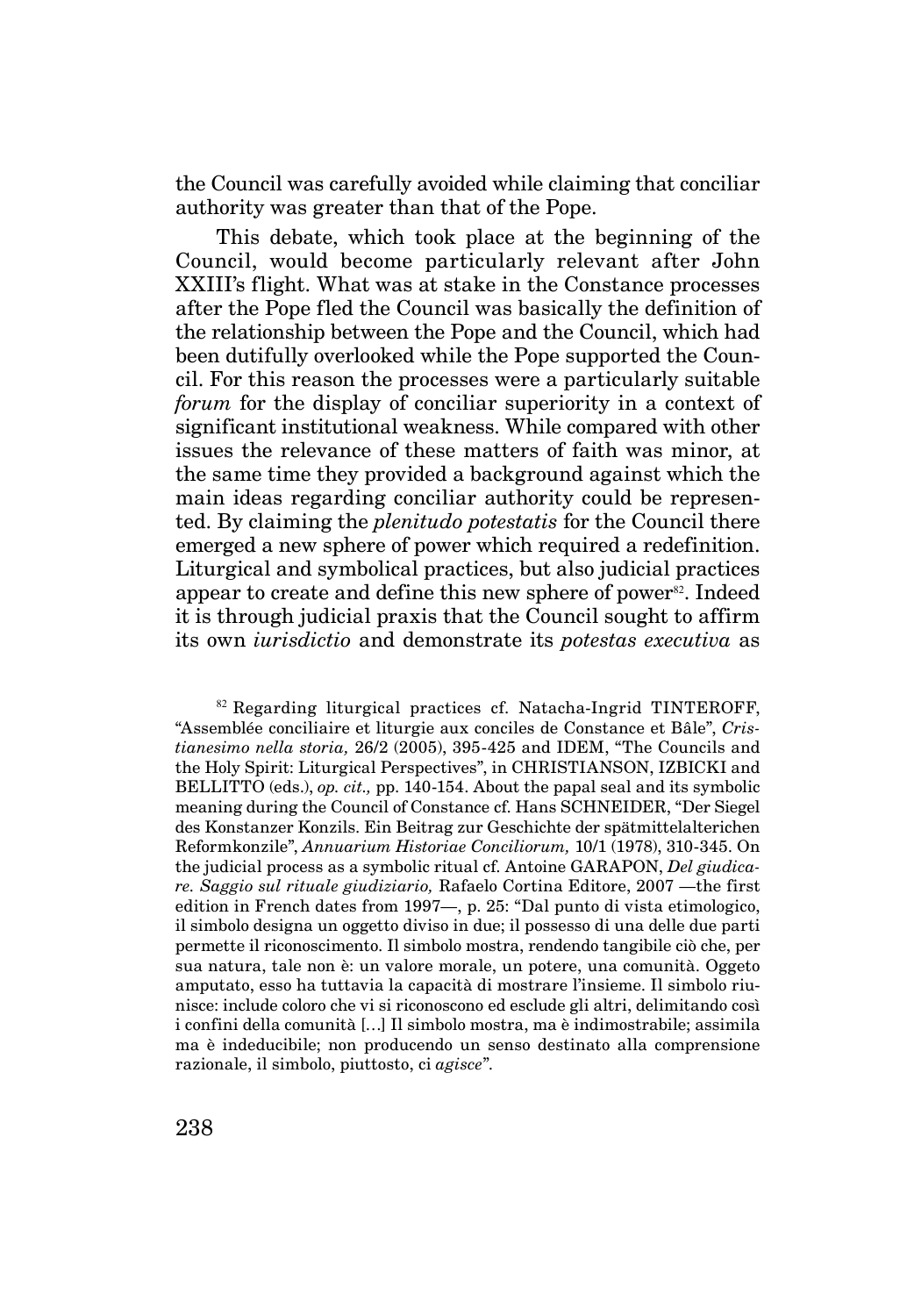the ultimate instance within the Church *ordo iudicarius*83*.* In a way this would explain why Hus's case was dealt with *iudicialiter* and not *deliberative* despite unsuccessful attempts at stopping the Curia's judicial machinery set in motion by the side that opposed the reform ideas in Prague since 1403. At the same time the process against Hus offered the Council fathers a chance to develop an idea of continuity between the ecclesiastical power exercised by the pope and that exercised by the Council, thus avoiding any potential power *vacuum*  since Hus's case, which had already been addressed by Innocent VII, Alexander V, and John XXIII was now in the hands of the Council<sup>84</sup>.

From the moment Hus's case was treated *iudicialiter*  we witness the collapse of the procedural strategy devised by Jan of Jesenice, Hus's legal advisor and personal friend, which consisted in presenting the Czech reformer as a man who went to Constance of his own free will to proclaim his faith $85$ . This undoubtedly set the basis for deploying two

83 Cf. *supra* note 72.

84 About the early proceedings of the process cf. *Acta summorum pontificum res gestas Bohemicas aevi Praehussitici et Hussitici illustrantia: acta Innocentii VII, Gregori XII, Alexandri V, Johannis XXIII, nec non acta Concilii Constantiensis, 1404-1417, acta Clementis VII et Benedicti XIII, 1378-1417,*  eddidit Jaroslav ERŠIL, Academia h.e. in aedibus Academiae Scientiarum Bohemoslovacae Pragae, 1980, 2 vol.

85 The strategy prepared consisted in proclaiming the following *intimatio* cf. PALACKÝ (ed.), *Documenta,* p. 66: "Magister Joannes de Husinecz, sacrae theologiae baccalarius formatus, vult comparere coram reverendissimo patre D. Conrado archiepiscopo Pragensi, Apost. Sedis Legato, in convocatione proxima omnium praelatorum et clero regni Bohemiae, paratus semper ad satisfactionem omni poscenti eum de ea, quae in eo est, fide et spe, reddere rationem, et ad videndum et audiendum omnes et singulos, qui erroris pertinaciam vel haeresim quamcumque sibi volerint imponere, ut se inscribant ibidem juxta legis dei et juris exigentiam, si non erroris pertinaciam vel haeresim in eum legitime probaverint, ad poenam talionis. Quibus omnibus coram dicto D. Archiepiscopo et praelatis, et etiam in proximo generali concilio Constantiensi, cum dei auxilio vult respondere, juri stare, ac juxta sanctorum patrum decreta et canones suam inocentiam in Christi nomine demonstrare. Dat. Dominico proximo post festum s. Bartholomaei". The Czech text for the *intimatio* is published by Palacky following the Latin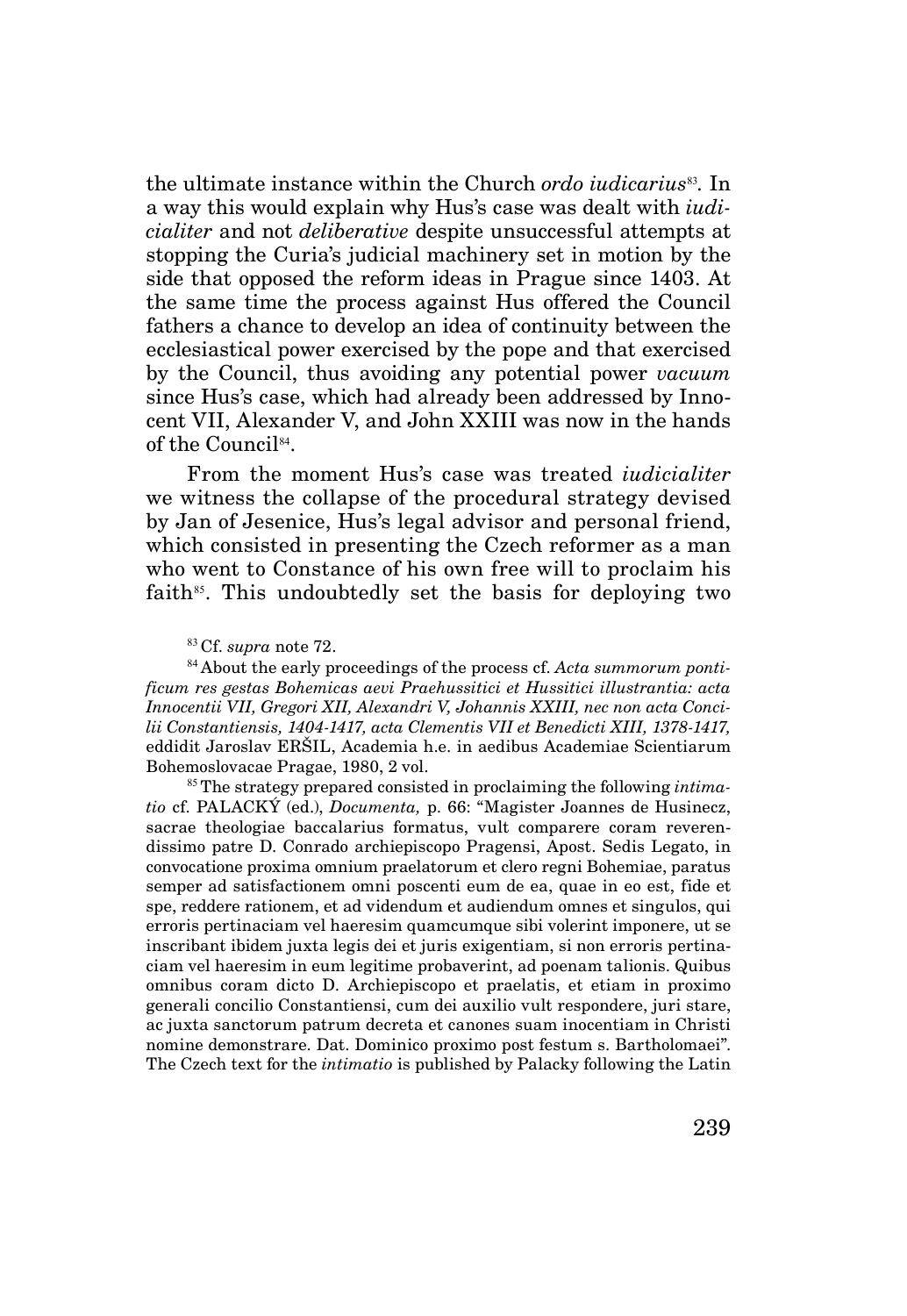text. On the procedural strategy cf. Ferdinand SEIBT, "Hus in Konstanz", *Annuarium historiae conciliorum,* 15 (1983), p. 164: "Aber daß er dabei sich immer starker in das Netz des kanonischen Prozeßwesens verstrickte, schuf die unglückliche Dynamik in dieser Entwiclung. Der Strategie dieses Prozesses aber war niemand anderer als Dr. juris Jan Jessenitz". About J. de Jesenice's role in the process cf. the text by Jan of JESENICE, *De ordo procedendi*, in Jiři KEJŘ, *Husitský právník M. Jan Jesenice,* Prague, 1964. About this text Cf. Jiři KEJŘ, "Johannes Hus als Rechtdenker", in SEIBT (ed.), *Jan Hus, zwischen Zeiten...,*p. 224, note 64 and KAMINSKY, *op. cit.*, p. 138. Similarly regarding the results of the strategy devised by Jan of Jesenice cf. SEIBT, "Hus in Konstanz", p. 160: "Nicht die Rechtgläubigkeit, auch nicht der politische Gehorsam des Prager Magisters steht in dieser Verteidung zur Debatte, wiewohl beide im Gang der Konstanzer Verhöre zur Sprache kamen. Vielmehr erscheint in der böhmischer Urteilsschelte immer wieder jenes Moment, mit dem das Konstanzer Gericht unter formaljuristischen Gesichtspunten verdammt wird. Das ist ein Element der Prozeßstrategie, und gewiß nicht das mindeste Motiv für den immer wieder diskutieren Hus-Prozeß [….] War der tapfere Magister am Ende nur das Opfer einer verfehlten Prozeßstrategie?". In this text, the author returns to and enlarges upon some ideas already developed in Ferdinand SEIBT, *Jan Hus. Das Konstanzer Gericht im Urteil der Geschichte,* Vorstand des Instituts für Bayerische Geschichte an der Ludwig-Maximilians-Universität München, Vortrag gehalten an dem Mentorenabend der Carl Friedich von Siemens Stifung in München am 20. März 1972. Cf. Rudolf HOKE, "Der Prozeß des Jan Hus und das Geleit König Sigmunds", *Annuarium Historiae Conciliorum,* 15 (1983), p. 175: "Hus ließ zunächst durch öffenliche Anschläge in Prag und anderen bömischen Städten die Auffordereung bekanntmachen, wer in Böhmen von ihm eine Irrlehre kenne, der möge vor dem Prager Erzbischof gegen ihn auftreten. Als sich niemand meldete, rief Hus in einem zweiten öffentlichen Anschlag König und königlichen Hof in Böhmen zur Zeugenschaft dafür auf, daß er sich zur Verantwortung angebote habe, jedoch niemand darauf eingegeben sei, und er gab nun seinen Entschluß bekannt, nach Konstanz zu gehen, indem er gleichzeitig nochmals jeden, der eine Irrlehre von ihm kenne, aufforderte, gegen ihn aufzutreten, und zwar in Konstanz vor Papst und Konzil". In addition to the *intimatio* Hus had tried to collect the largest amount of documents possible to prove his orthodoxy. On the subject, Cf. SPINKA, *John Hus' Concept of the Church…*, p. 335: "He had collected all the available evidence to be presented against the anticipated accusations and depositions of his enemies and witnesses. He had even secured a certificate of his orthodoxy from the Prague inquisitor, Bishop Nicholas of Nezero. John of Jesenice, Hus' advocate, was refused entrance into the archiepiscopal court and was thus prevented from securing Archbishop Conrad's declaration concerning Hus' faith. Nevertheless, the archbishop had declared in a plenary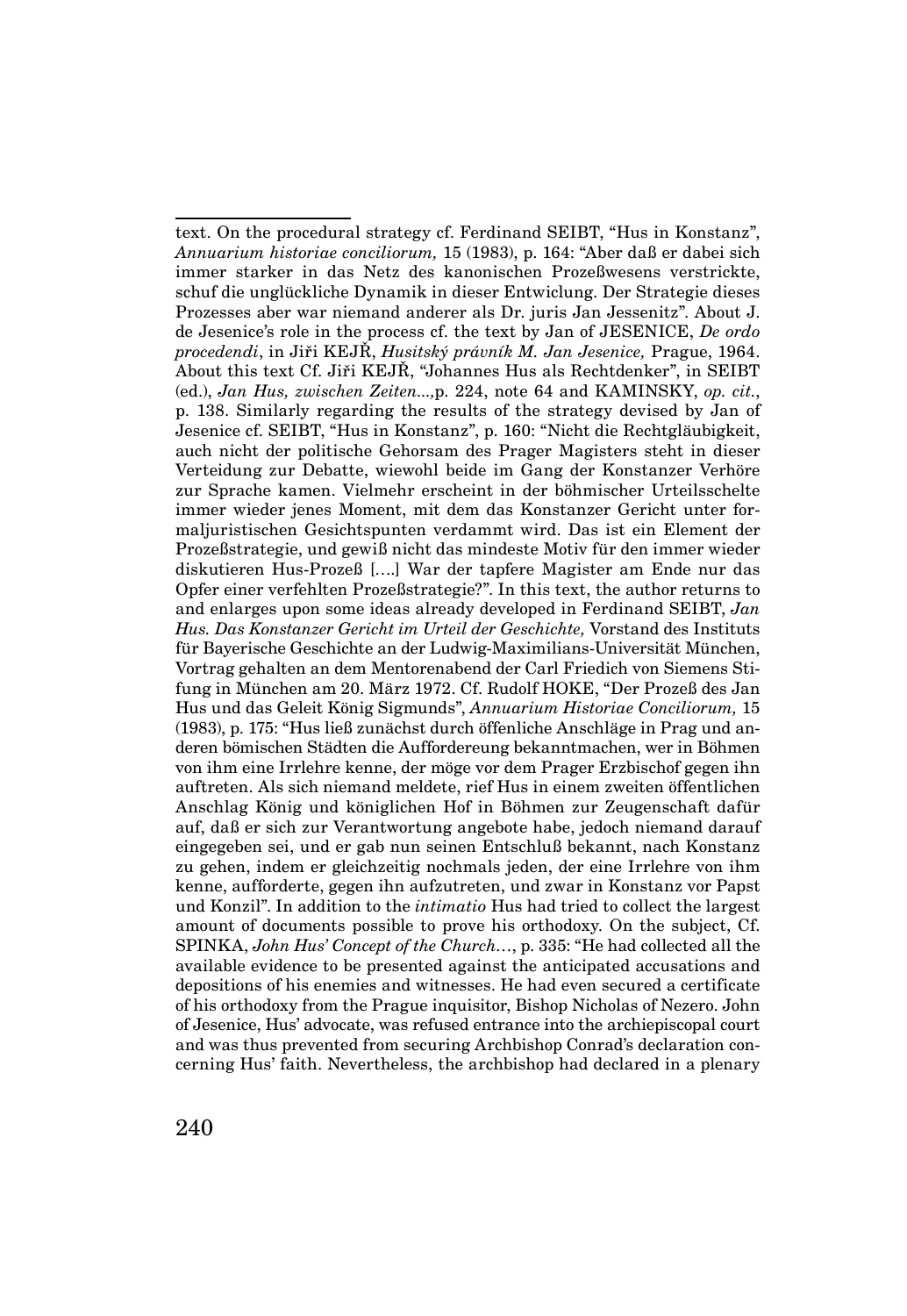contrasting and completely different probative logics (theological and judicial). On one hand, Hus wanted his case to be treated as a basically scholastic *quaestio* which should be resolved through a *disputatio* with the Council fathers<sup>86</sup>. In that sense it is no coincidence that from a formal standpoint Hus prepared both a *quaestio* and a *sermo* to be discussed and read, respectively, at a plenary session $\mathbf{S}^7$ . On the other

<sup>87</sup>Cf. about the *sermo De pace* preparaded by Hus to be read before the Council of Constance. The sermon has been included in *Historia et Monumenta,* pp. 60-71. As an example, cf. the end of the *sermo De pace* in *Historia et Monumenta,* p. 57: "Cum ergo iuxta Prophetarum oracula, et

session of the Czech nobles that he knew of no error or heresy against the Master". We are waiting for the publication of Thomas FUDGE, *The Trial of Jan Hus: Medieval Heresy and Criminal Procedure,* Oxford University Press, 2013 (Forthcoming May 2013).

<sup>&</sup>lt;sup>86</sup>The aim of the procedural strategy was to prevent the Council fathers from treating the case *iudicialiter*. This action implied a rejection of all previous measures adopted by the ecclesiastical authorities. Jan of Jesenice had already presented this juridical justification some time ago in his defense of the Czech reformers against their enemies' accusations. On this subject cf. the text of Jan of JESENICE, *Utrum iudex sciens testes false deponere et accusatum esse innocentem, debet ipsum condepnare,* in Jiři KEJŘ, *Dvě studie o husitském právnictví,* Praha, 1954, pp. 53-65. Also relevant is a another text by the same author, entitled *Repetitio Magistri Ioannis Iessinetz, Doctoris Iuriscanonicis, pro defensione causae magistri Joannis Hus. Scripta anno 1412. die 18. Mensis Decembris*, in Matthias ILLYRICUS FLACIUS, *Johannis Hus et Hieronymi Pragensis, confessorum Christi Historia et monumenta*, Nuremberg, 1558, vol.1, pp. 328-331: "Ex quo noto et quarto, casum, specialem, in quo sententia escommunicationis ipso iure est nulla […] Ex quo sequitur et plane habetur, quod sententia excommunicationis, suspensiones vel interdicti lata contra scholarem seu studentem universitatis nostrae per dominum Archiepiscopum Pragensem, vel suos officiales ipso iure est nulla et non timenda, quia est expresse contra privilegium exemptionis ipsius universitatis, in quo fedes Apostolica irrefragabiliter statuit et ordinavit, quod nullus ex dicta universitate, presens in ipso Studio existens, coram quocunque ordinario, etiam legato nato, aut alio iudice delegato, aut subdelegato, etiam authoritate quarumcunque literarum seu rescriptorum a sede apostolica, sub quacunque nostrorum forma impetratorum […] *Condemnatio debet proportionabiliter respondere contumatiae*: Praemissa igitur ad practicam reducendo, aparebit clarissime, quod processus nuper et nunc contra venerandum Magistrum Ioan. Hus temerarie et exorbitanter publicati, non solum iniusti et frivoli, sed multipliciter sun nulli ipso iure…".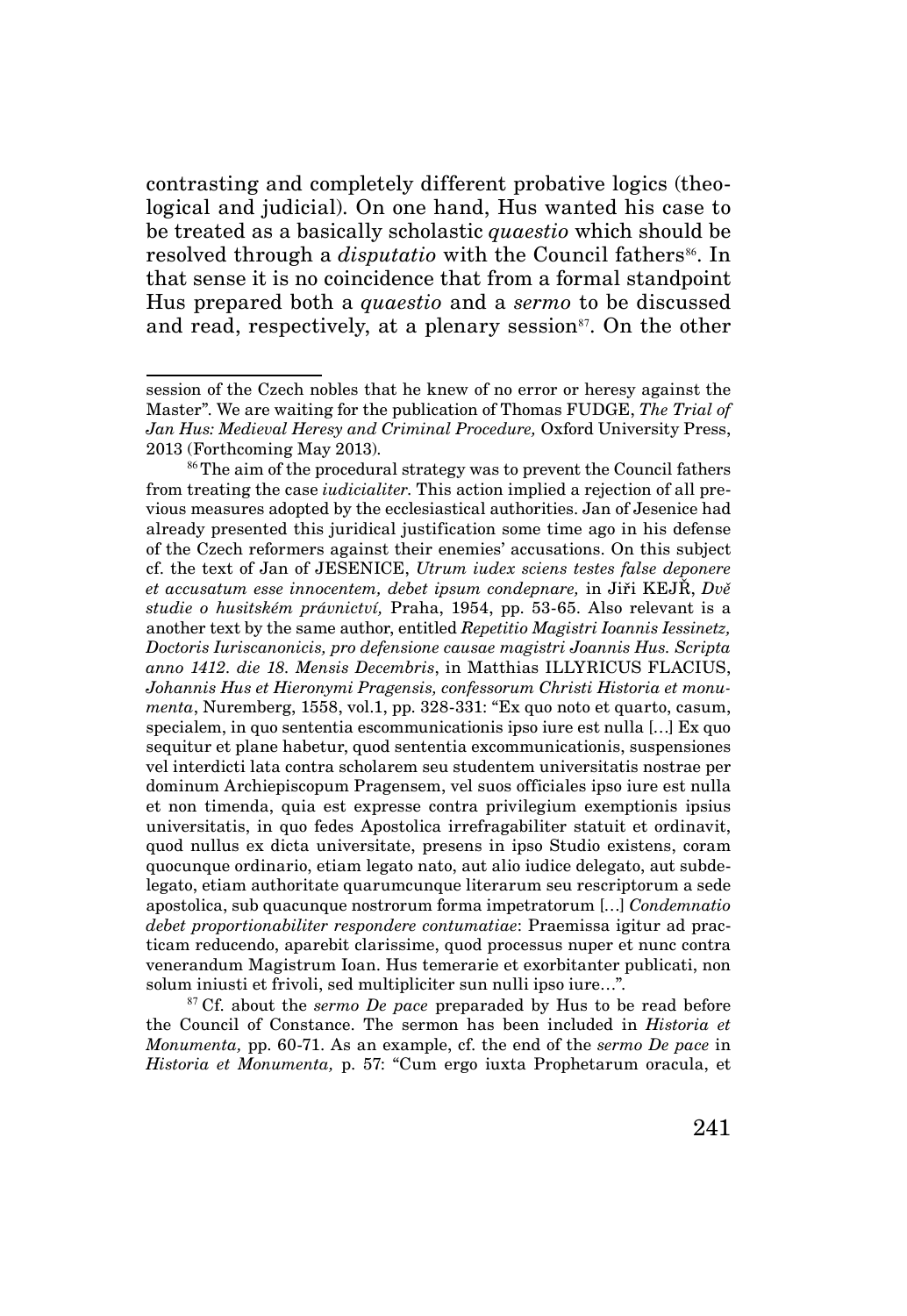hand and on account of the aforementioned circumstances, the Council fathers were inclined to treat the matter *iudicialiter.* The juridical logic of the inquisitorial process derived from this extraordinary process placed *publica fama* as the plausible narrative instance of the relevant facts which precluded any chance of dialogue between the judge and the accused<sup>88</sup>. In that way the discursive dialectical dimension of the *quaestio* appeared in direct opposition to the *silentio*  required by the extraordinary inquisitorial process<sup>89</sup>. This

<sup>88</sup>Julien THERY, "Fama: l'opinion publique comme preuve judiciaire. Aperçu sur la révolution médiévale de l'inquisitoire (XIIe-XIVe s.)", in Bruno LEMESLE (ed.), *La Preuve en justice de l'Antiquité à nos jours*, Rennes, 2003, pp. 119 – 148.

<sup>89</sup>CHIFFOLEAU, *op. cit.,* p. 67: "La procedura scritta, quando viene aplicata con tutto il suo rigore (e si è già sottolineato che questo caso si verificava molto raramente nella Francia del nord nel Medioevo, ma, per necessità di dimostrazione di dimostrazione ammetiamo che questa situazione limite esistesse realmente), quando passa della *informatio* alla cosidetta *inquisitio,*  mediante il gioco della redazione degli articoli, delle *positiones,* uccide la voce viva dei testimoni e degli accusati. Essa penetra in un sistema di verità che non è propio più quello della narrazione ed impone il silenzio. Non propio il silenzio ingannevole che circonda l'eresia e l'indecibile, ma quello esenziale e positivo che circonda sempre i misteri, gli arcani del potere. La Maestà,

aliorum sanctorum testimonia, ex peccato pastorum et aliorum sacerdotum Ecclesiae originatur eius coartatio, et imminutio, perturbatio augetur, exulat pax, et animarum provenit damnatio, nos qui sacerdotii fungimur officio, humiliemus nostras piissimo Domino animas, in contrito spiritu, devote dicentes: Piisime et potentissime Domine: Fiat pax in virtute tua. Fiat pax huic domui a persequente inimico. Fiat pax huic domui a schismate inicuo et fiat pax domui in gloria cum Deo patre, et filio et spiritu sancto, in saecula saeculorum benedicto, Amen". About the *quaestio* cf. *Historia et Monumenta,*  p. 45: "De sufficientia legis Christi ad regendam ecclesiam (positio Magistri Joannis Hus, quam sibi collegerat: volens in Concilio Constantiensi sibi data fuisset audiencia, intntionem suam publice declarare: *Utrum Lex Iesu Christi veri Dei et veri hominis per se sufficit ad regimen Ecclesiae militantis?*  Arguitur quod non: quia si sic, tunc omnes leges aliae et omnia iura humana superfluunt. Consequens falsum et magnum inconveniens. Et consequentia videtur tenere ex eo principio, quod peccatum est fieri per plura, quod aeque bene potest fieri per pauciora. Sed questionis veritas sec probatur: Lex Iesu Christi est suffucientissima, requisita ad regimen Ecclesiae militantes, cui non licet quicquam addere, vel subtrahere. Ergo ipsa per se sufficit ad regimen Ecclesiae militantis".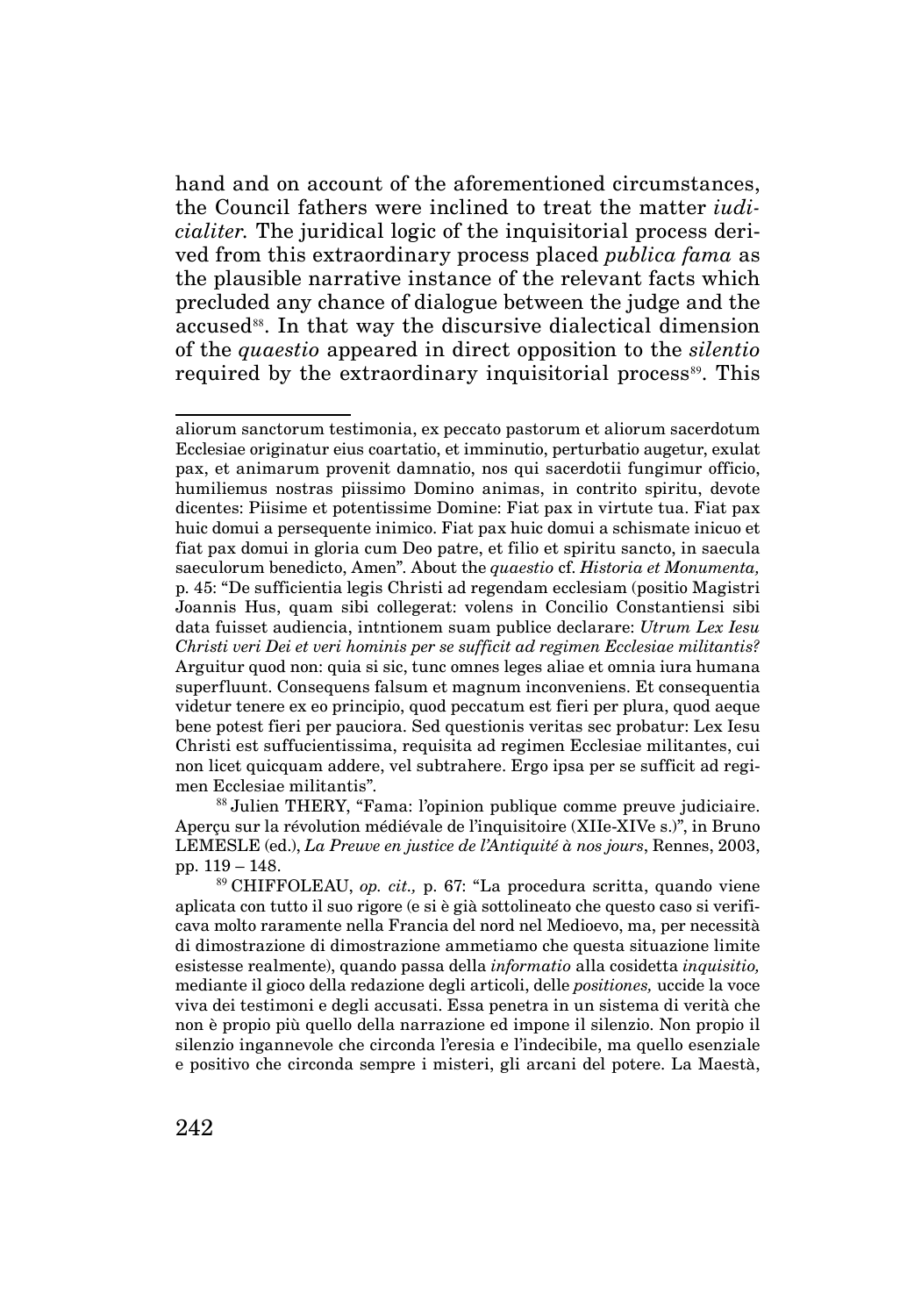process was the Council fathers' attempt at reconstructing the bonds of ecclesiastical obedience from below, which had been quite affected by the prolonged Schism and even as a result of its resolution through the *via concilii*. The only response to a conciliar power which had just affirmed its legitimacy was silence in view of its *potestas*. Indeed in conciliar terms, the *plenitudo potestatis* definition had its counterpart in the strengthening of an increasingly absolute ecclesiastical obedience90. Interestingly, and paradoxically many of the arguments put forward by the conciliarist author about the indivisibility of the *plenitudo potestatis* will be reintroduced by the advocates of papal absolutism, which triumphed after the brief conciliar period and also by Jean Bodin during the 16th century<sup>91</sup>.

e Kantorowicz l'aveva ben sottolineato a suo tempo, è sempre circondata dal silenzio. In senso stretto, a partire dal momento in cui, nella procedura straordinaria, vengono redatti gli *articuli* dell' *inquisitio* (che frazionano, rompono, ricompongono le narrazioni raccolte nell' *informatio*), non c'è più dialogo tra il giudice e l'accusato, che piaccia o meno coloro che prendono gli interrogatori degli inquisitori per inchieste etnografiche". On the *arcana* of power cf. Ernst KANTOROWICZ, "I misteri dello Stato" in Gianluca SOLLA (ed.), *I misteri dello Stato,* Milano, Marietti, 2005, pp. 187-223.

<sup>90</sup>CHIFFOLEAU, *op. cit.,* p. 69: "A traverso l'espediente della procedura straordinaria, di cui si sa che fa dire la verità e che raggiunge le zone più intime e segrete della persona, si può dunque instaurare la Maestà nel cuore di ogni suddito". Cf. also Jacques CHIFFOLEAU, "Le crime de majesté, la politique et l'extraordinaire. Notes sur les collections érudites de procès de lèse majesté du XVIIe siècle et leurs exemples médiévaux", in *Les procès politiques (XIVe-XVIIe). Actes du colloque de Rome (20-22 janvier 2003)*, Rome, Collection de l'Ecole française de Rome, 2005.

<sup>&</sup>lt;sup>91</sup> Constantin FASOLT, "William Durant the Younger and Conciliar Theory", *Journal of the History of Ideas,* 58/3 (1997), 385-402 and was surprised to find that in the countries were conciliar ideas had taken a stronger hold (France and Germany) there was less resistance to absolutism. Regarding the review of the conciliar argument on the indivisibility of the *plenitudo potestatis* from an absolutist standpoint in the 15th century cf. TIERNEY, "Divided Sovereignty…"; IZBICKI, "Papalist Reaction to the Council of Constance…" and Katherine ELLIOT VAN LIERE, "Vitoria, Cajetan and the Conciliarists", *Journal of the History of Ideas,* 58/4 (1997), 597-616.